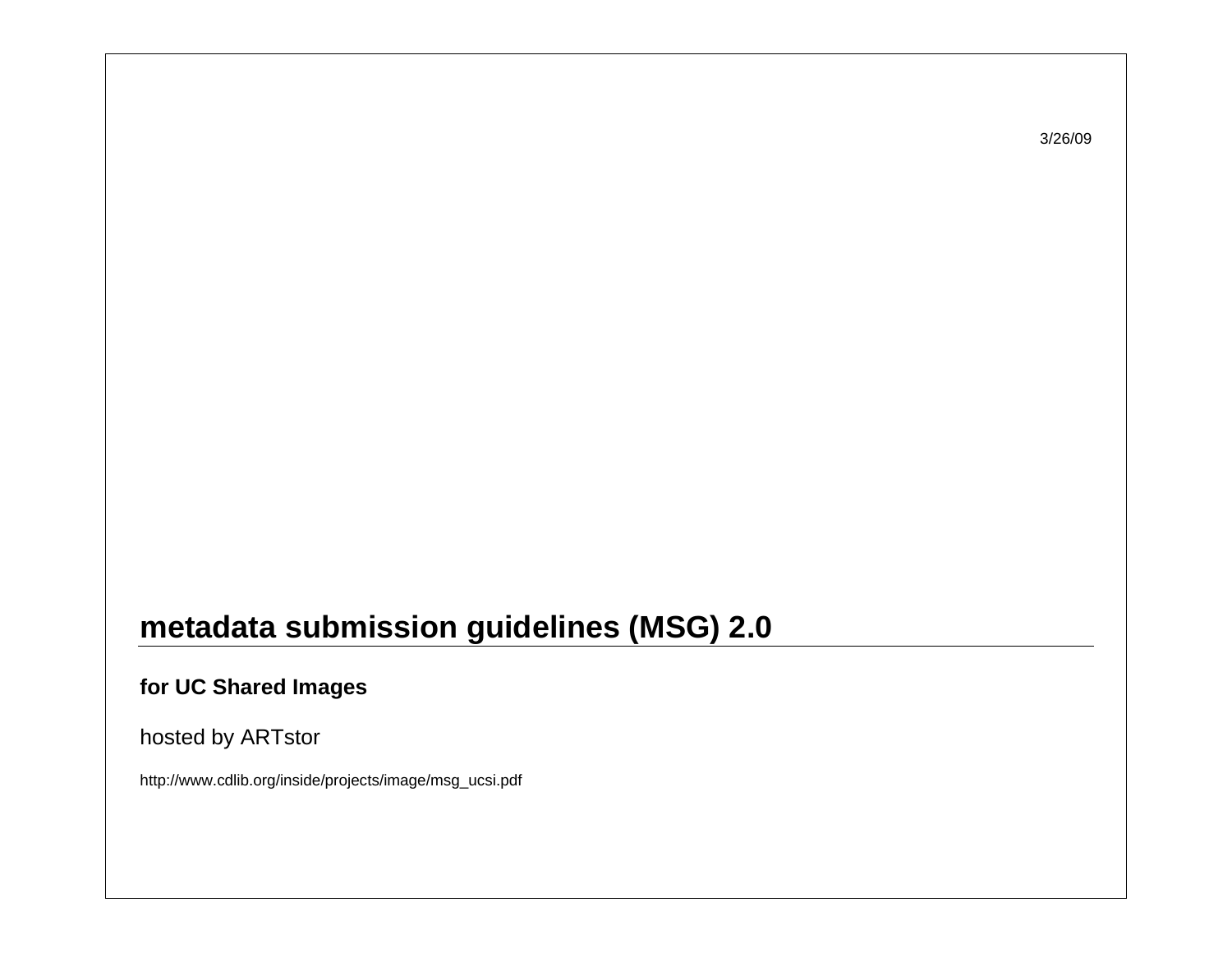## metadata…because people use **words** to find images

Italian

1987

Untitled

**Painting** 

Abstract Expressionism

Renaissance

Willem de Kooning

ca. 1503-1505

La Giaconda

Mona Lisa

American, born in the **Netherlands** 

Musée du Louvre

Leonardo da Vinci

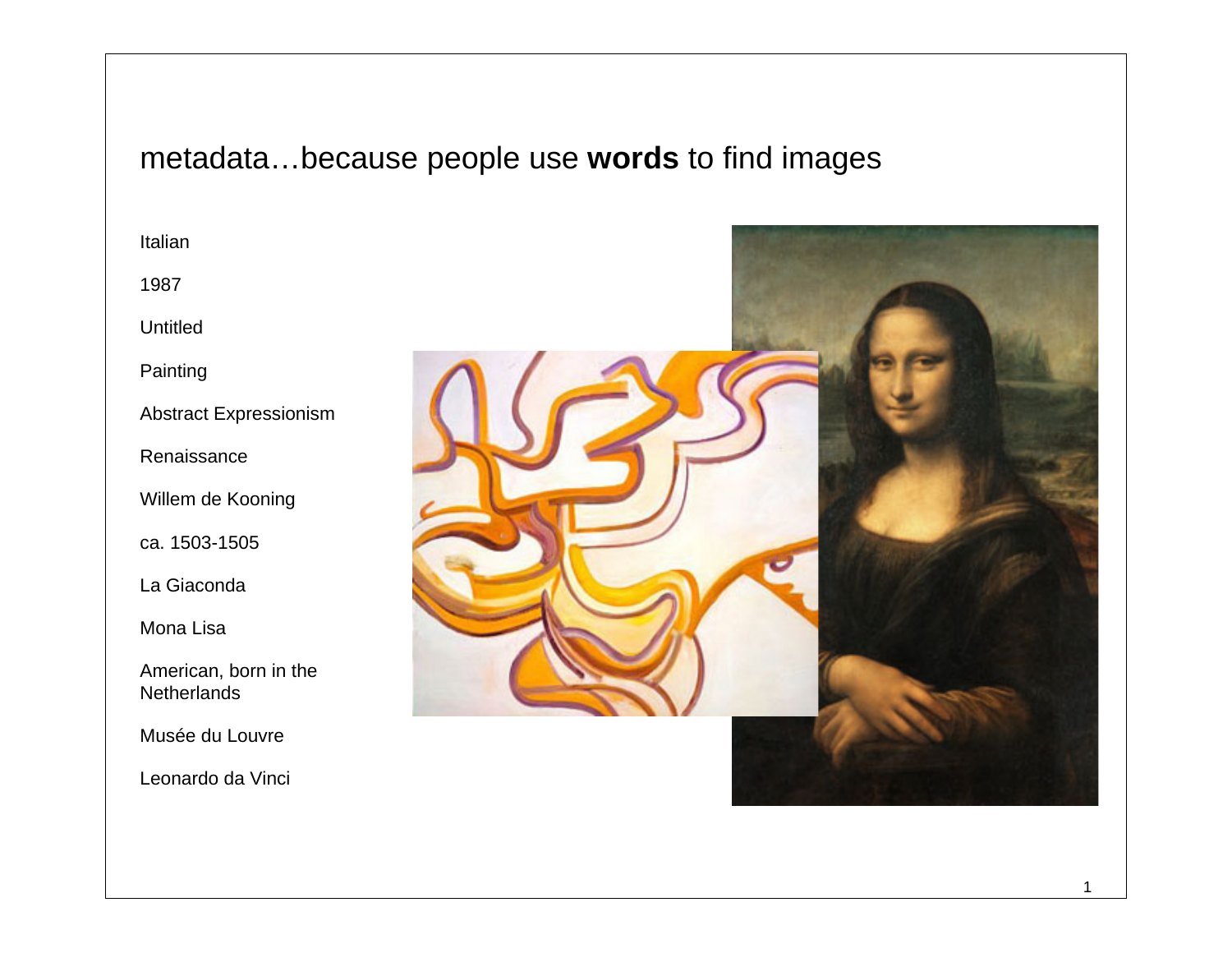## **Contents**

| Required:  |  |
|------------|--|
|            |  |
| Collection |  |
| Record ID  |  |
| Image ID   |  |
|            |  |
| 2          |  |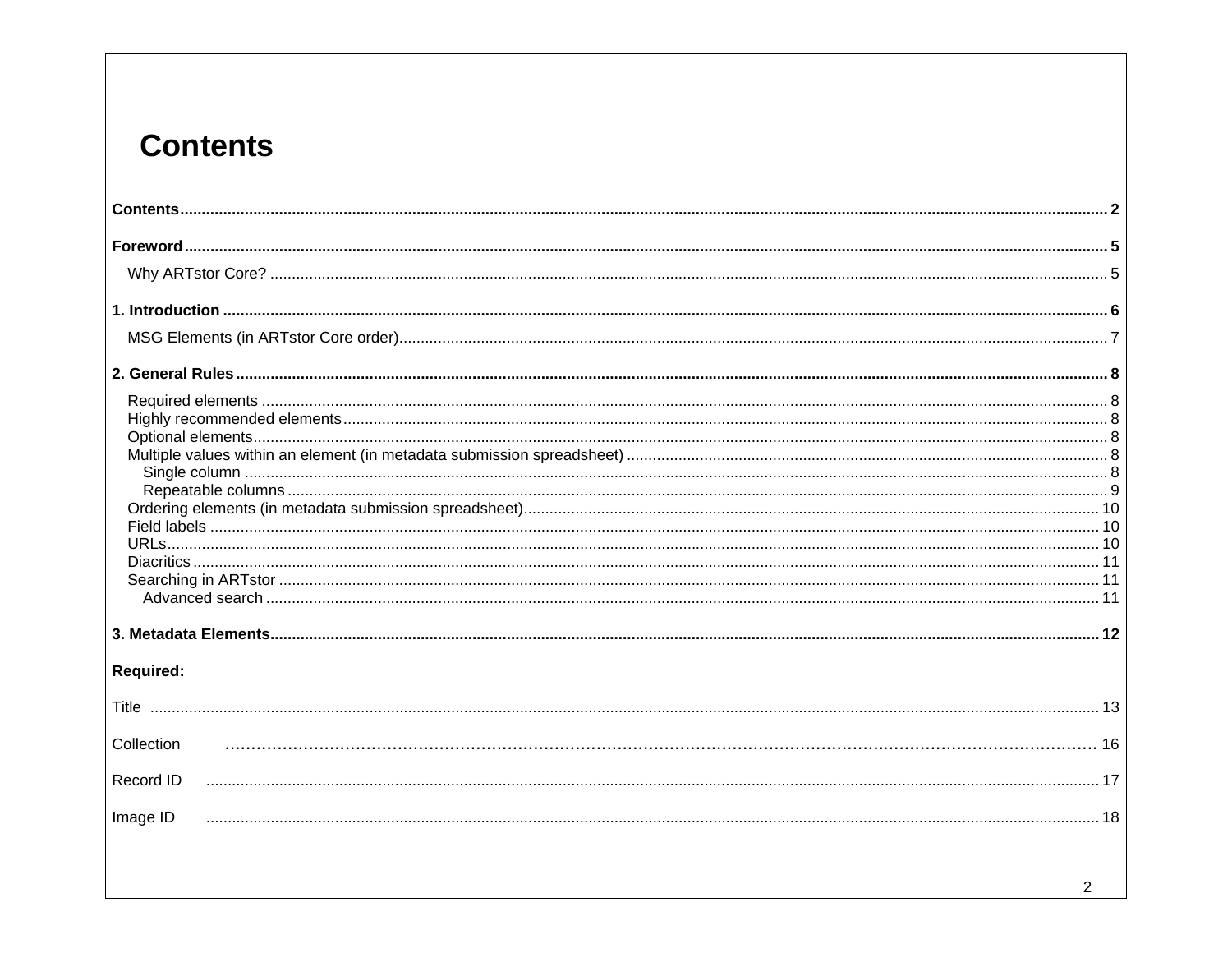| Rights<br>19                             |
|------------------------------------------|
| <b>Highly Recommended:</b>               |
| Rights:<br>21                            |
| Creator<br>22                            |
| Culture<br>24                            |
| <b>ARTstor Country</b><br>.25            |
| Work Type<br>26                          |
| <b>ARTstor Classification</b><br>27      |
| Style/Period<br>.29                      |
| Date<br>30                               |
| <b>ARTstor Earliest Date</b><br>32       |
| <b>ARTstor Latest Date</b><br>34         |
| Location<br>35                           |
| <b>Creation/Discovery Site</b><br>36     |
| Repository<br>37                         |
| <b>Repository Accession Number</b><br>38 |
| Subject<br>.39                           |
| Image Source<br>.41                      |
|                                          |
|                                          |
|                                          |
| 3                                        |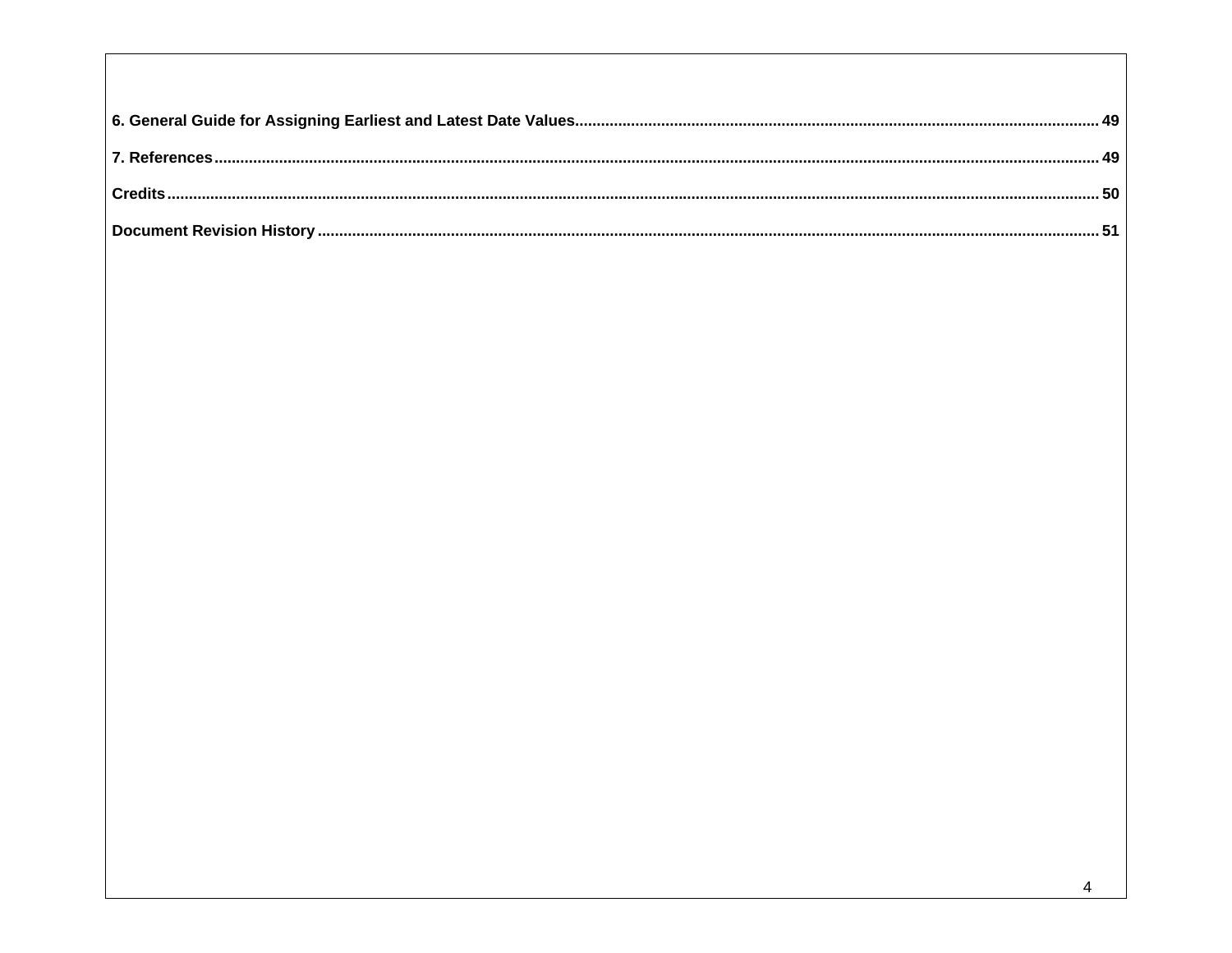## **Foreword**

### **Why ARTstor Core?**

The Shared Metadata Working Group decided to use the ARTstor Core metadata schema for several reasons:

- ARTstor collections are mapped to this schema. Using ARTstor Core for UC Shared Images collections hosted by ARTstor would contribute to a consistent end-user experience.
- UC visual resources collections could map at least some of their data to the basic set of ARTstor Core fields, making it a simpleto-use "common denominator" for aggregation.
- Using a schema compatible with ARTstor's would facilitate the ingest process. ARTstor could readily assist contributors with mapping their data.
- ARTstor would provide an XML schema for ARTstor Core so campuses can set up OAI harvesting.

The Shared Metadata Working Group recommends utilizing a content standard such as *Cataloging Cultural Objects* (CCO) and affiliated thesauri or authority files for preparing content within the ARTstor Core data structure framework, whenever possible.

For more information about ARTstor Core, see "ARTstor Core Data Dictionary and Cataloging Guidelines" http://www.artstor.org/what-is-artstor/w-html/services-hosting-core.shtml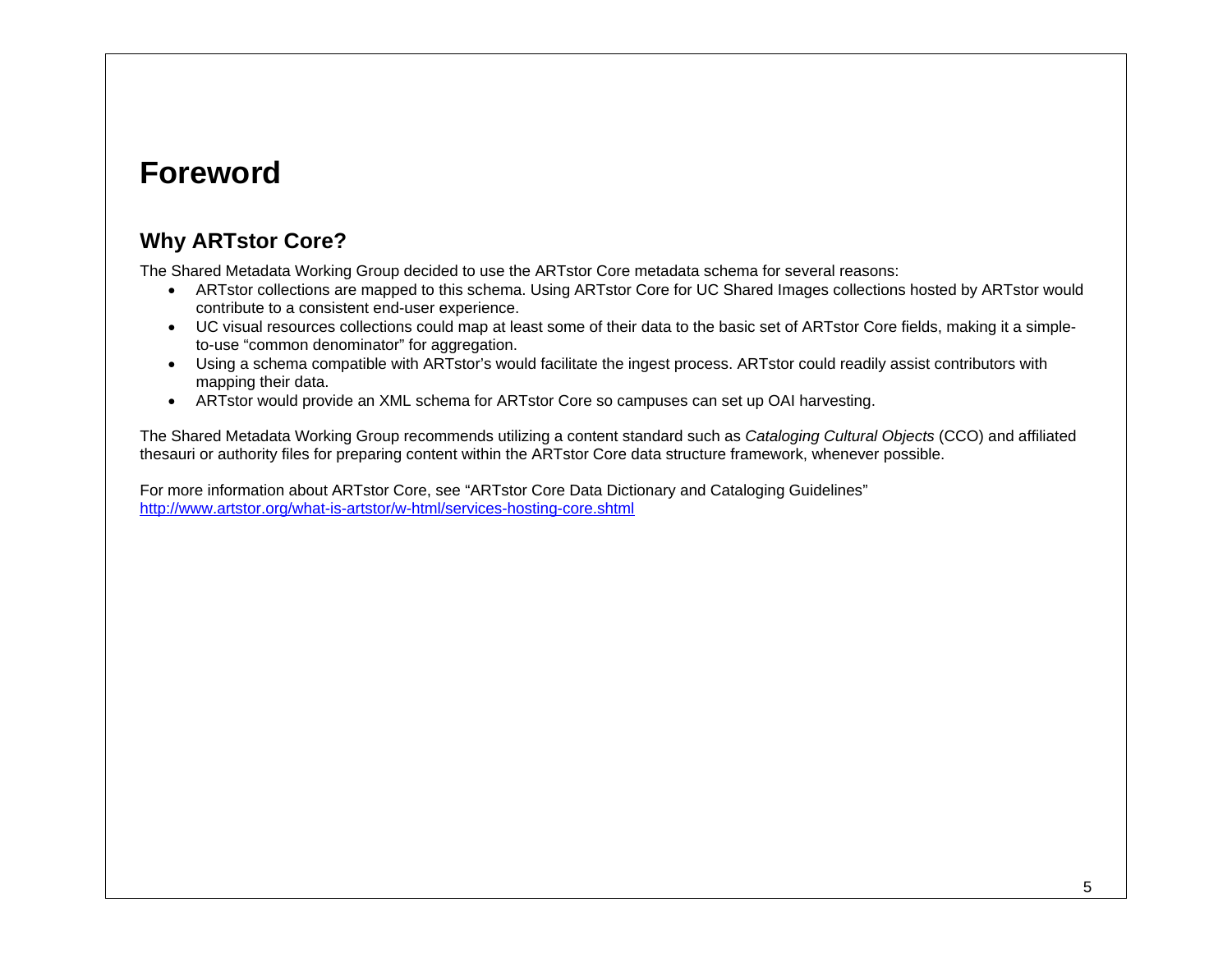## **1. Introduction**

Metadata that is consistent with other collection records across UC institutions as well as with other ARTstor collections will improve the integration and discoverability of our records within the ARTstor system. In addition, sufficiently rich metadata provides greater context for a work. Therefore, these guidelines seek to ensure that records contributed to UC Shared Images provide a predictable level of documentation and are as consistent as possible across collections.

It is understood that contributors may be working with legacy data that they may not have the time or resources to alter in order to meet the preferences of UC Shared Images. Also, contributors may have local needs or system limitations that do not allow them to change their data to conform to these guidelines. Therefore, these guidelines have been structured into three metadata element groups: 1) required, 2) highly recommended, and 3) optional. *Required* elements are those elements from the ARTstor Core that must be included in order to be submitted to UC Shared Images. *Highly recommended* elements are those elements from the ARTstor Core that have been identified as important for discoverability and comprehension of a work. Within the Highly Recommended section are four ARTstor elements (shown with an asterisk below) that will not be displayed within the contributor's records to the end user but will provide *advanced search features*. They will allow users to refine or further narrow a search by country, classification, or date. If records do not include values for these elements, the records will not be returned in an advanced search using one of these refinement elements. Additional ARTstor Core elements are listed at the end of this document (Section 4). These additional elements, while not deemed essential for these metadata guidelines, could be useful in further understanding the work and therefore may optionally be included in contributions to ARTstor. *Optional* elements may be used to provide users with additional details about the image.

| <b>Required</b><br>Title<br>Collection<br>Record ID<br>Image ID<br><b>Rights</b><br><b>Rights: Access</b> | <b>Highly Recommended</b><br>Creator<br>Culture<br><b>ARTstor Country*</b><br>Work Type<br><b>ARTstor Classification*</b><br>Style/Period<br>Date<br><b>ARTstor Earliest Date*</b><br><b>ARTstor Latest Date*</b><br>Location | <b>Optional</b><br>Image View Date<br>Materials/Techniques<br><b>Measurements</b><br>Image View Description<br>Description<br>State/Edition<br>Inscriptions<br>Condition<br><b>Conservation Treatment</b><br>Photographer |
|-----------------------------------------------------------------------------------------------------------|-------------------------------------------------------------------------------------------------------------------------------------------------------------------------------------------------------------------------------|---------------------------------------------------------------------------------------------------------------------------------------------------------------------------------------------------------------------------|
|                                                                                                           |                                                                                                                                                                                                                               |                                                                                                                                                                                                                           |
|                                                                                                           |                                                                                                                                                                                                                               |                                                                                                                                                                                                                           |
|                                                                                                           |                                                                                                                                                                                                                               |                                                                                                                                                                                                                           |
|                                                                                                           |                                                                                                                                                                                                                               |                                                                                                                                                                                                                           |
|                                                                                                           | Creation/Discovery Site                                                                                                                                                                                                       | Provenance                                                                                                                                                                                                                |
|                                                                                                           | Repository                                                                                                                                                                                                                    | Bibliography                                                                                                                                                                                                              |
|                                                                                                           | <b>Repository Accession Number</b>                                                                                                                                                                                            | <b>Record Source</b>                                                                                                                                                                                                      |
|                                                                                                           | Subject                                                                                                                                                                                                                       |                                                                                                                                                                                                                           |
|                                                                                                           | Image Source                                                                                                                                                                                                                  |                                                                                                                                                                                                                           |
|                                                                                                           | *Enables advanced search features                                                                                                                                                                                             |                                                                                                                                                                                                                           |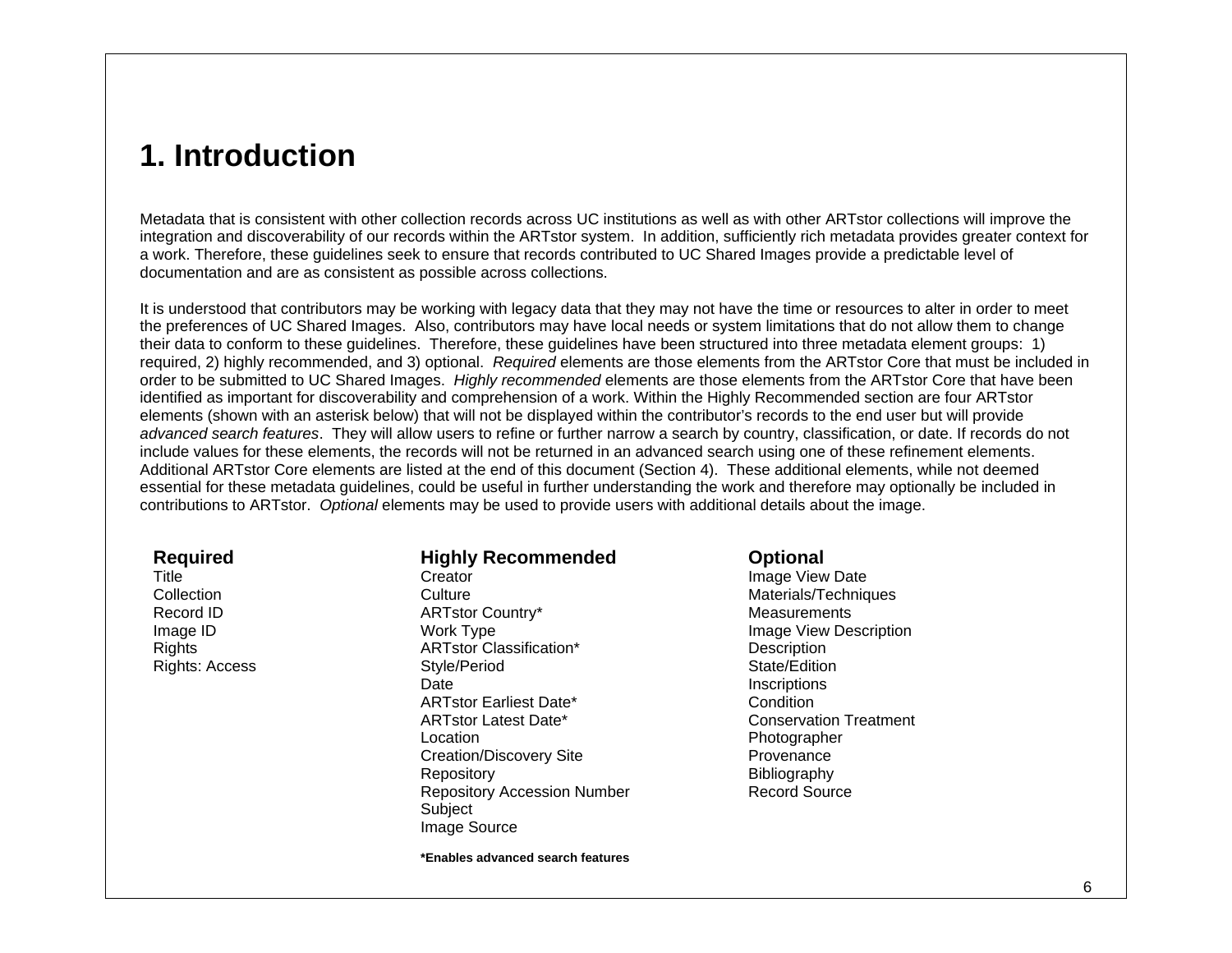## **MSG Elements (in ARTstor Core order)**

| <b>Element</b>                 | <b>Highly</b><br><b>Optional</b><br>Req'd<br>Rec'd |              |                         | <b>Controlled Values</b><br>(Advanced Search) | <b>Multiple Values Options</b> |                       |                           |
|--------------------------------|----------------------------------------------------|--------------|-------------------------|-----------------------------------------------|--------------------------------|-----------------------|---------------------------|
|                                |                                                    |              |                         |                                               | Multiple<br>Values             | Repeatable<br>Columns | Qualifiers                |
| Creator                        |                                                    | $\checkmark$ |                         |                                               | $\checkmark$                   |                       |                           |
| Culture                        |                                                    | $\checkmark$ |                         |                                               | $\checkmark$                   |                       |                           |
| <b>ARTstor Country</b>         |                                                    | $\checkmark$ |                         | ← ARTstor Geography Authority                 | $\checkmark$                   | ✓                     |                           |
| <b>Title</b>                   | ✓                                                  |              |                         |                                               | $\checkmark$                   | $\checkmark$          | Variant; Larger Entity    |
| Work Type                      |                                                    | $\checkmark$ |                         |                                               | $\checkmark$                   |                       |                           |
| <b>ARTstor Classification</b>  |                                                    | $\checkmark$ |                         | ← ARTstor Classification Authority            | $\checkmark$                   | $\checkmark$          |                           |
| Style/Period                   |                                                    | $\checkmark$ |                         |                                               | $\checkmark$                   |                       |                           |
| Date                           |                                                    | $\checkmark$ |                         |                                               | $\checkmark$                   |                       |                           |
| Image Date                     |                                                    |              | $\checkmark$            |                                               | $\checkmark$                   |                       |                           |
| <b>ARTstor Earliest Date</b>   |                                                    | $\checkmark$ |                         | $\checkmark$ Numeric value only               |                                |                       |                           |
| <b>ARTstor Latest Date</b>     |                                                    | ✓            |                         | √ Numeric value only                          |                                |                       |                           |
| Location                       |                                                    | ✓            |                         |                                               |                                |                       |                           |
| <b>Creation/Discovery Site</b> |                                                    | $\checkmark$ |                         |                                               | $\checkmark$                   |                       |                           |
| Materials /Techniques          |                                                    |              | ✓                       |                                               | ✓                              |                       |                           |
| Measurements                   |                                                    |              | $\checkmark$            |                                               | $\checkmark$                   |                       |                           |
| Image View Description         |                                                    |              | $\checkmark$            |                                               | $\checkmark$                   |                       |                           |
| Description                    |                                                    |              | $\checkmark$            |                                               | $\checkmark$                   |                       |                           |
| State/Edition                  |                                                    |              | $\checkmark$            |                                               | ✓                              |                       |                           |
| Inscriptions                   |                                                    |              | $\checkmark$            |                                               | $\checkmark$                   |                       |                           |
| Condition                      |                                                    |              | $\checkmark$            |                                               | $\checkmark$                   |                       |                           |
| Conservation/Treatment         |                                                    |              | $\overline{\checkmark}$ |                                               | ✓                              |                       |                           |
| Photographer                   |                                                    |              | $\checkmark$            |                                               | $\checkmark$                   |                       |                           |
| Repository                     |                                                    | $\checkmark$ |                         |                                               | $\checkmark$                   |                       |                           |
| Repository Accn. Number        |                                                    | $\checkmark$ |                         |                                               | ✓                              |                       |                           |
| Provenance                     |                                                    |              | $\checkmark$            |                                               | $\checkmark$                   |                       |                           |
| Bibliography                   |                                                    |              | $\checkmark$            |                                               | $\checkmark$                   |                       |                           |
| Subject                        |                                                    | $\checkmark$ |                         |                                               | $\checkmark$                   | $\checkmark$          | Geographic; Personal Name |
| Collection                     | $\checkmark$                                       |              |                         |                                               |                                |                       |                           |
| Record ID                      | $\checkmark$                                       |              |                         |                                               |                                |                       |                           |
| Image ID                       | $\checkmark$                                       |              |                         |                                               |                                |                       |                           |
| <b>Record Source</b>           |                                                    |              | $\checkmark$            |                                               | $\checkmark$                   |                       |                           |
| Image Source                   |                                                    | $\checkmark$ |                         |                                               |                                |                       |                           |
| <b>Rights</b>                  | $\checkmark$                                       |              |                         |                                               | $\checkmark$                   | $\checkmark$          |                           |
| <b>Rights: Access</b>          | $\checkmark$                                       |              |                         |                                               |                                |                       | Access                    |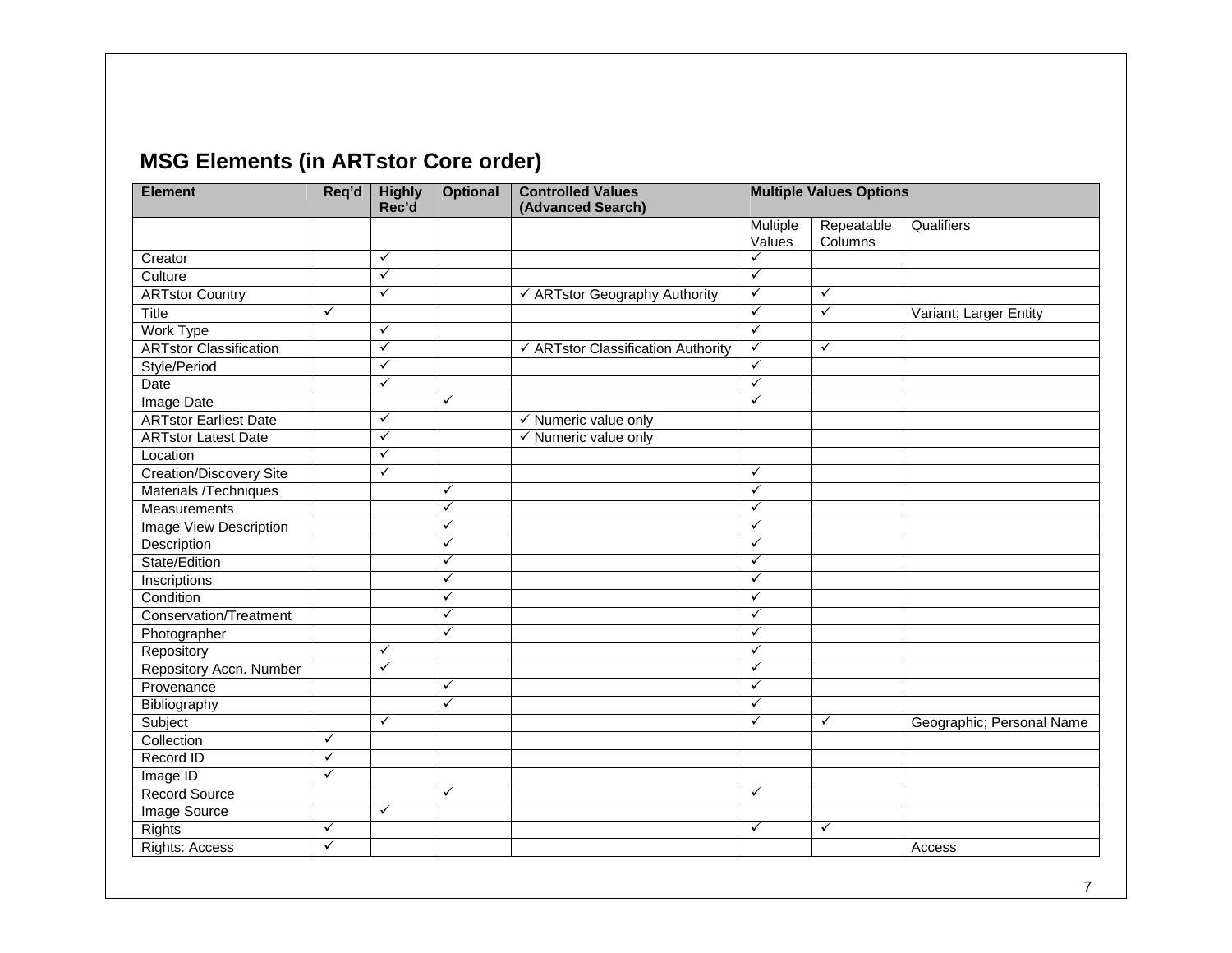# **2. General Rules**

### **Required elements**

Required metadata elements must be included with any digital object being submitted to UC Shared Images.

### **Highly recommended elements**

Highly Recommended metadata elements will provide the basis for being able to properly identify and/or find the work represented by an image. Not all Highly Recommended metadata elements will be relevant to all types of image records. But the essential principle to keep in mind is the more metadata that is provided, the easier it becomes for the end user to identify the work and more robust services can be built around the metadata.

### **Optional elements**

Additional ARTstor Core elements are listed at the end of this document (Section 4). These additional elements, while not deemed essential for these metadata guidelines, could be useful in further understanding the work and therefore may optionally be included in contributions to ARTstor.

### **Multiple values within an element (in metadata submission spreadsheet)**

Each element in these guidelines indicates whether multiple values are allowed (i.e. indicates whether values for an element are repeatable). If multiple values are allowed it will then indicate whether those values can be submitted either within a single column or within repeatable columns. These instructions only apply to data submitted as a spreadsheet (i.e., tab delimited).

### **Single column**

For elements in which multiple values must be submitted as single columns, the values should be concatenated together in a single column, separated by a semicolon.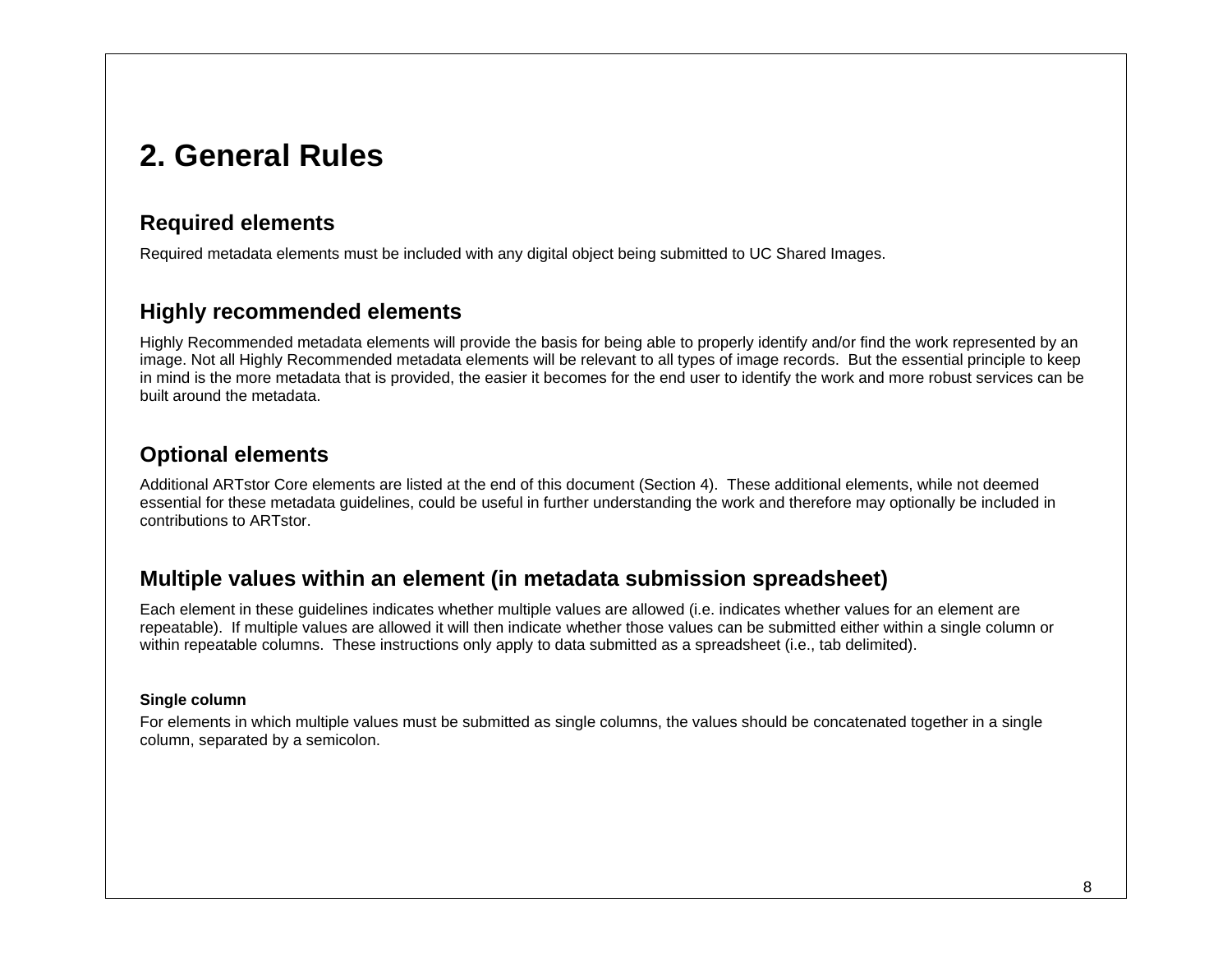Example of multiple values submitted in a single column

| Record ID | Creator                                                           |
|-----------|-------------------------------------------------------------------|
|           | Barbier, Georges (French, 1882-1932, illustrator); Paquin, Jeanne |
|           | (French, 1869-1936, fashion designer)                             |

In the ARTstor interface, this data will be displayed on a single line.

Creator Barbier, Georges (French, 1882-1932, illustrator); Paquin, Jeanne (French, 1869- 1936, fashion designer)

### **Repeatable columns**

For elements in which multiple values are submitted within repeatable columns, the values should be submitted in two or more columns. Additional columns must be given the same column header name and numbered sequentially, e.g., Element, Element1.

Example of multiple values submitted in repeatable columns

| Record ID | <b>ARTstor Classification</b>                             | <b>ARTstor Classification1</b> |
|-----------|-----------------------------------------------------------|--------------------------------|
| 807       | Architecture and City Planning   Drawings and Watercolors |                                |

In the ARTstor interface, this data would be displayed on multiple lines with one column heading.

ARTstor Classification Architecture and City Planning Drawings and Watercolors

### **Repeatable columns with qualified elements**

Additional columns may be given a column header that begins with the element name followed by a colon and a qualifier. The qualifier will appear in the ARTstor interface as part of the data.

Example of multiple values submitted in repeatable columns with qualified elements in the 2nd and 3rd columns

| Record ID      | <b>Title</b>                          | <b>Title: Larger Entity</b> | Title: Variant |
|----------------|---------------------------------------|-----------------------------|----------------|
| $\sqrt{98777}$ | Five-storied Pagoda   Horyu-ji Temple |                             | Goju-no-to     |

In the ARTstor interface, this data will be displayed on multiple lines with the column heading and qualifiers.

Title Five-storied Pagoda Larger Entity: Horyu-ji Temple Variant: Goju-no-to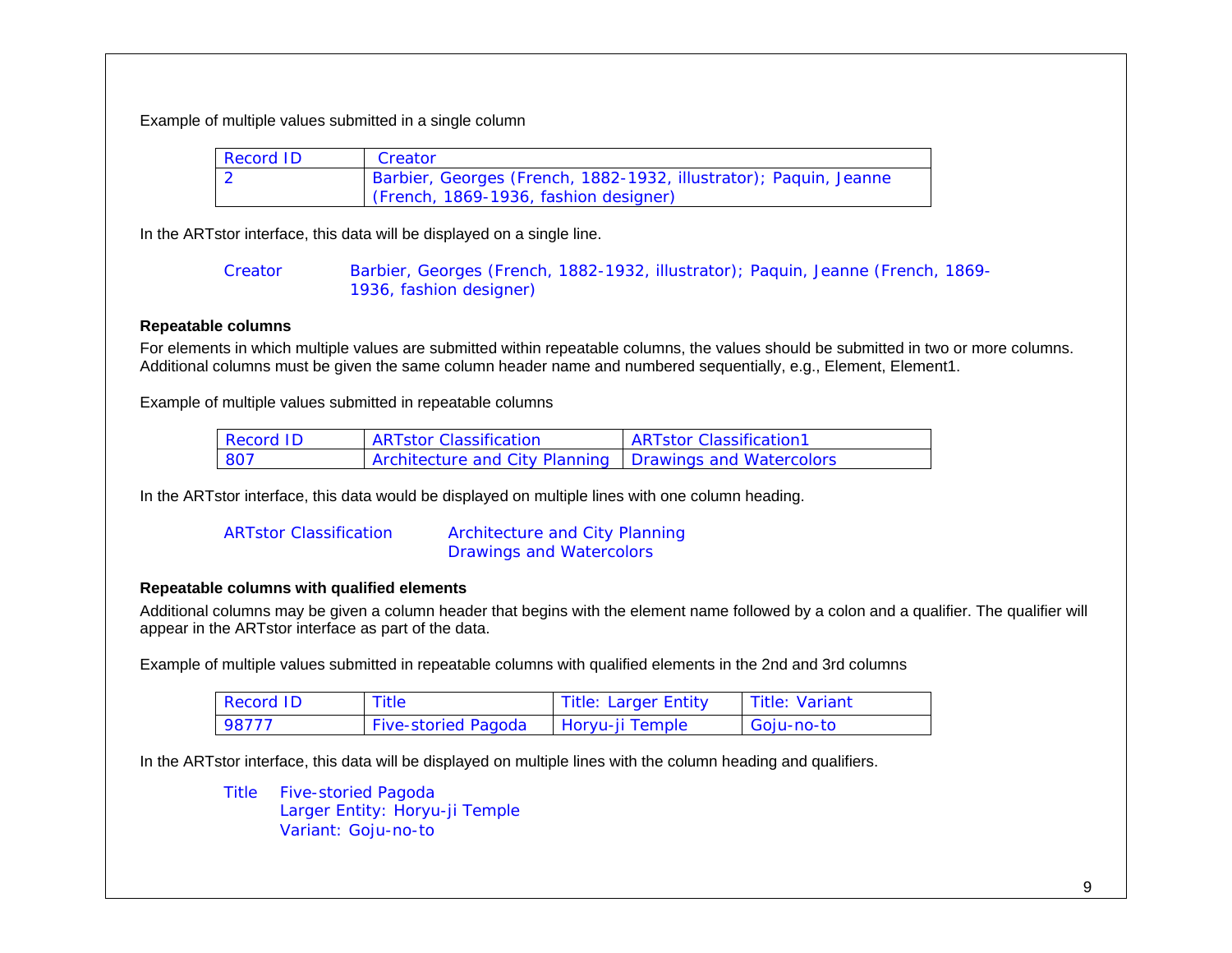### **Ordering elements (in metadata submission spreadsheet)**

The elements (i.e., columns) in your spreadsheet can be in any order. For example, Title can be the first column in your spreadsheet or the last column.

ARTstor must be notified in advance of sending your spreadsheet if you make any of these changes to columns in your spreadsheet:

- If you change the name of a column heading (even if the column stays in the same order), you must alert ARTstor.
- If you add a repeating column, you must alert ARTstor.

### **Field labels**

In order to help the user of the MSG better understand the way the data will actually appear in ARTstor, the ARTstor field labels have been provided in the guidelines for each element.

### **URLs**

To include a "live" link (i.e., clicking on the link will open it in a browser), place a full URL in a separate column *alone*. If the URL is critical for users and is likely to change, put it in a separate column so that ARTstor will be able to update it more easily. If the URL is nonessential, such as part of a citation as in the second example below, put it in the same column with other descriptive data. In this case, the user will copy and paste the URL into their browser to open the link.

Example of a live URL link

|       | Record ID Rights                                                                                     | Rights1                                                        |
|-------|------------------------------------------------------------------------------------------------------|----------------------------------------------------------------|
| 35987 | This image has been selected and made available<br>for University of California Shared Images and is | http://www.cdlib.org/inside/proj<br>ects/image/termsofuse.html |
|       | intended solely for noncommercial educational use.                                                   |                                                                |

### Example of a URL that is not a live link

|      | Record ID   Image Source                                                                                                                       |
|------|------------------------------------------------------------------------------------------------------------------------------------------------|
| 1501 | Allan T. Kohl, Art Images for College Teaching,<br>http://arthist.cla.umn.edu/aict/images/renbrg/IRA/512/102.jpg (accessed October 8,<br>2007) |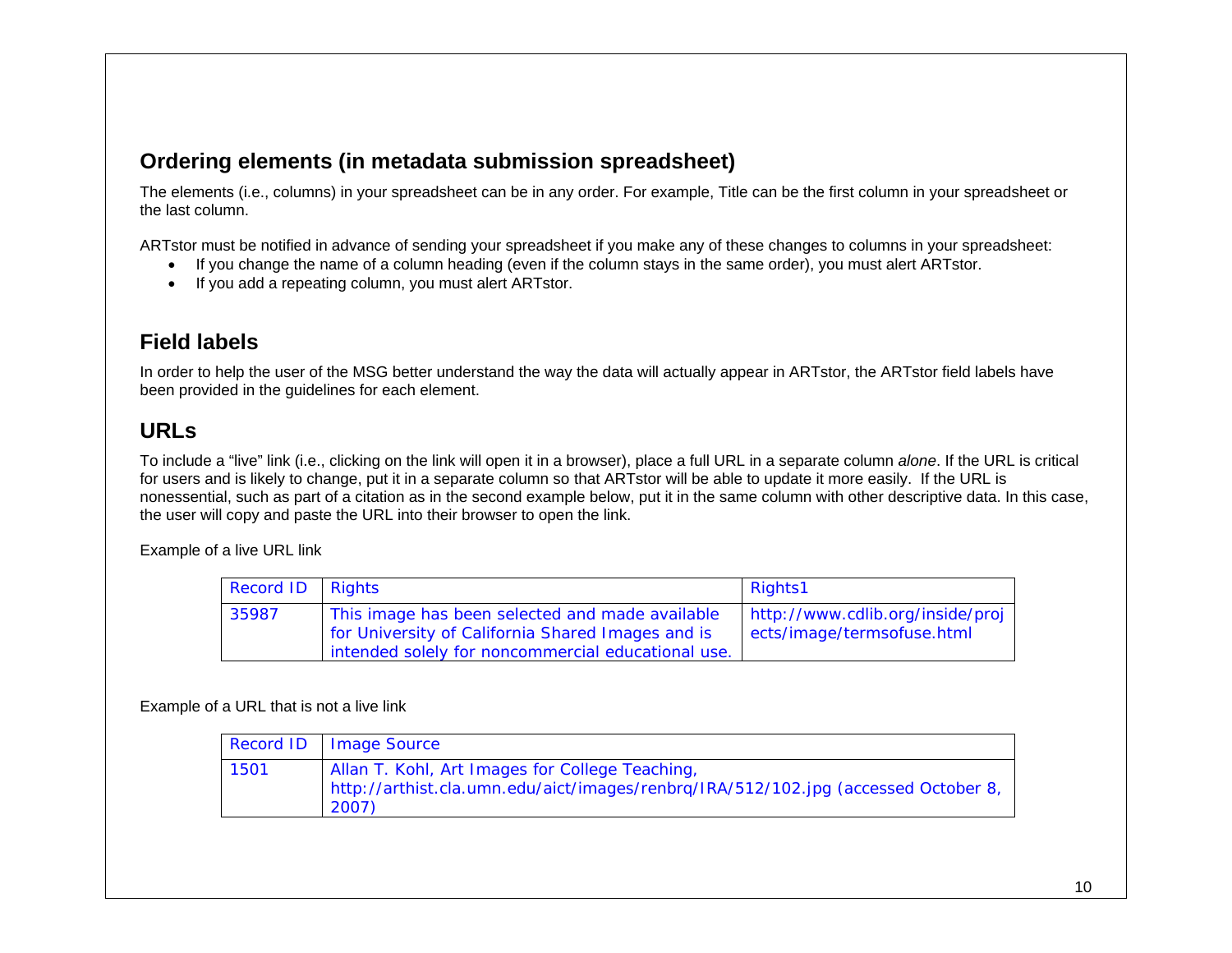### **Diacritics**

Use Latin-1 (no support for Unicode at this time).

### **Examples**

Déjeuner sur l'Herbe (Luncheon on the Grass) Dürer, Albrecht (German, 1471-1528) Côte d'Ivoire

### **Searching in ARTstor**

Searching in ARTstor is by keyword and includes all fields. It is not necessary to repeat a term in more than one field of a record when submitting your data. For example, if you have a record with "Egyptian" in Style/Period and you lack a Culture element in your local database, it is not necessary to add "Egyptian" in Culture. Alternatively, if your local database has both a Style/Period field and a Culture field, it's fine to include terms that are repeated. The point is to avoid unnecessary work.

### **Advanced search**

Within the Highly Recommended section are four ARTstor-elements that will not be displayed within the contributor's records to the end user but will provide advanced search features. They will allow users to refine or further narrow a search by country, classification, or date. If records do not include values for these elements, the records will not be returned in an advanced search using one of these refinement elements.

ARTstor Country ARTstor Classification ARTstor Earliest Date ARTstor Latest Date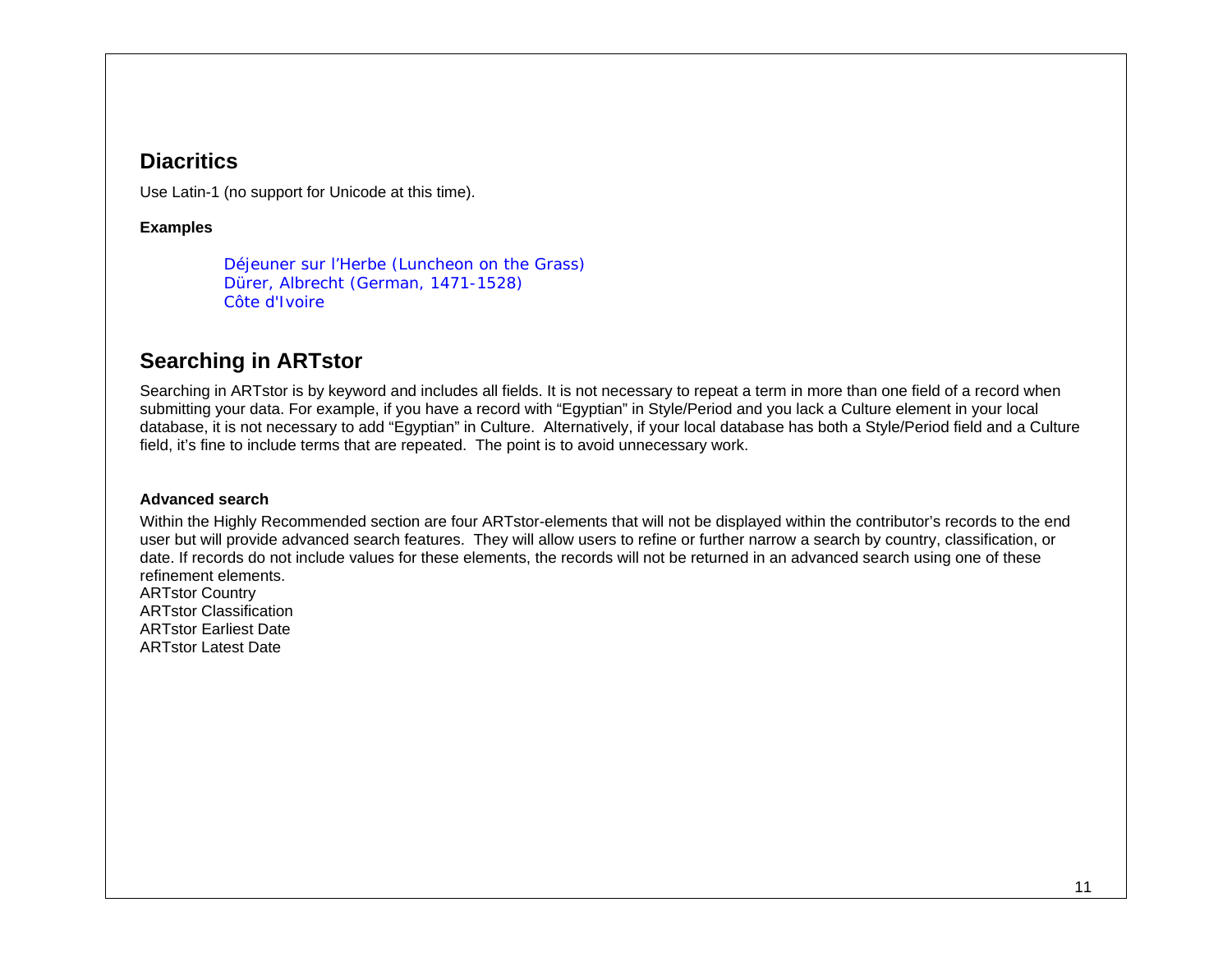## **3. Metadata Elements**

| <b>Name</b>                                                                          | Name of element                                                               |  |  |
|--------------------------------------------------------------------------------------|-------------------------------------------------------------------------------|--|--|
| <b>Definition</b>                                                                    | Defines how element is used                                                   |  |  |
| <b>ARTstor field label</b>                                                           | Indicates the label that will display with the value in the ARTstor interface |  |  |
| <b>Multiple values</b>                                                               | Indicates if multiple values are allowed for the element                      |  |  |
| <b>Single</b>                                                                        | When multiple values are allowed, indicates if values can be submitted        |  |  |
| column                                                                               | within a single column. Use semicolons to separate individual values.         |  |  |
| When multiple values are allowed, indicates if values can be submitted<br>Repeatable |                                                                               |  |  |
| within repeating columns. Use one column for each value. Note that<br>columns        |                                                                               |  |  |
|                                                                                      | some repeatable columns may contain elements that can be qualified            |  |  |
|                                                                                      | (e.g., Title).                                                                |  |  |
| <b>Guidelines</b>                                                                    | Instructions for recording content of element                                 |  |  |
| <b>Examples</b>                                                                      | Examples of element content based on guidelines                               |  |  |

Each metadata element is divided into the following sections: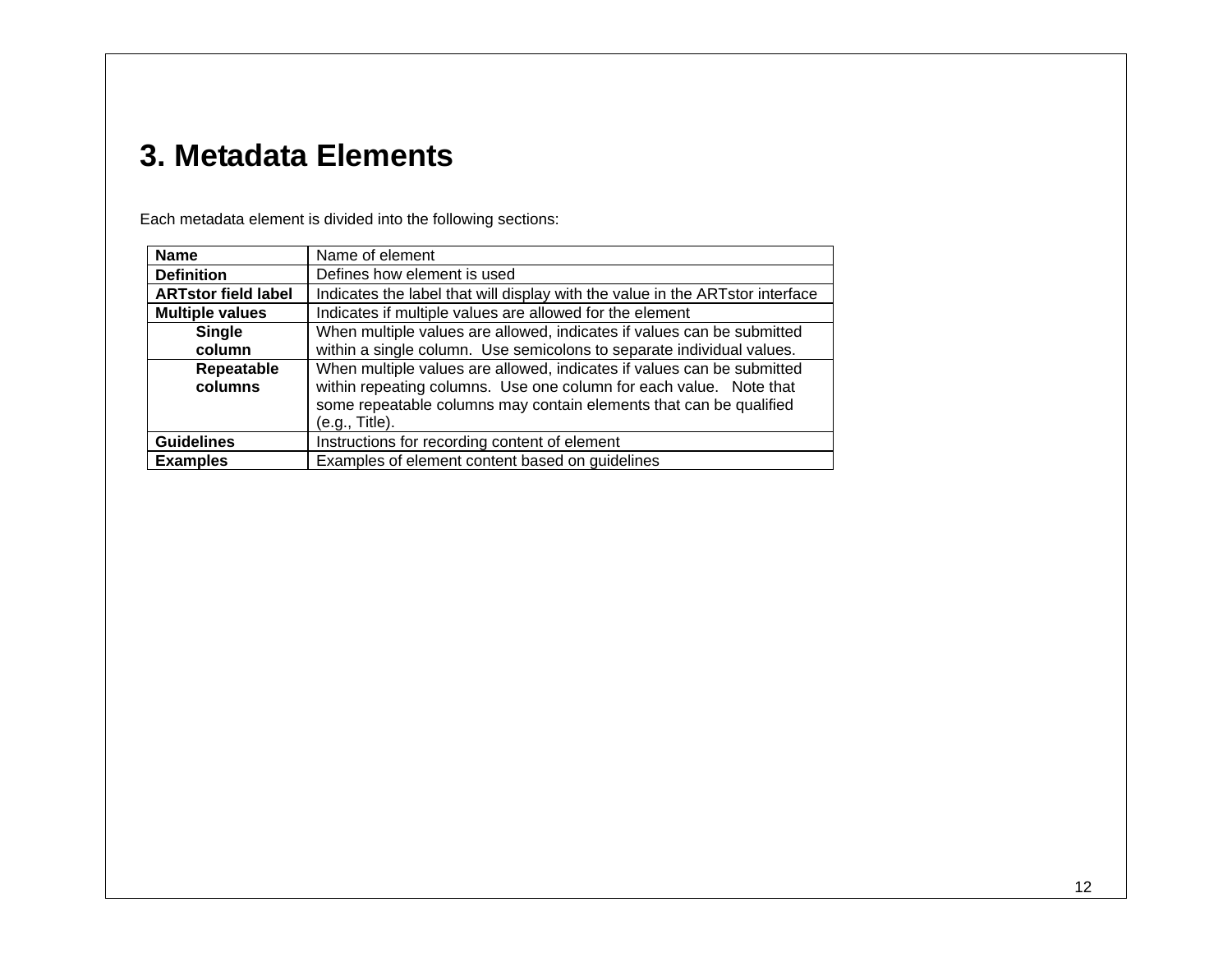## **Title The required required**

### **Definition**

Titles, identifying phrases, or names given to a work of art, architecture, or material culture. The Title element may contain only the title(s) of the work(s) depicted, or both the title(s) of the work(s) depicted and the image view description. If the Title or image view description is very long, the image view description may be submitted as a separate Title1 column for clarity. Title, Title:Larger Entity, and Title:Variant may all include concatenated multiple values, separated by semi-colons.

Title: Variant (optional)

Title: Larger Entity (optional)

All three columns are displayed in the one "Title" field, so it is important to insure that the columns are arranged in the order you want the information to appear in ARTstor and communicate your preference to the metadata staff.

**ARTstor field label** = Title

### **Multiple values for Title:** Yes

Single Column: No (May use Title1 for image view description) Repeatable column: Yes (May use Title1 for image view description)

### **Multiple values for Variant Title:** Yes

Single column: Yes Repeatable column: No

### **Multiple values for Larger Entity Title:** Yes

Single column: Yes Repeatable column: No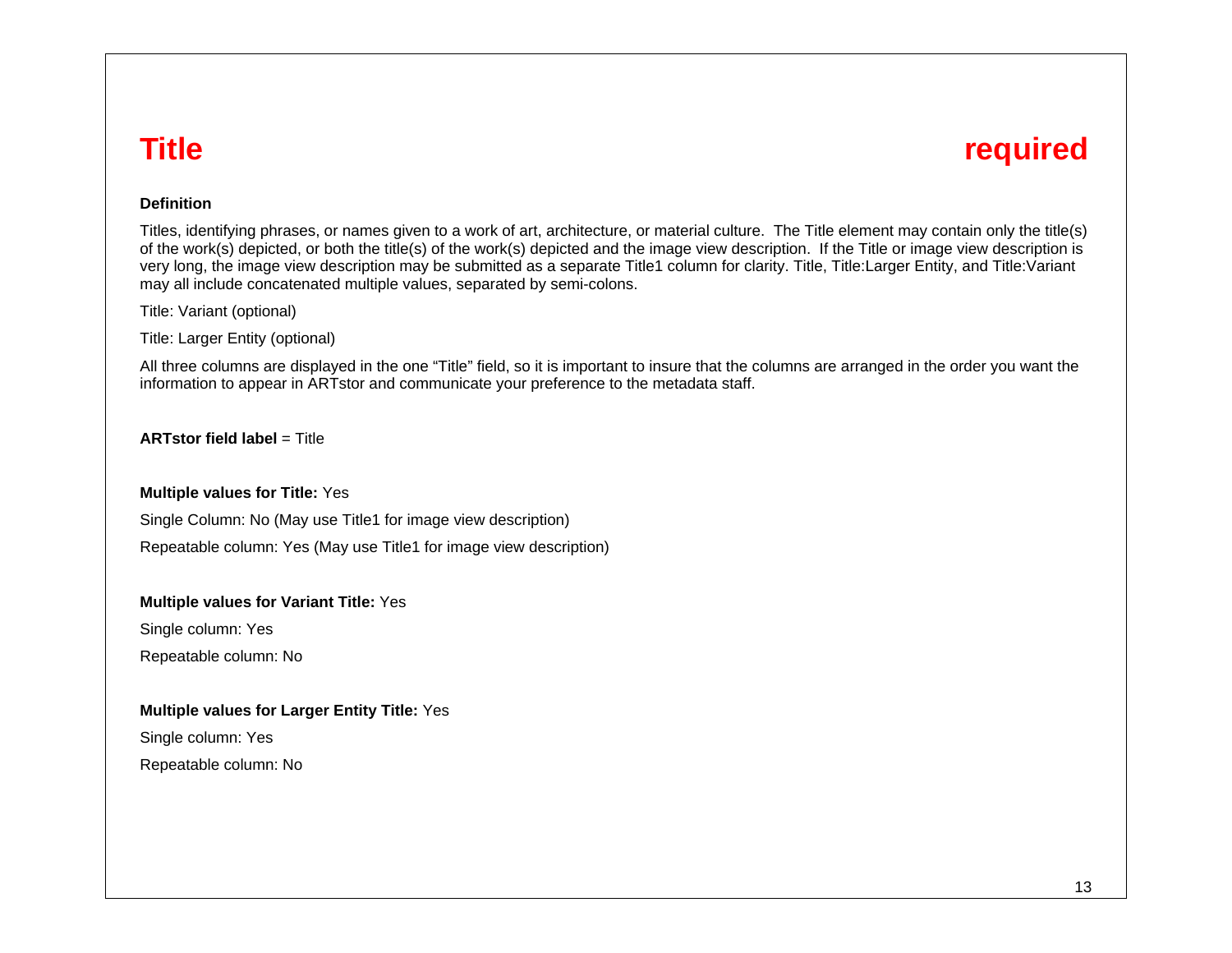#### **Guidelines**

Use typical, American style title case. If possible, strip leading and ending quotes and initial articles from title for improved sorting. String phrases together for descriptive titles, using commas between phrases, colons between titles and parts, and semicolons between multiple values of title. Variant and Larger Entity titles should be submitted in separate columns (see example below). If you submit multiple values for title, put your preferred title first. Title is one of three elements (along with Creator and Date) that make up the caption under ARTstor thumbnails. The caption will only display the first 22 characters of the Title element so it is important that the preferred title come first.

If the image view description is short, concatenate the image view description to the end of the work title, separated by a colon. Add detail, when appropriate, separated by a comma, e.g.

Landscape with Storm: detail, ducks in foreground *(work title: image view description)*

Unchukuyu Bosatsu (N. 7); Unchukuyu Bosatsu (N. 18): Head details of N7 (left), N18 (right) *(work title; work title: image view description)* 

Alternatively, the image view description may be submitted in a separate Title1 column for clarity, and to avoid data loss when long concatenated titles representing complex works with component parts run the risk of inappropriate truncation, e.g.

Tomb of Marcus Vergilius Eurysaces (work title) Detail of the frieze on south side (from right) of kneading machine, rolling the bread, the oven (image view description)

Gallery of Maps. Northern Puglia (West wall) (work title. component work title) Detail showing the Battle of Cannae between the Romans and the Carthaginians (216 BC) (image view description)

Prefer titles in English language unless a specific title is generally not translated. For translated titles, you may concatenate the translated title to the main title, separated by parentheses, or submit them as variant titles, e.g.

Three Women Conversing (Unterhaltung von drei Frauen)

Déjeuner sur l'Herbe (Luncheon on the Grass)

Scuola Grande dei Carmini (preferred work title)

Oblique view of facade facing Campo dei Carmini (image view description)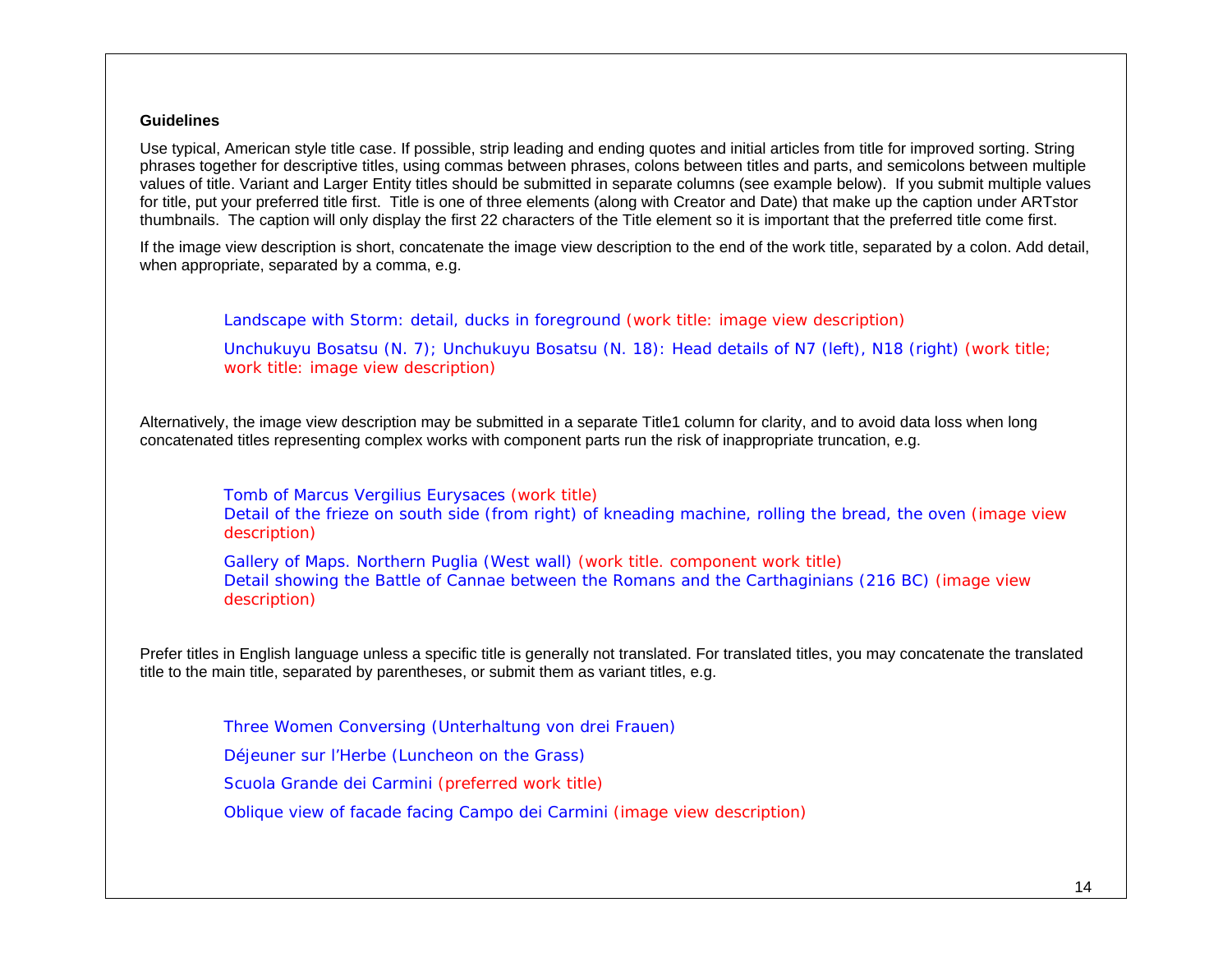Variant: Scuola dei Carmini; Scuola Grande di Santa Maria dei Carmini; Scuola Grande di Santa Maria del Carmelo (variant work titles)

If a record does not have a title, information can be mapped from one or more other elements (such as Image View Description or Geographic Location) and concatenated with a period, comma, or colon. e.g.

Petra: view of the Siq, seen from the air (geographic location: image view description)

### **Examples**

Spreadsheet submission examples

| <b>Record ID</b> | <b>Title</b>                                   | Title1                                                                                                                             | <b>Title: Variant</b>                                                                                              | <b>Title: Larger Entity</b> |
|------------------|------------------------------------------------|------------------------------------------------------------------------------------------------------------------------------------|--------------------------------------------------------------------------------------------------------------------|-----------------------------|
| 98777            | Five-storied pagoda:<br>overall view           |                                                                                                                                    | Goju-no-to                                                                                                         | Horyuji Temple              |
| 539546           | Santa Maria Maggiore.<br><b>Sistine Chapel</b> | Oblique view showing<br><b>Sixtus V directing his</b><br>prayers towards the<br><b>Presepio and Sacrament</b><br><b>Tabernacle</b> |                                                                                                                    |                             |
| 530663           | Scuola Grande dei<br>Carmini                   | Oblique view of facade<br>facing Campo dei<br>Carmini                                                                              | Scuola dei Carmini;<br>Scuola Grande di Santa<br>Maria dei Carmini;<br>Scuola Grande di Santa<br>Maria del Carmelo |                             |
| 500890           | Petra: view of the Sig,<br>seen from the air   |                                                                                                                                    |                                                                                                                    |                             |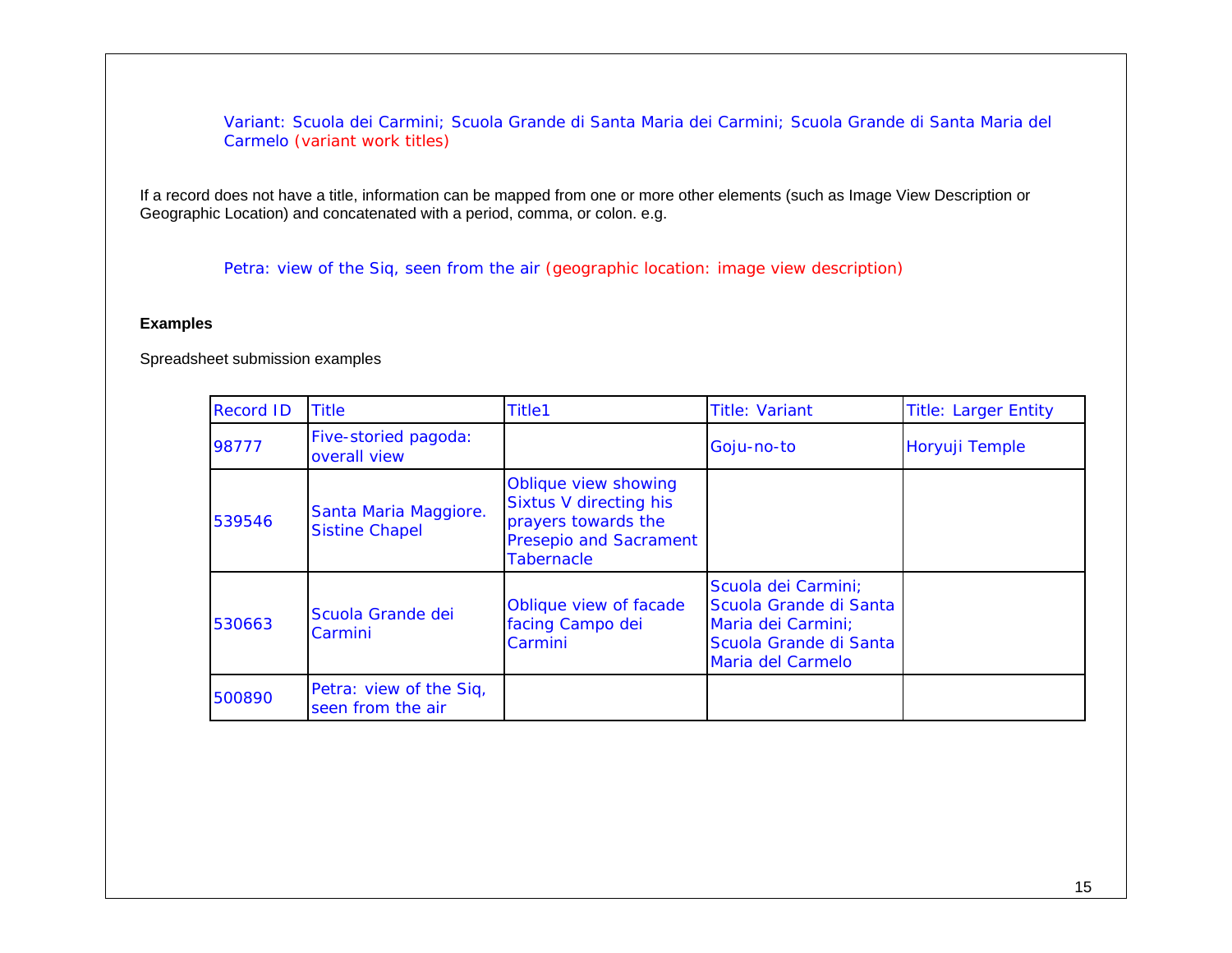## **Collection and Collection required**

### **Definition**

Collection from which the image and record originate. Include ARTstor collection with campus abbreviation, visual resource collection, and other named image collection if applicable.

**ARTstor field label = Collection** 

**Multiple values**: No; however you may include a URL link in a repeatable column.

### **Guidelines**

For consistency among campuses, enter broadest to narrowest unit. Use title case. Name your collections consistently in different records. You may include a URL in the same column along with the Collection name or in a repeatable column. See "URLs" in Section 2 for more information.

### **Examples**

### UCSB Department of History of Art and Architecture, Visual Resources Collection

Example with a URL in a repeatable column

| Record ID | Collection                                    | Collection1                          |
|-----------|-----------------------------------------------|--------------------------------------|
| 134       | UCSB Department of History of Art and         |                                      |
|           | Architecture, Visual Resources Collection     |                                      |
| 1098      | <b>UCSC University Library, Branson DeCou</b> | http://library.ucsc.edu/slides/decou |
|           | Collection                                    |                                      |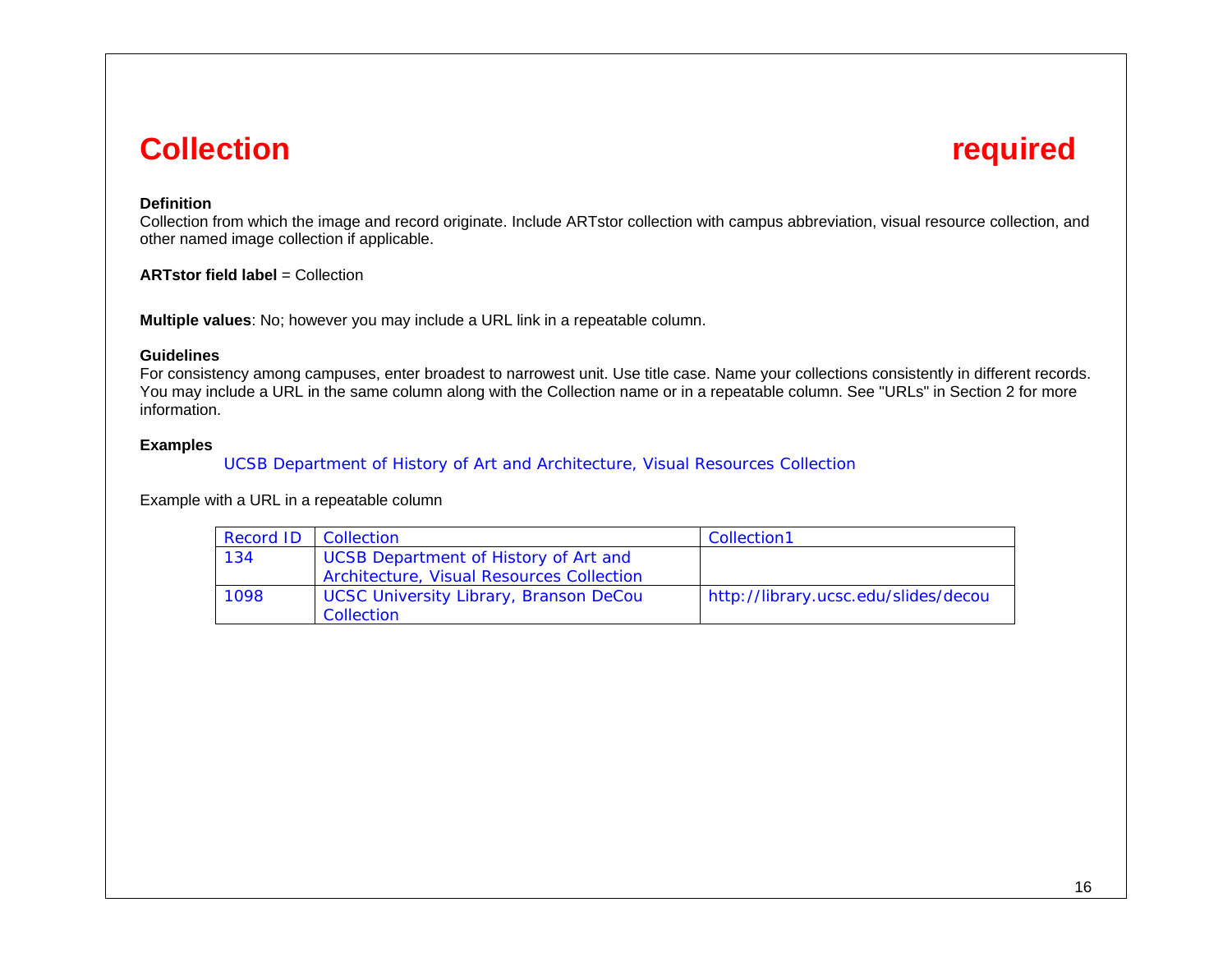## **Record ID** required

### **Definition**

Unique and persisting data record identification in the contributor's local system to be used by ARTstor and UC in identifying a record, for example, for updates. This may be a computer-assigned record identifier or an ID or accession number for an image if images and records correspond one-to-one.

**ARTstor field label** = ID Number: Record

**Multiple values**: No

**Guidelines** 

Numeric or alphabetic; if alphabetic, maintain original case.

### **Examples**

01-02-123 56664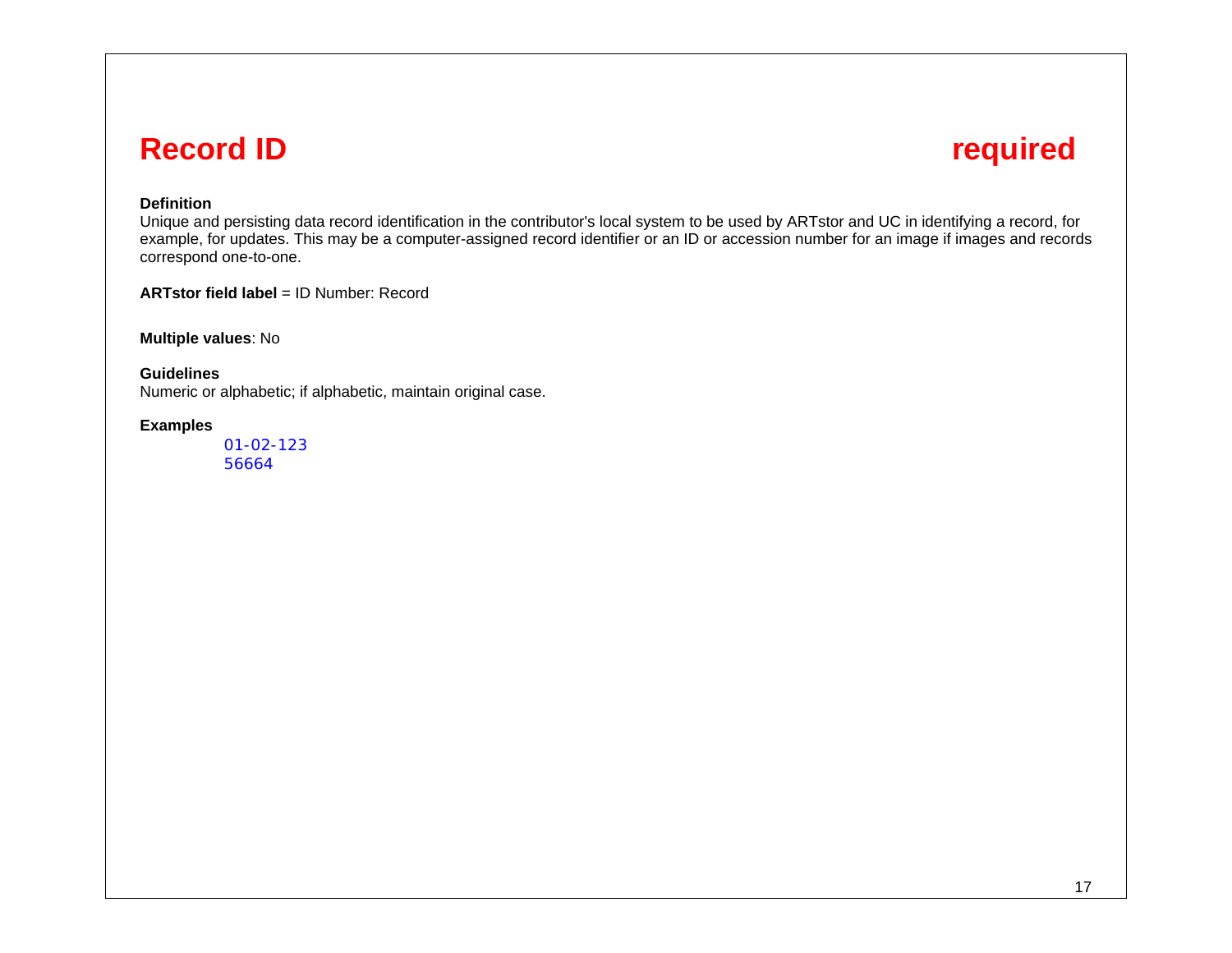## **Image ID** required

### **Definition**

Refers to the file name of the image associated with the data record in which this field is included.

**ARTstor field label**  = ID Number: Image

**Multiple values**: No

### **Guidelines**

 Use the complete file name of the image file submitted to ARTstor. You may retain the file extension (i.e., the dot and three letters following it) if present. Maintain original case if alphabetic characters are included.

### **Examples**

01-001-123.tif dc1.474.0020 04\_789\_004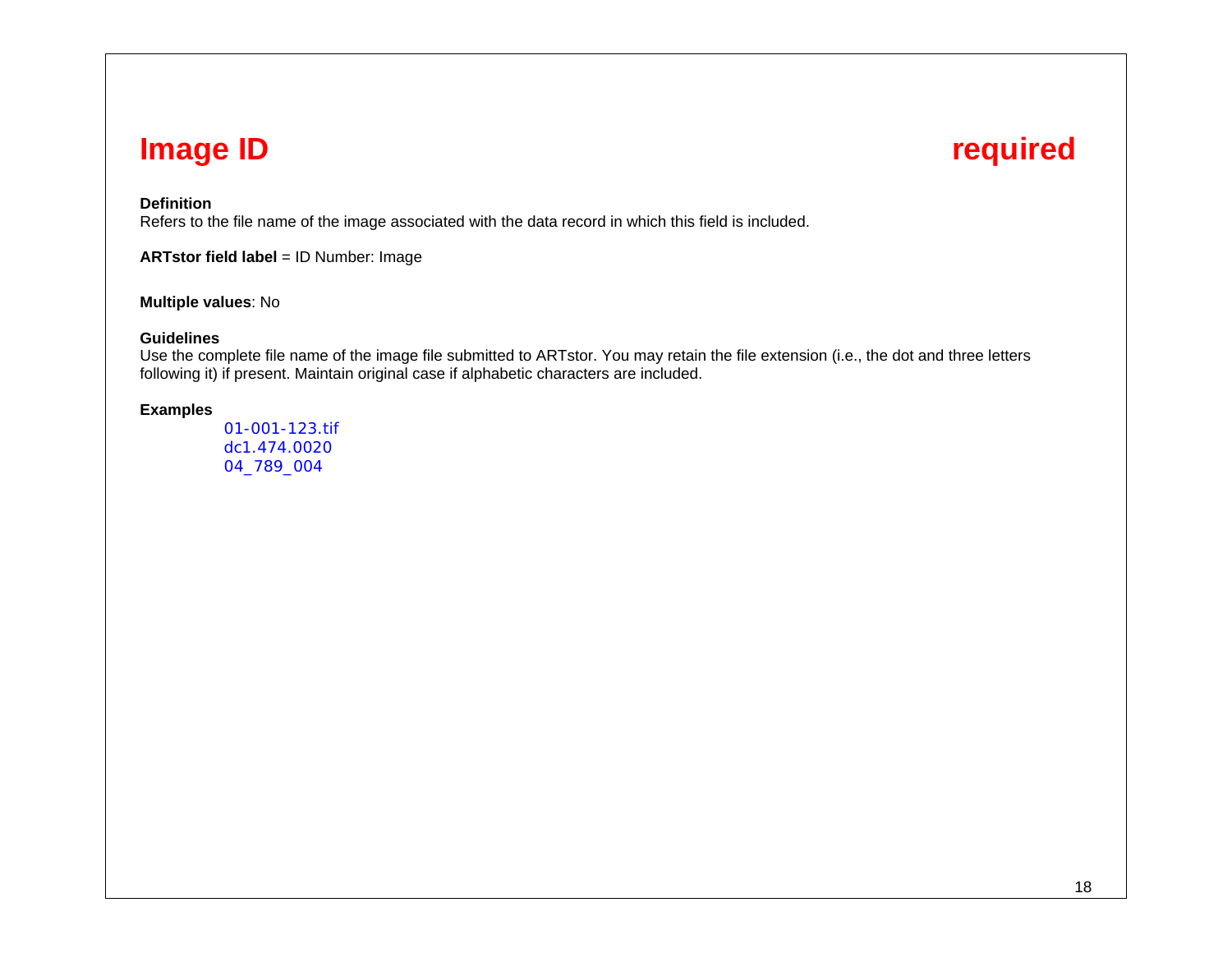## **Rights required**

### **Definition**

The purpose of this element is to inform end users of their responsibilities in terms of copyright and to provide information on obtaining permission to use an image outside uses specified in Terms and Conditions of Use (e.g., for publication).

**ARTstor field label** = Rights

**Multiple values**: Yes Single column: No Repeatable columns: Yes

### **Guidelines**

Add rights information specific to the image. You may include a URL in the same column along with the descriptive text or in a separate column. See "URLs" in Section 2 for more information. ARTstor automatically inserts a generic rights statement for each hosted image, and an additional generic rights statement will be inserted for all UC Shared Images.

*Generic Rights statements (automatically inserted)* 

ARTstor:

This image has been selected and made available by an institutional user of the ARTstor Digital Library using ARTstor's software tools. ARTstor has not pre-screened or selected this image, and therefore disclaims any liability for any use of this image. Should you have any legal objection to the use of this image, please notify ARTstor's Contact for Legal Notices.

UC Shared Images:

This image has been selected and made available for University of California Shared Images and is intended solely for noncommercial educational use.

http://www.imageservice.cdlib.org/terms\_of\_use.html

### **Examples**

Example with a URL in a repeatable column

| <b>Record ID</b> | <b>Rights</b>                                                                                                                                         | Rights1                                     |
|------------------|-------------------------------------------------------------------------------------------------------------------------------------------------------|---------------------------------------------|
| 207              | © 2006 Loren Partridge. Contact information: c/o<br>History of Art Department, 416 Doe Library,<br>University of California, Berkeley, CA 94720-6020. | http://ls.berkeley.edu/dept/arth<br>/istory |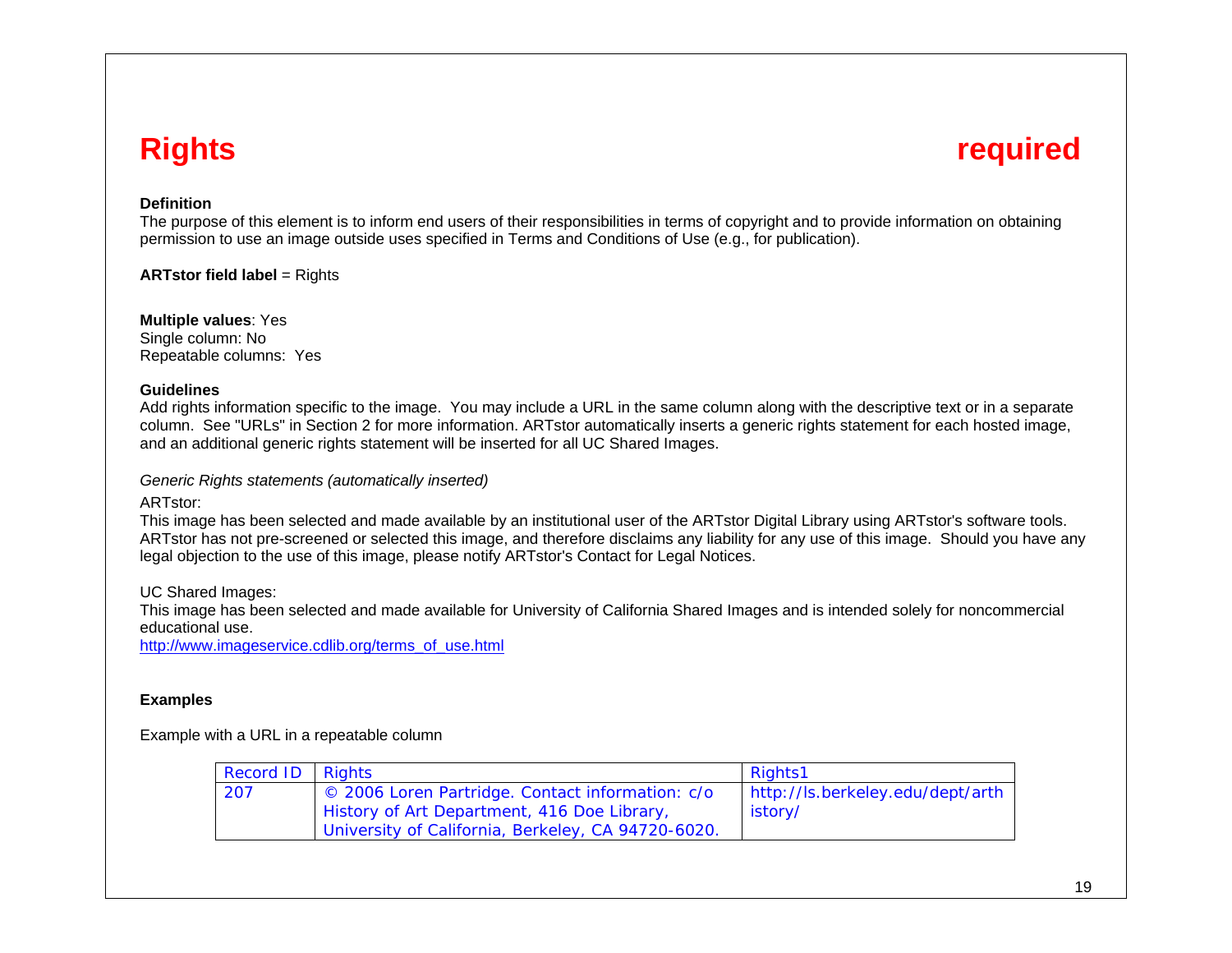In the ARTstor interface, this will be displayed along with both generic rights statements.

Rights © 2006 Loren Partridge. Contact information: c/o History of Art Department, 416 Doe Library, University of California, Berkeley, CA 94720-6020. Phone 510-642-5510. http://ls.berkeley.edu/dept/arthistory

> This image has been selected and made available for University of California Shared Images and is intended solely for noncommercial educational use. http://www.cdlib.org/inside/projects/image/termsofuse.html

 This image has been selected and made available by an institutional user of the ARTstor Digital Library using ARTstor's software tools. ARTstor has not pre-screened or selected this image, and therefore disclaims any liability for any use of this image. Should you have any legal objection to the use of this image, please notify ARTstor's Contact for Legal Notices.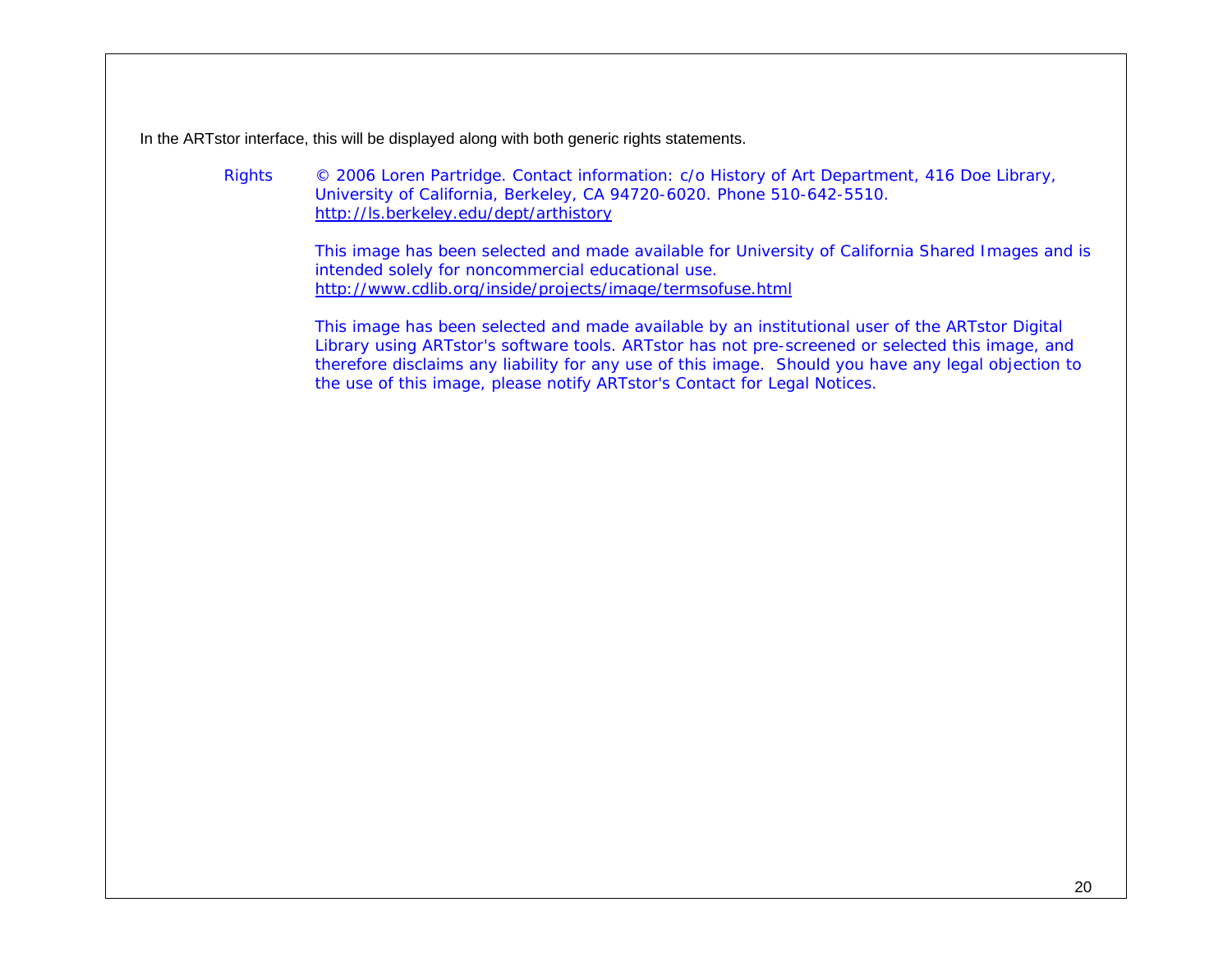## **Rights: Access required**

### **Definition**

This is a special element devised by the Shared Metadata Working Group that is not part of the ARTstor Core elements. The purpose of this element is to specify an access level which is intended for use by ARTstor in determining who may access (e.g., view, download) each image. This access code is not displayed to end-users. Note: Access is determined at the collection level at this time; however, we anticipate ARTstor will eventually be able to provide access at the image level. Currently, ARTstor can use these access codes to group images into collections.

**ARTstor field label = None.** This is a non-displayed field

### **Multiple values**: No

### **Guidelines**

Select one access code to specify the broadest access level permitted.

#### *Access code*

"PUBLIC" is broadest and includes access to all other levels, i.e., a "PUBLIC" image is shareable outside UC with the general public and UC wide.

| Code                                                     | <b>Access level</b>                               |
|----------------------------------------------------------|---------------------------------------------------|
| <b>PUBLIC</b>                                            | Share outside UC (noncommercial, educational use) |
| <b>ARTSTOR</b>                                           | Share only with ARTstor subscribers               |
| <b>UC</b>                                                | Share only with UC                                |
| [3 or 4 letter abbreviation for your campus, e.g., UCSC] | Share only with your campus                       |

### **Examples**

| <b>Record ID</b> | Rights: Access [will not display to end users] |
|------------------|------------------------------------------------|
| 1523             | <b>PUBLIC</b>                                  |
| 569              | <b>UCD</b>                                     |
| 88               | <b>ARTSTOR</b>                                 |
| 901              | <b>UCSC</b>                                    |
| 459687           | UC                                             |
| 207              | UC                                             |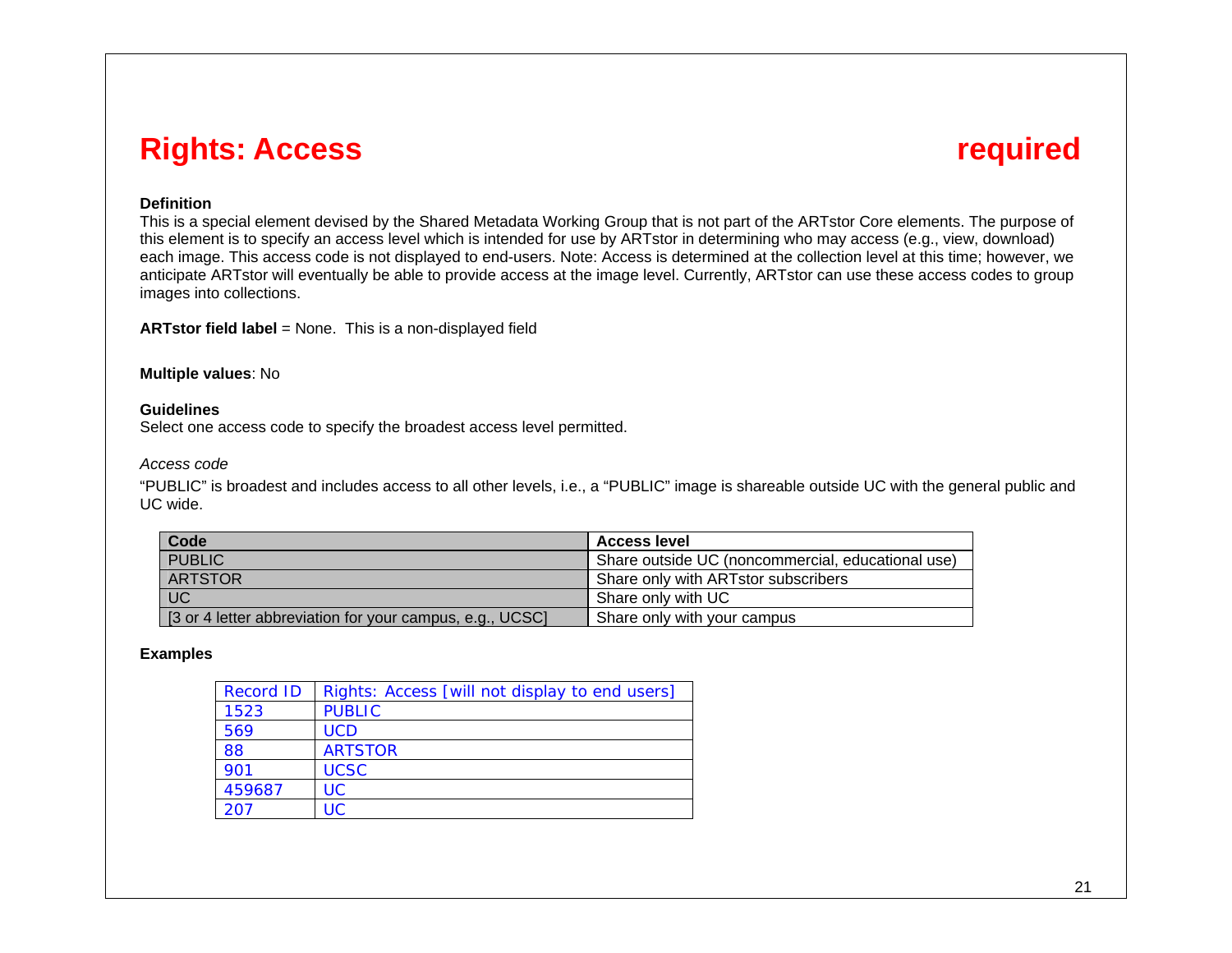# **Creator Commended Creator Creator Creator Creator Creator Creator Creator Creator Creator Creator Creator Crea**

### **Definition**

Name, including nationality, life dates, and roles (if necessary), of the creator or creators credited with the design and production of the work, including any necessary indications of uncertainty, ambiguity, and nuance.

### **ARTstor field label = Creator**

**Multiple values**: Yes Single column: Yes Repeatable columns: No

### **Guidelines**

Submit the name in index order (last name, first name) followed by nationality, life dates, and role in parentheses, if possible. Generally, do not invert appellations for anonymous creators where the appellation is built around a descriptive phrase such as *Master, Monogrammist, Painter,* etc. For unknown creators, leave the creator element blank. If there are multiple names associated with an image, submit them all in one string, separated by semicolons.

### **Examples**

Erhart, Michel (German, ca. 1440-after 1522) Giambologna (Flemish, 1529-1608, sculptor) Dürer, Albrecht (German, 1471-1528) Master IAM of Zwolle (Netherlandish, active ca. 1470-1495) Champaigne, Philippe de, attributed to, (French, 1602-1674) Gehry, Frank (designer) Barbier, Georges (French, 1882-1932, illustrator); Paquin, Jeanne (French, 1869-1936, fashion designer) Esherick, Homsey, Dodge and Davis [EHDD] (San Francisco, architectural firm); Davis, Charles (architect, principal-in-charge); Sklar, Todd (architect, project manager); Nishita and Carter (landscape architects); Rutherford and Chekene (structural engineers)

For non-western names, be consistent about the transliteration used. For Chinese names, Pinyin Romanization is preferred. If the artist is commonly referred to in the scholarly literature by more than one name (e.g. Shitao or Daoji), include the preferred form first, with the alternate form following in square brackets. Submit the name in index order (surname first) with no comma following the surname.

### **Examples**

Hokusai [Katsushika] (Japanese, 1760-1849)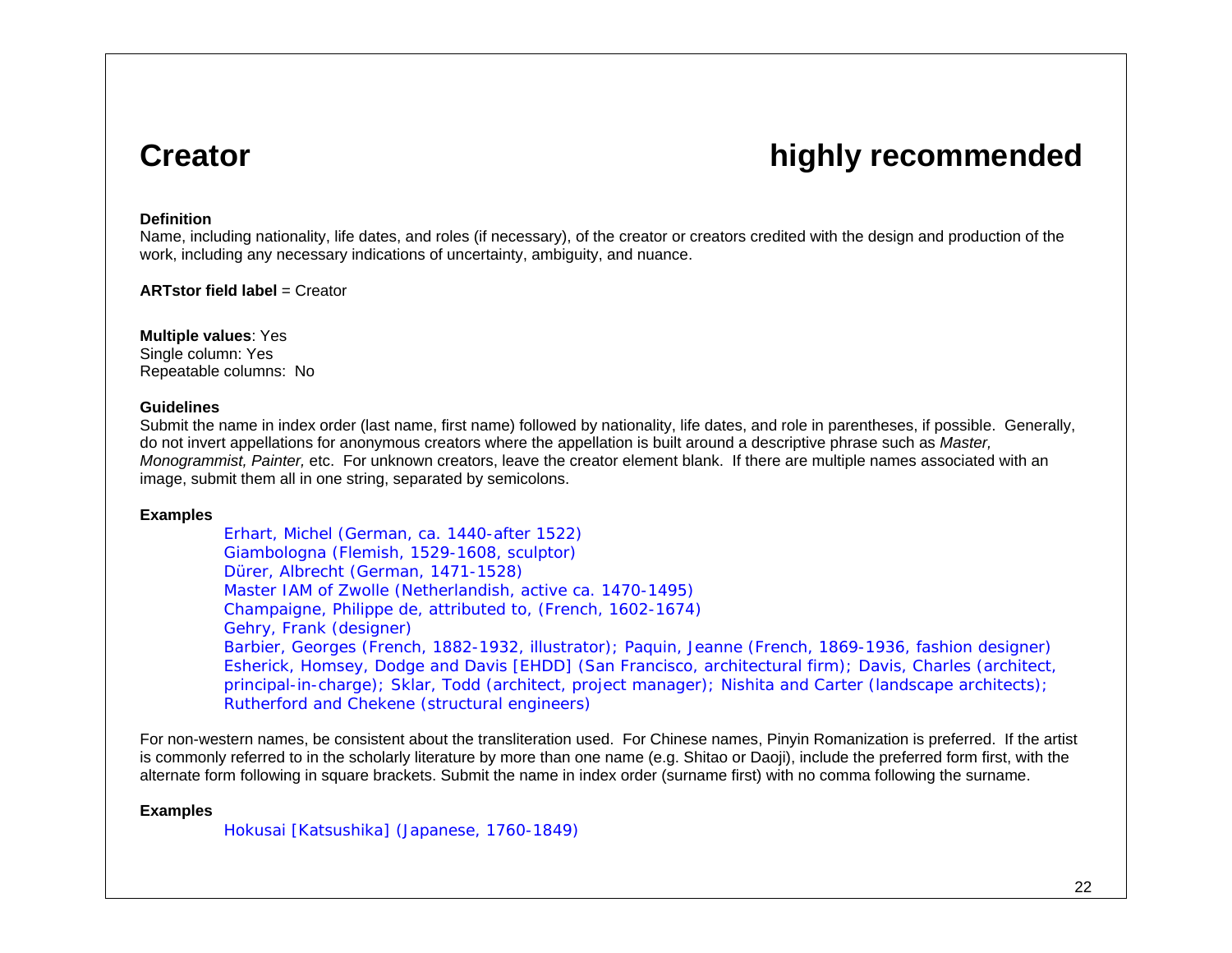Shitao [Daoji] (Chinese, 1642-1707, painter) Ab'ul-Hasan (Indian, born 1588, active 1600-1630, painter) Wang Zhenpeng (Chinese, ca. 1280-ca. 1329)

Recommended sources: Use ULAN or another authorized index form when appropriate. If an artist is not in ULAN, use other authorities such as LC NAF to determine the authorized spelling, index order, and biographical information. For guidance on the adjectival form of nationality, see ULAN editorial guidelines for nationality and places (http://www.getty.edu/research/conducting\_research/vocabularies/guidelines/ulan\_4\_7\_appendix\_g\_nationality\_place.html)

For Japanese names, see *A Dictionary of Japanese Artists: Painting, Sculpture, Ceramics, Prints, Lacquer*, by Laurance P. Roberts, 1976. For those who are able to recognize the difference between the Wade-Giles and Pinyin system of Romanization, *Chinese Names: An Index-Dictionary of Chinese Artists, Collectors, and Connoisseurs with Character Identification by Modified Stroke Count*, by Nancy N. Seymour, 1988, is a useful source. Seymour uses the Wade-Giles name form as the primary access point, but includes the Pinyin equivalent following the main entry.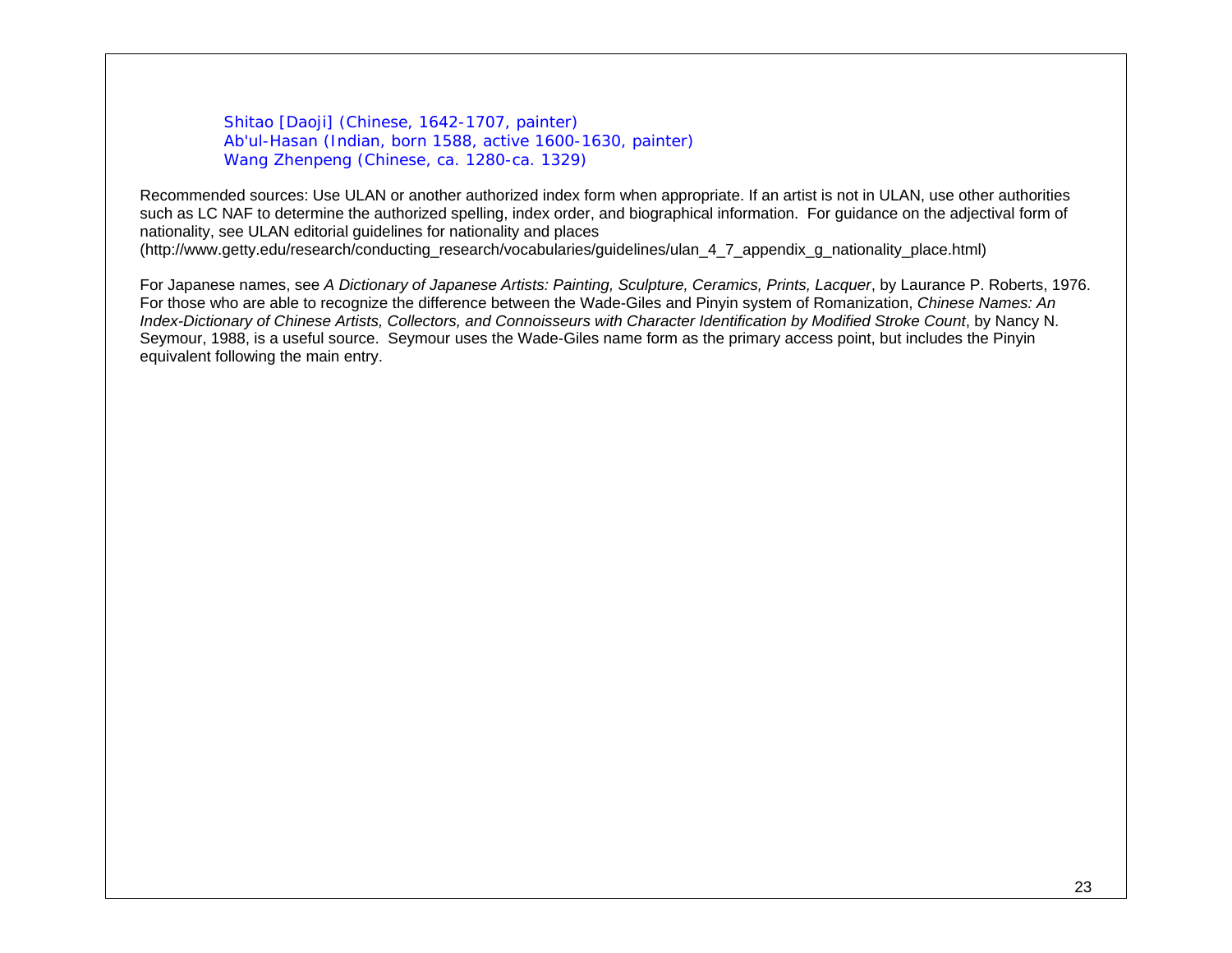# **Culture Culture and Culture in the commended highly recommended**

### **Definition**

Name of the culture, people, or nationality from which the work originated.

**ARTstor field label** = Culture

**Multiple values**: Yes Single column: Yes Repeatable columns: No

### **Guidelines**

Particularly useful when Creator is unknown. Use AAT terms, if possible, in the adjectival form. Multiple values may be used and submitted to ARTstor as strings separated by semicolons. If the work is *about*, and not *by*, a culture, people, or nationality, place that culture term in a subject field. There may be some overlap and confusion between Culture and Style/Period. It is not necessary to repeat a term in both fields. Searching in ARTstor is by keyword and includes all fields.

### **Examples**

Celtic Egyptian (ancient) Native American; Plains Indian; Sioux French or Flemish West African; Cameroon Grassfields; Bamileke; Bangwa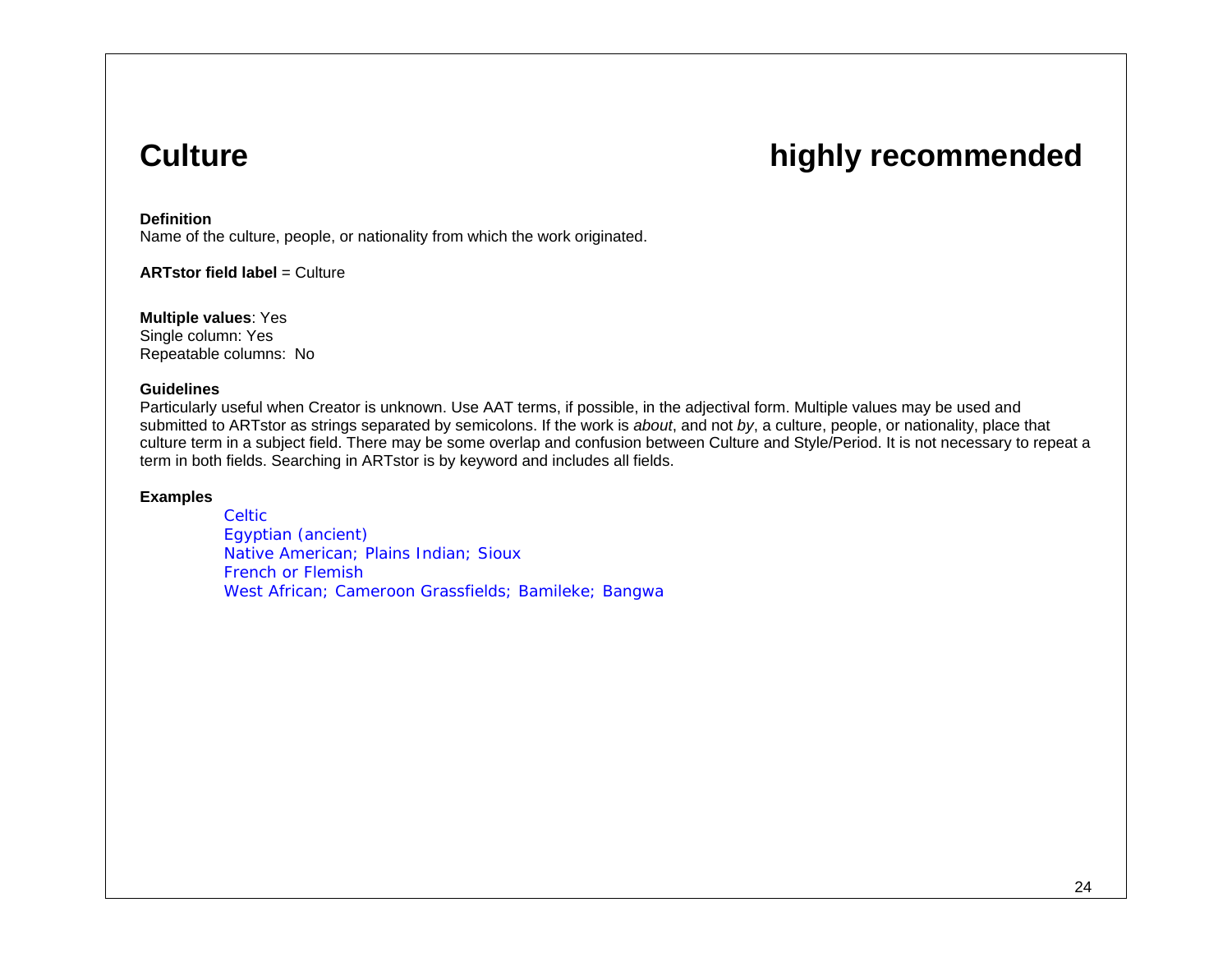# **ARTstor Country\* highly recommended**

\*enables advanced search features

### **Definition**

A type of "nationality" field, not in adjectival form; ARTstor Country refers to the modern name of the country affiliated with either the work or the creator of the work. ARTstor Country data will not display with the record in ARTstor. It is a functional field that, if populated, allows ARTstor users to filter search results by selecting values from the ARTstor Geography Authority list when performing advanced searches.

**ARTstor field label** = None. This is a non-displayed field.

**Multiple values**: Yes Single column: No Repeatable columns: Yes

### **Guidelines**

This is a controlled field. Select a term or terms from the list of countries currently used by ARTstor published in ARTstor Core. See ARTstor Core, Appendix B, ARTstor Country Authority. These terms are identified in TGN as nations. Terms may refer to nationality of artist (use ULAN's nationality as a guide) or the country of creation site (use site's nation from TGN's hierarchy). ARTstor has included some regions of the world which can be used if the country is unknown. If you don't have a country, supply a region. ARTstor will automatically supply appropriate region for the ARTstor Country values you summit.

We strongly recommend assigning a value for this field so UC Shared Images are included when the user limits an advanced search with an ARTstor Country term.

### **Examples**

Côte d'Ivoire Kazakhstan United Kingdom

Example of multiple ARTstor Country values submitted in repeatable columns

| Record ID | <b>ARTstor Country</b> | <b>ARTstor Country1</b> |
|-----------|------------------------|-------------------------|
| 589       | Turkev                 | Germany                 |
| 125889    | <b>Hungary</b>         | France                  |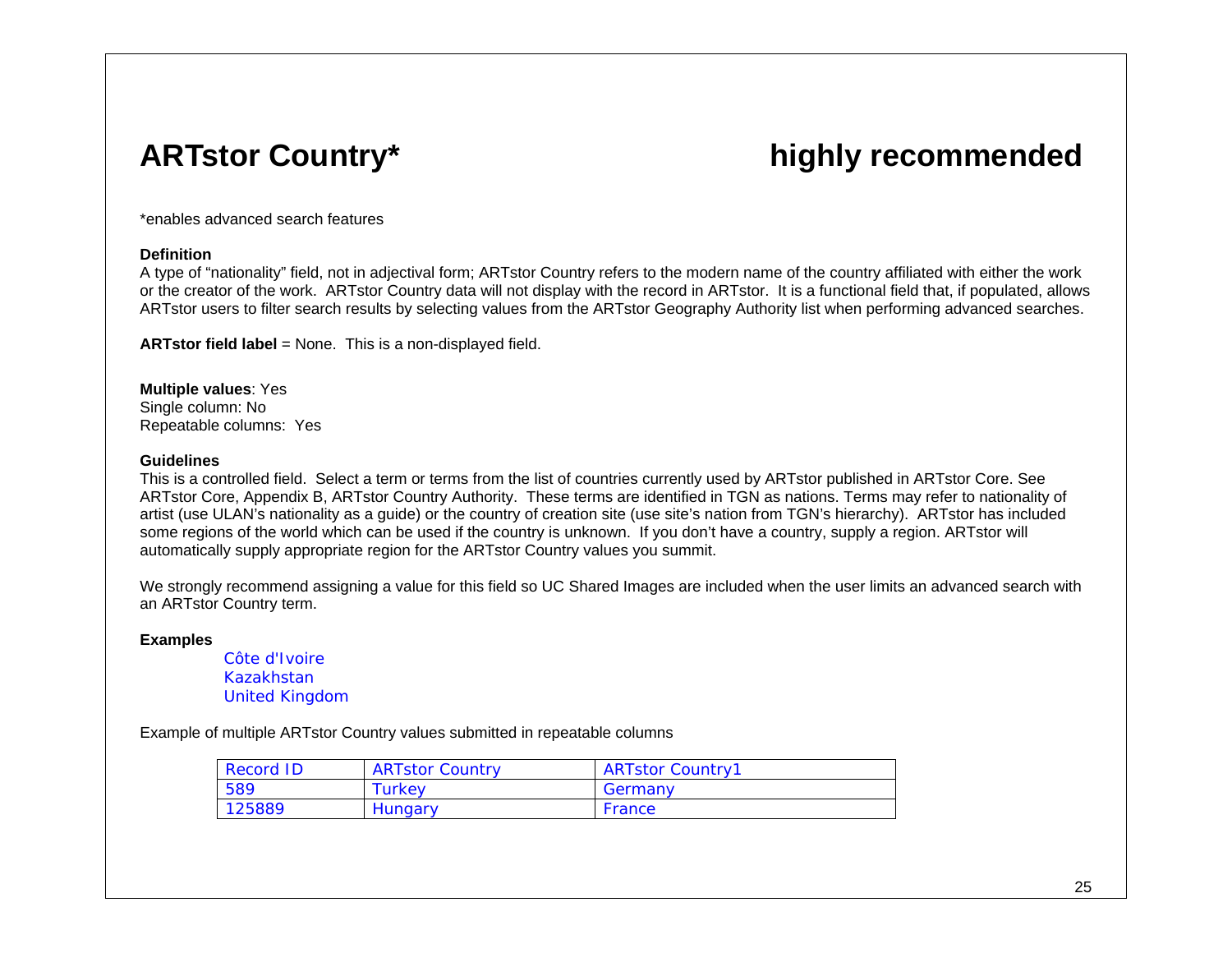# Work Type **highly recommended**

### **Definition**

Term or terms identifying the specific kind of object or work being described.

**ARTstor field label** <sup>=</sup> Work Type

**Multiple values**: Yes Single column: Yes Repeatable columns: No

### **Guidelines**

Use this field for greater specificity than ARTstor Classification, though the degree of specificity may depend on local practices. When possible, use AAT, singular form of term, and the most specific term possible (e.g. drawing) unless the record describes a group of works (e.g. drawings).

### **Examples**

painting (visual work); triptych; altarpiece chair fresco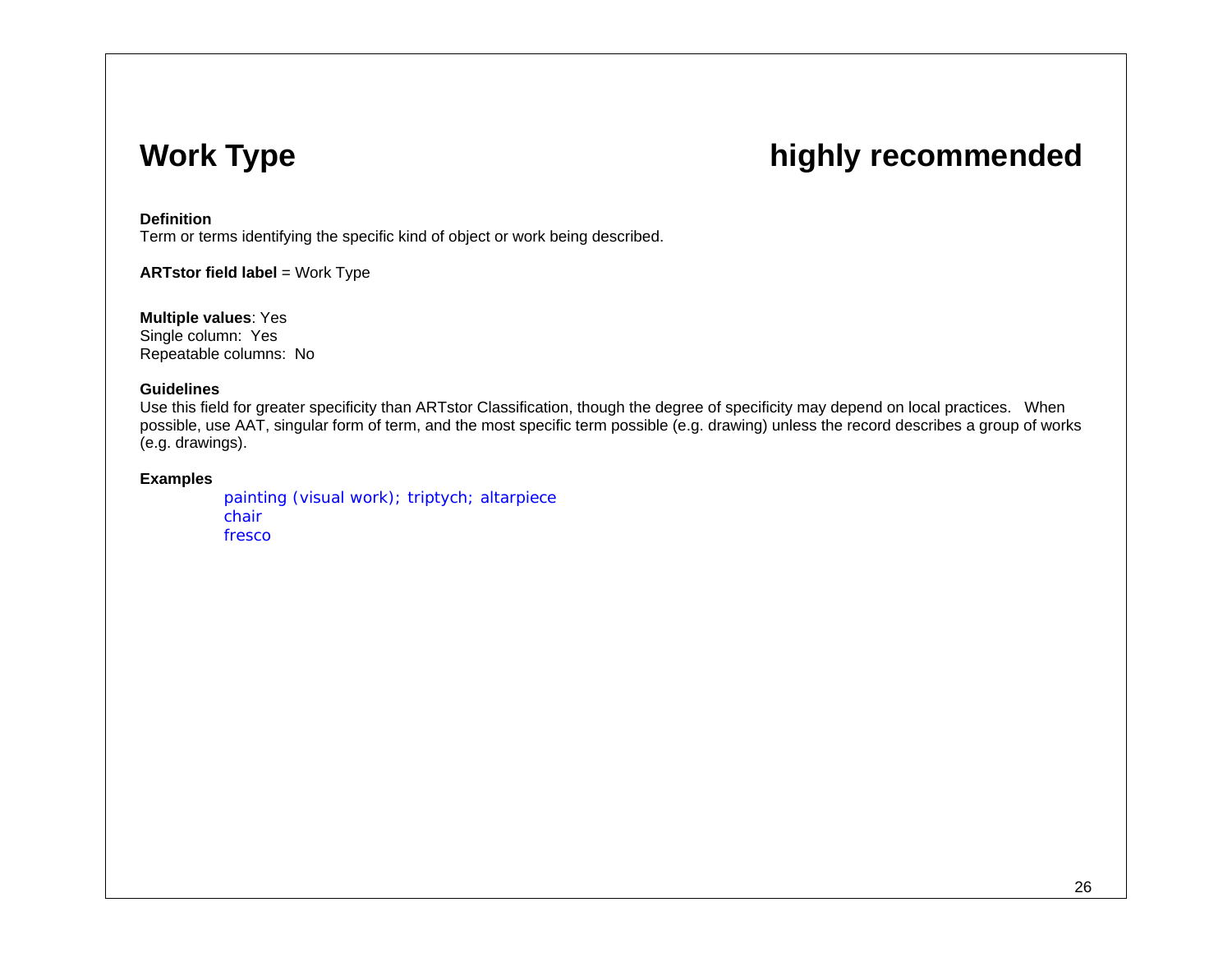## **ARTstor Classification\* highly recommended**

\*enables advanced search features

#### **Definition**

Term used to categorize a work by grouping it together with other works on the basis of similar characteristics, including materials, form, shape, function, etc. ARTstor Classification data will not display with the record in ARTstor. It is a functional field that, if populated, allows ARTstor users to filter search results by selecting values from the Classification list when performing advanced searches.

**ARTstor field label** = None. This is a non-displayed field.

**Multiple values**: Yes Single column: No Repeatable columns: Yes

### **Guidelines**

This is a controlled field. Select one or more class groups from the ARTstor Classification Authority list (below). See ARTstor Core, Appendix A. We strongly recommend assigning a value for this field so UC Shared Images are included when the user limits an advanced search with one of these ARTstor classification terms. Document local practice and be consistent.

Architecture and City Planning Decorative Arts, Utilitarian Objects and Interior Design Drawings and Watercolors Fashion, Costume and Jewelry Film, Audio, Video and Digital Art Garden and Landscape Graphic Design and Illustration Humanities and Social Sciences Manuscripts and Manuscript Illuminations Maps, Charts and Graphs **Paintings** Performing Arts (including Performance Art) Photographs Prints Science, Technology and Industry Sculpture and Installations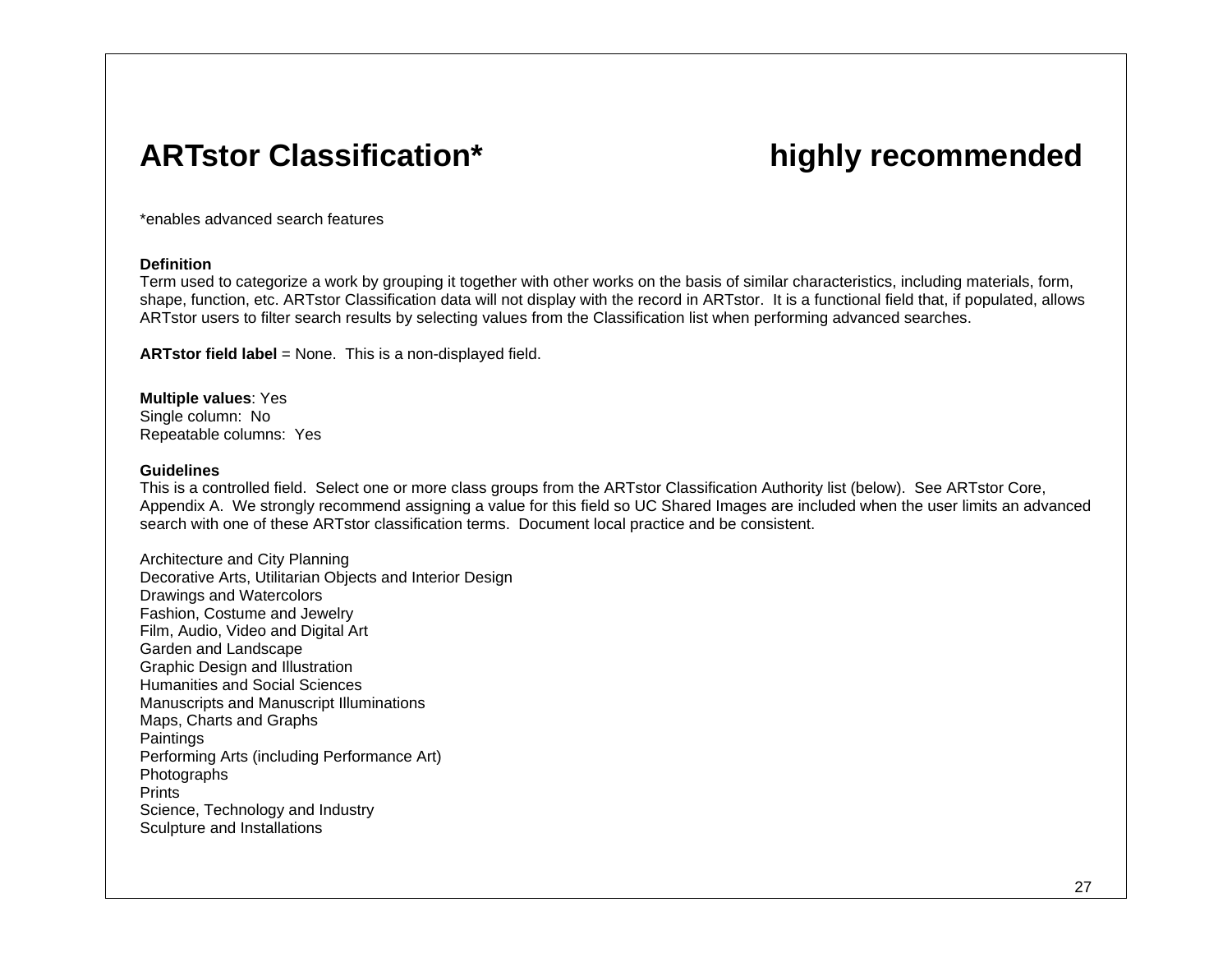### **Examples**

Examples of multiple ARTstor Classification values submitted in repeatable columns.

| Image | <b>Title</b>                                                                                                                                    | <b>ARTstor</b><br>Classification                 | <b>ARTstor</b><br><b>Classification1</b>                                        |
|-------|-------------------------------------------------------------------------------------------------------------------------------------------------|--------------------------------------------------|---------------------------------------------------------------------------------|
|       | <b>Fall Plowing</b>                                                                                                                             | <b>Paintings</b>                                 |                                                                                 |
|       | <b>Abduction of Hylas</b><br>(mosaic)                                                                                                           | Architecture and<br><b>City Planning</b>         | <b>Decorative</b><br>Arts, Utilitarian<br>Objects and<br><b>Interior Design</b> |
|       | <b>Splitting. Frame</b><br>enlargements from<br>the film documenting<br>the project                                                             | Film, Audio,<br>Video, and<br><b>Digital Art</b> | Sculpture and<br><b>Installations</b>                                           |
|       | Pop Archive of Richard<br>Hamilton: Frigidare<br>Refrigerator-Freezer<br>Ad "You'll feel like a<br>queen!                                       | <b>Graphic Design</b><br>and Illustration        | <b>Decorative</b><br>Arts, Utilitarian<br>Objects and<br><b>Interior Design</b> |
|       | Penobscot Village,<br>with sightseers at the<br><b>Columbian Exposition.</b><br><b>World's Columbian</b><br>Exposition (1893:<br>Chicago, III.) | Architecture and<br><b>City Planning</b>         | <b>Humanities</b><br>and Social<br><b>Sciences</b>                              |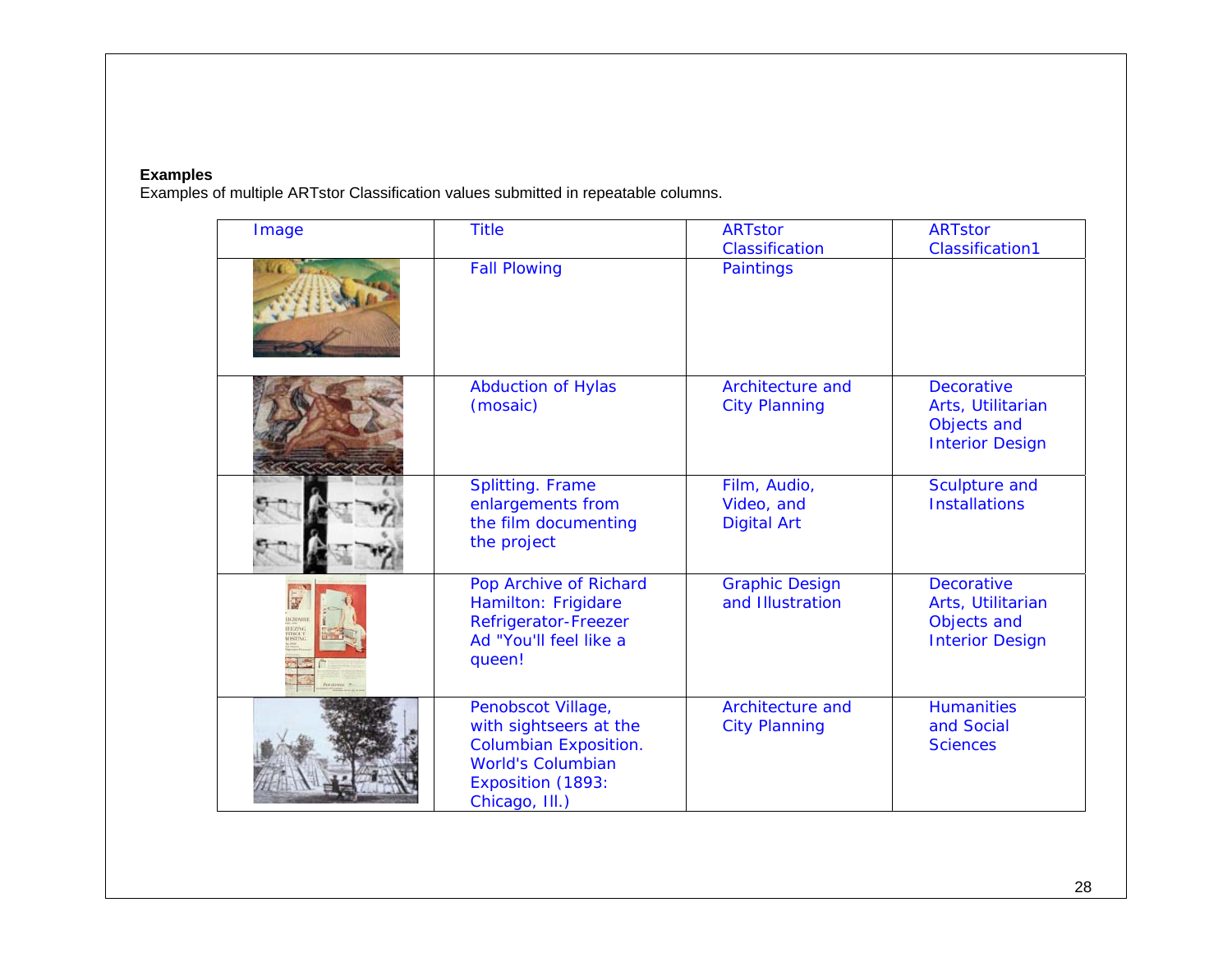# **Style/Period highly recommended**

### **Definition**

Term that identifies the named, defined style, historical or artistic period, movement, group, or school whose characteristics are represented in the work being cataloged.

**ARTstor field label** = Style Period

**Multiple values**: Yes Single column: Yes Repeatable columns: No

### **Guidelines**

Particularly useful when Creator is unknown. The range of possible terms is wide and includes dynasties as well as styles, periods, groups and movements. Consistent terminology for style and period facilitates efficient retrieval. Prefer use of AAT Styles and Periods Facet from broadest to narrowest. Multiple values may be separated with semicolons.

### **Examples**

New Kingdom (Egyptian); Eighteenth Dynasty; Amarna period Ancient; Mediterranean; Etruscan 19th century; Pre-Raphaelite Safavid (Iranian Islamic styles)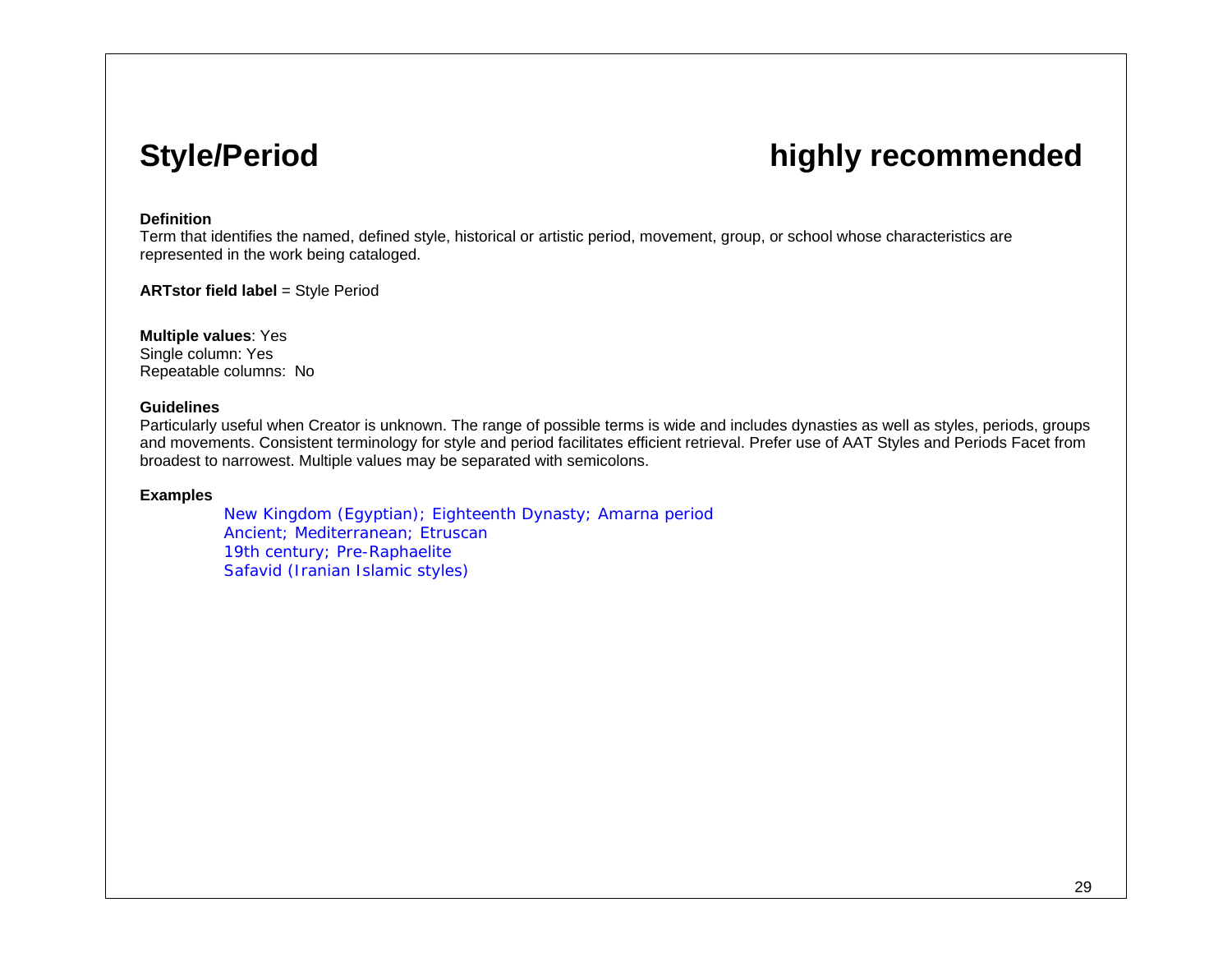# **Date highly recommended**

### **Definition**

Concise description of the date or range of dates associated with the creation, design, production, presentation, performance, construction, or alteration of the work or its components, presented in a syntax suitable for display to the end-user and including any necessary indications of uncertainty, ambiguity, and nuance.

### **ARTstor field label** = Date

**Multiple values**: Yes Single column: Yes Repeatable columns: No

#### **Guidelines**

Spell out abbreviations that are likely to be ambiguous to end users. For example, spell out century instead of using "c." Use BCE and CE instead of BC and AD. Whereas BCE should always be used, CE need only be used with dates in the first couple of centuries where there might otherwise be confusion. For dates with uncertainty, spell out "circa" or follow the CCO guidelines and either use "ca." or "about". Separate multiple values with semicolons. Use date type values from the list below for any date that is not a creation date.

When more than one work appears in a single image, include the Work Type, as well as the Date and date type for each work to avoid confusion, e.g., incense burner: created ca. 450 BCE; figurine: created ca. 450 BCE.

Non-creation date type values (suggested): altered broadcast begun commissioned completed designed destroyed discovered exhibited performed published rebuilt restored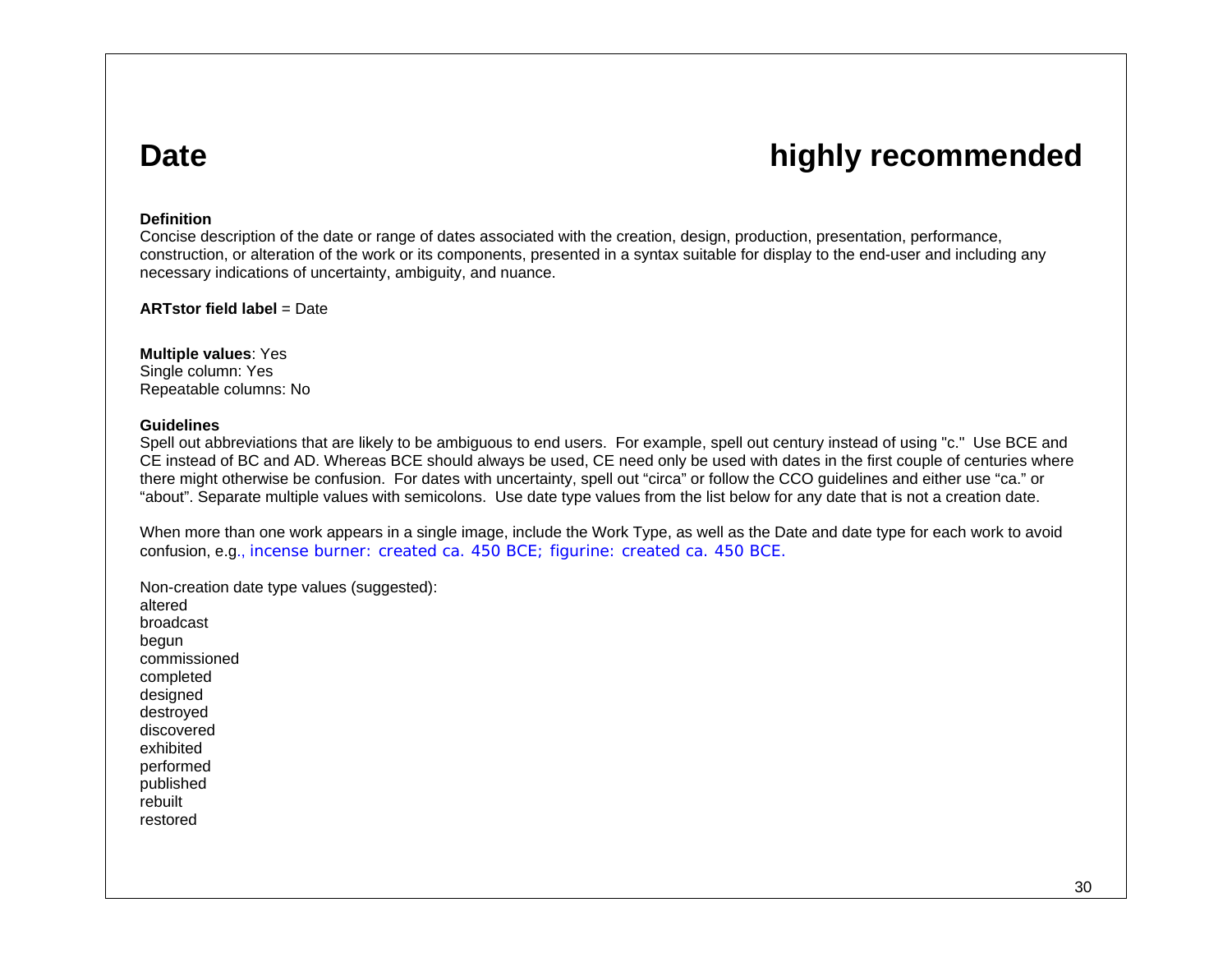### **Examples**

1863 circa 300 BCE ca. 1525 about 1875 125-150 CE early 5th century BCE performed March 15, 1964 1534-1536; altered 1650 and 1770; restored 1980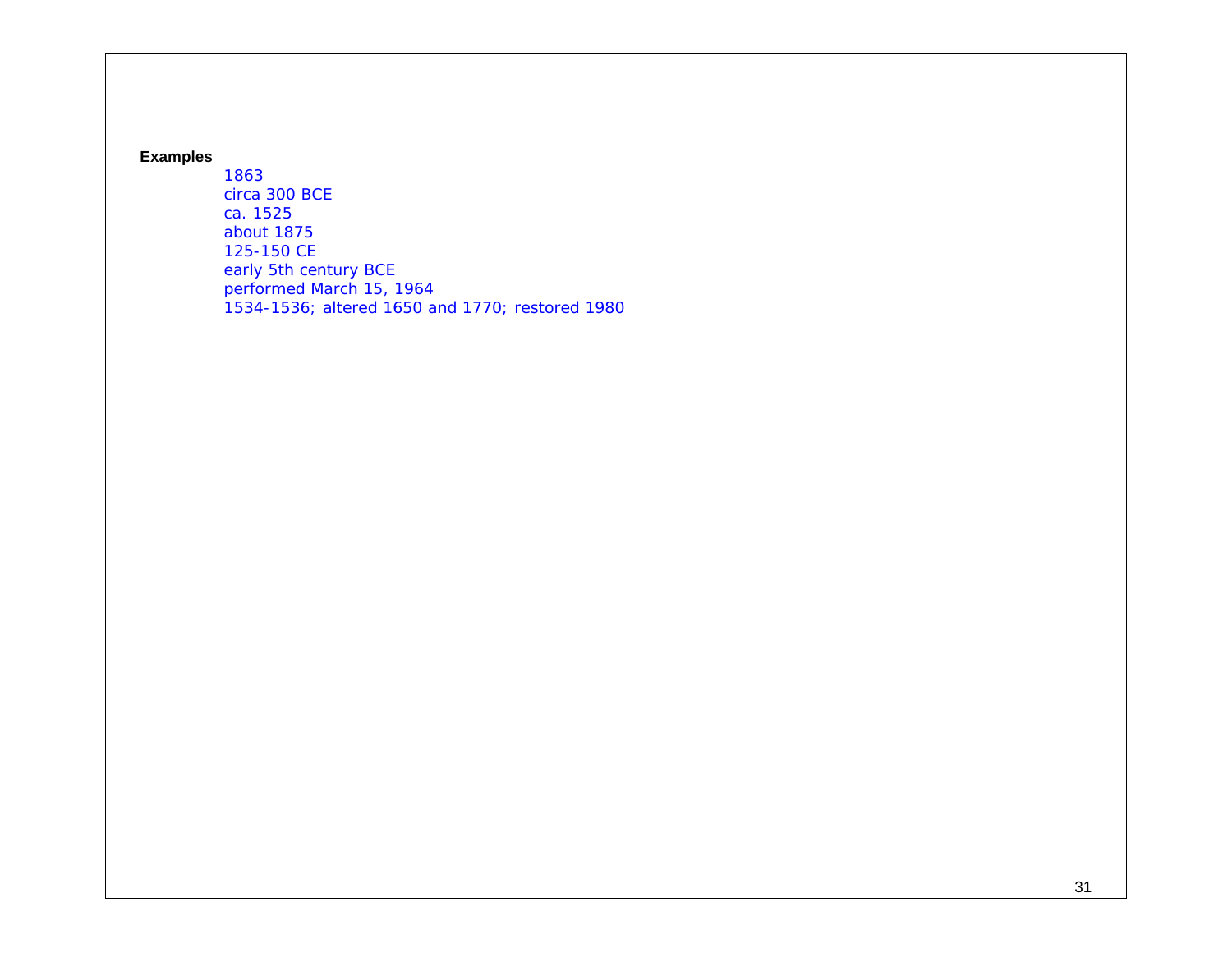## **ARTstor Earliest Date\* highly recommended**

\*enables advanced search features

#### **Definition**

Year that broadly delimits the beginning of an implied date span. ARTstor sorts search results on the mid-point of the Earliest Date and Latest Date. If only one of the two dates is cataloged, the sort will work on the single date. If neither Earliest Date nor Latest Date is cataloged, the image goes to the end of the search results (regardless of any data value in the Date element).

**ARTstor field label** = None. This is a non-displayed field.

**Multiple values**: No

### **Guidelines**

There should only be one ARTstor Earliest Date and it should pertain to the creation or discovery date. If multiple dates are needed, record in the Date element. ARTstor Earliest Date and ARTstor Latest Date are functional fields intended for searching and sorting. They will not be displayed in ARTstor. If populated, users will be able to filter search results by date range when creating an advanced search as well as sort results by date. If earliest date and latest date are the same, repeat the date in both elements. See Section 5 for additional guidance in Berkeley's General Guide for Assigning Earliest and Latest Date Values.

Use numerals only and include full number ("1956", not "56"). For BCE dates, enter a negative number with a hyphen ("-345"). Together with ARTstor Latest Date, this field creates a range that should reasonably characterize the most active span of time. Thus, it makes sense to avoid wide ranges simply to encompass an earlier structure that was destroyed or a late remodeling.

3rd century BCE has earliest date of -299 and latest date of -200 15th century CE has earliest date of 1400 and latest date of 1499

If you want to follow a "strict" rule, you can think of early, middle and late as having specific earliest and latest dates:

early 15th century="1400" and "1433"; mid 15th century="1434" and "1466"; late 15th century="1467" and "1499"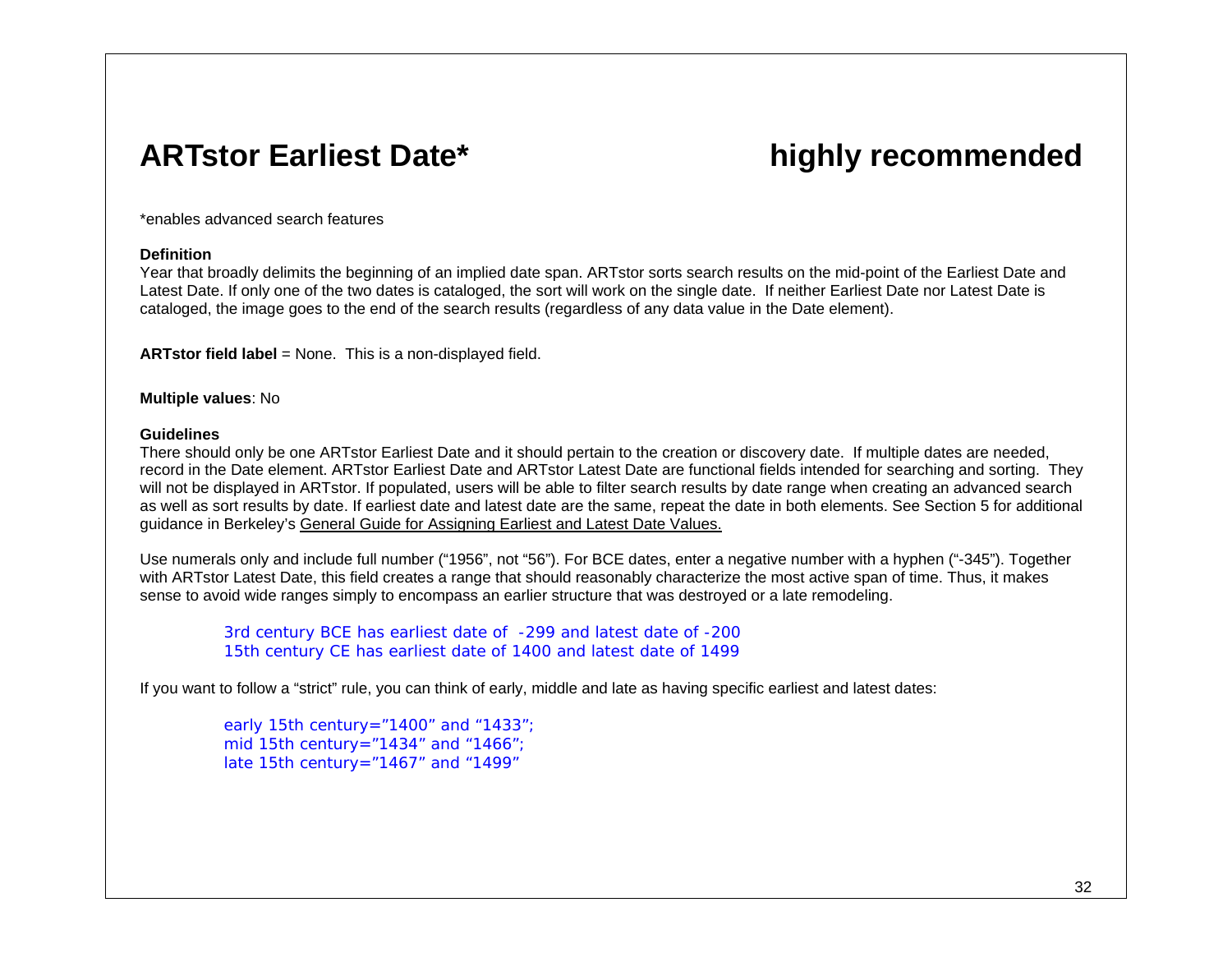### For BCE dates:

early 4th century BCE="-400" and "-367"; mid 4th century BCE="-366" and "-334" and late 4th century BCE="-333" and "-301"

### **Examples**

109 2007 -345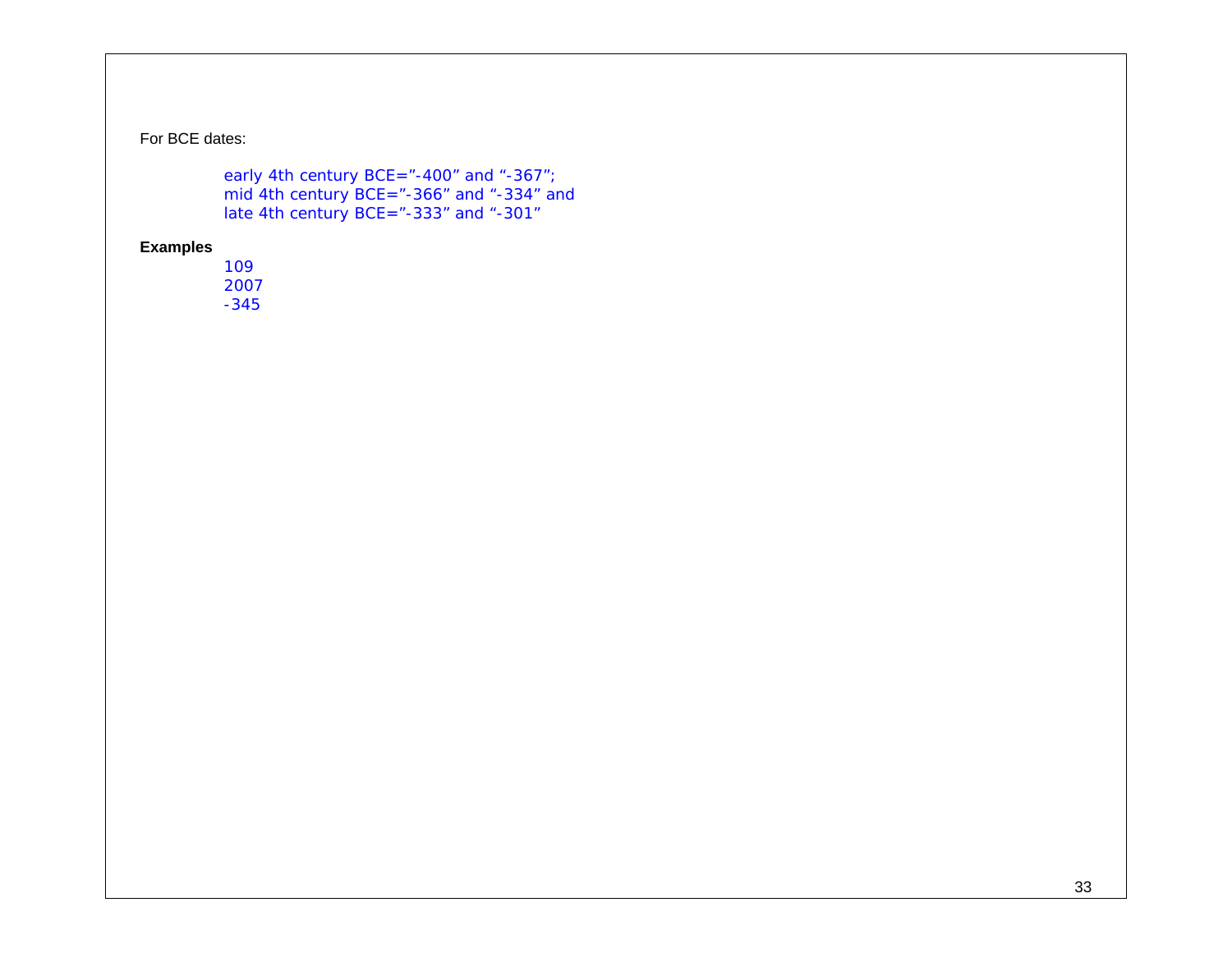# ARTstor Latest Date\* **highly recommended**

\*enables advanced search features

### **Definition**

Year that broadly delimits the end of an implied date span.

**ARTstor field label** = None. This is a non-displayed field.

**Multiple values**: No

**Guidelines** see ARTstor Earliest Date

**Examples**  see ARTstor Earliest Date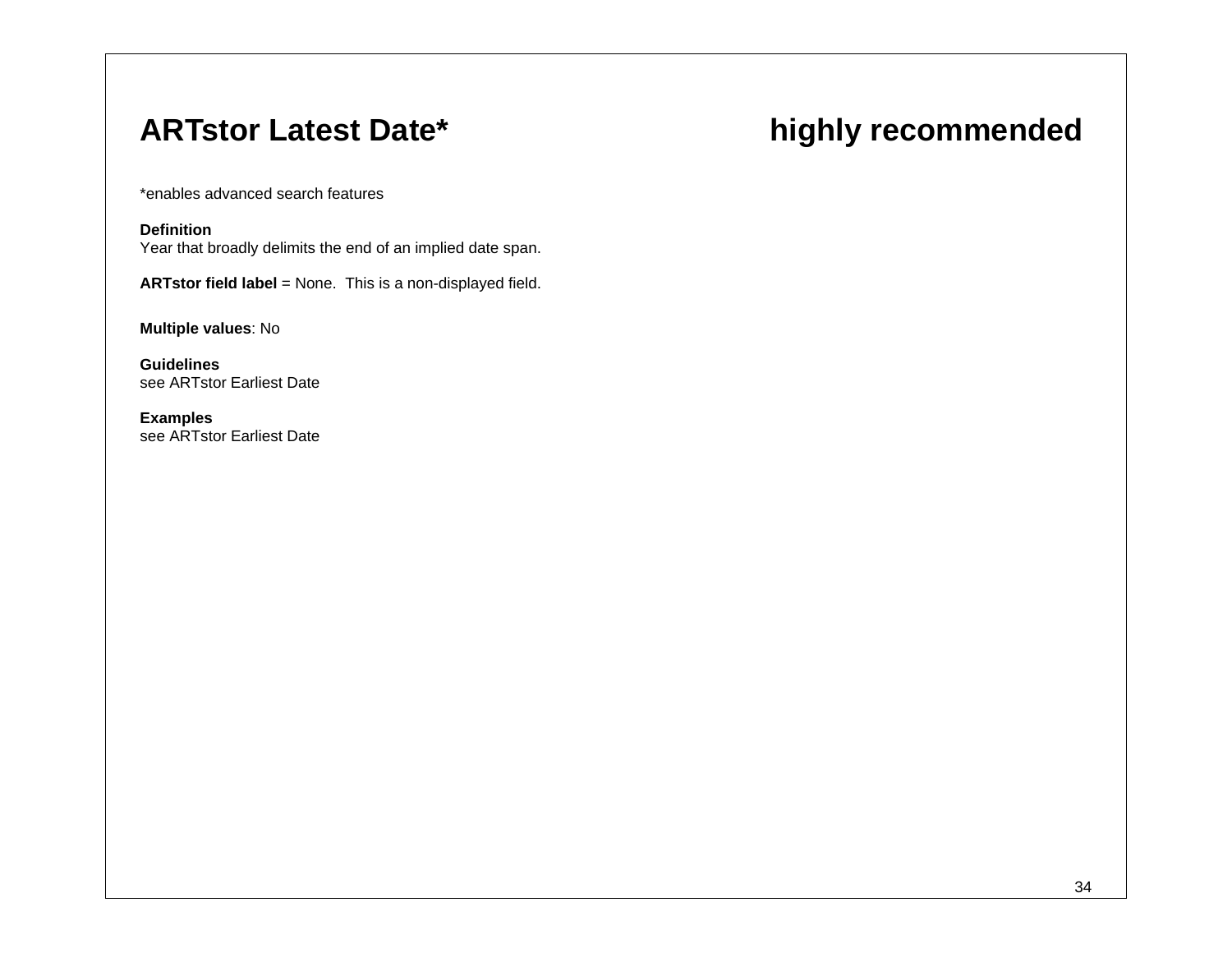# **Location <b>highly recommended**

### **Definition**

For monumental works and architecture, the geographic location of the work expressed as: City, State, Country. For site-specific works that are part of a built work (such as a fresco) this element also should include the name of the built work as well as the city, state, and country.

### **ARTstor field label** = Location

#### **Multiple values**: No

### **Guidelines**

Use the English form provided in TGN for geographic terms. Try to go from smaller to larger entity, with discrete geographic values separated by commas, and with work types in parentheses if possible. When cataloging works that are an integral part of another built work, be sure to include all the terms required to locate the work. This may require including building name, perhaps even the specific chapel, as well as the city, state, and country. LCNAF may be a helpful source for building names.

### **Examples**

Athens Paris, France Nashville, Tennessee, United States Villa of the Mysteries, Pompeii, Italy Balmoral Castle (castle), United Kingdom Capella Brancacci (chapel), Santa Maria del Carmine (church), Florence, Italy Tomb of Qin Shihuangdi, Lintong, Shaanxi, China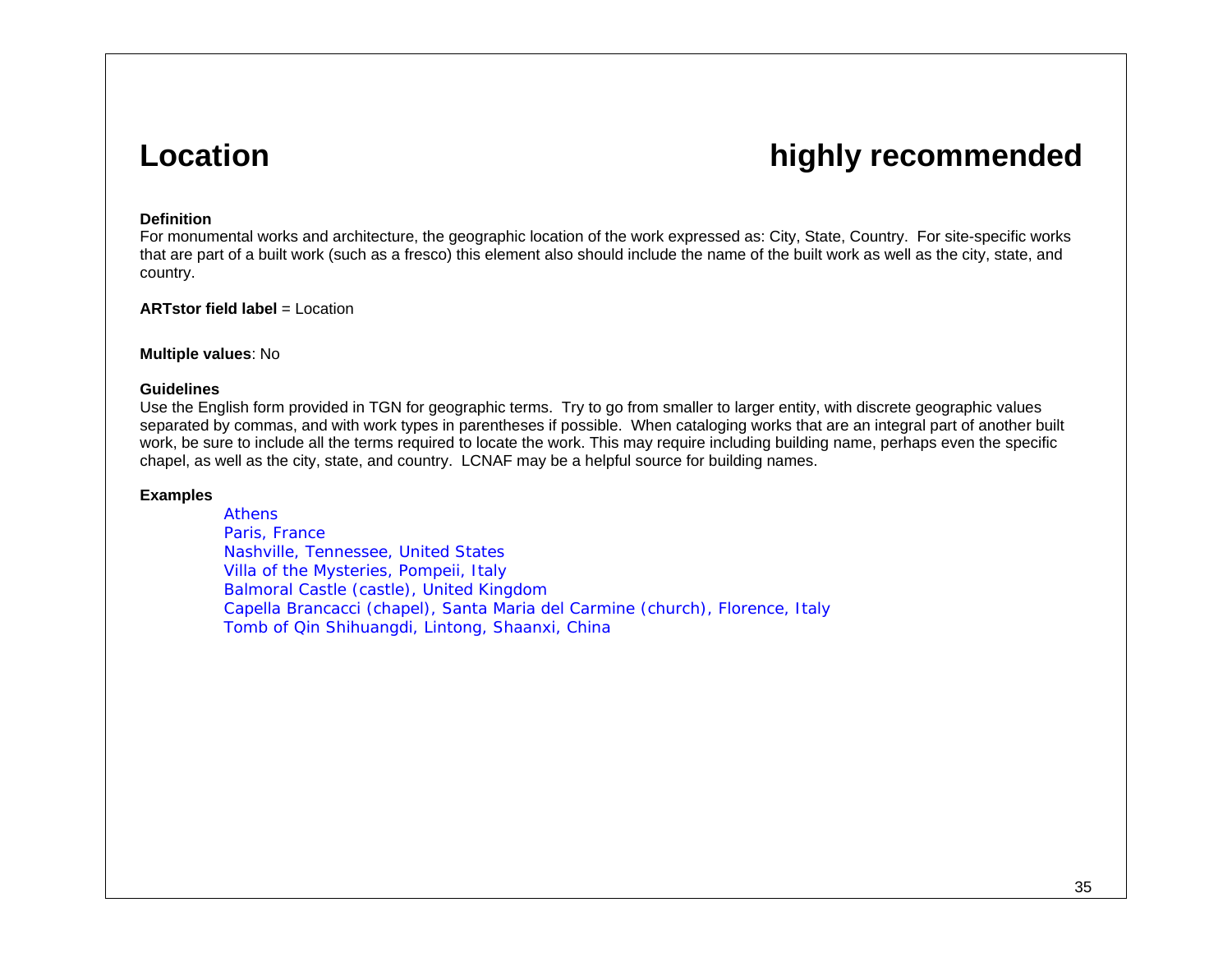## **Creation/Discovery Site highly recommended**

### **Definition**

Name and geographic location associated with the site where the work was originally created or found.

**ARTstor field label** = Site: Creation/Discovery Site

**Multiple values**: Yes Single column: Yes Repeatable columns: No

#### **Guidelines**

Use the English form provided in TGN for geographic terms. Try to go from smaller to larger entity, with discrete geographic values separated by commas. Include any qualifiers (e.g. near, north of, vicinity of) in parentheses preceding the location term, and any location types (e.g. inhabited place, county, archaeological site) in parentheses following the term.

### **Examples**

Pompeii, Italy (near) Zaandam, Netherlands Created: Turkey; discovered: Novgorod (oblast), Russia Created: Susa, Iran Discovered: Hisarlik (deserted settlement), Turkey (nation)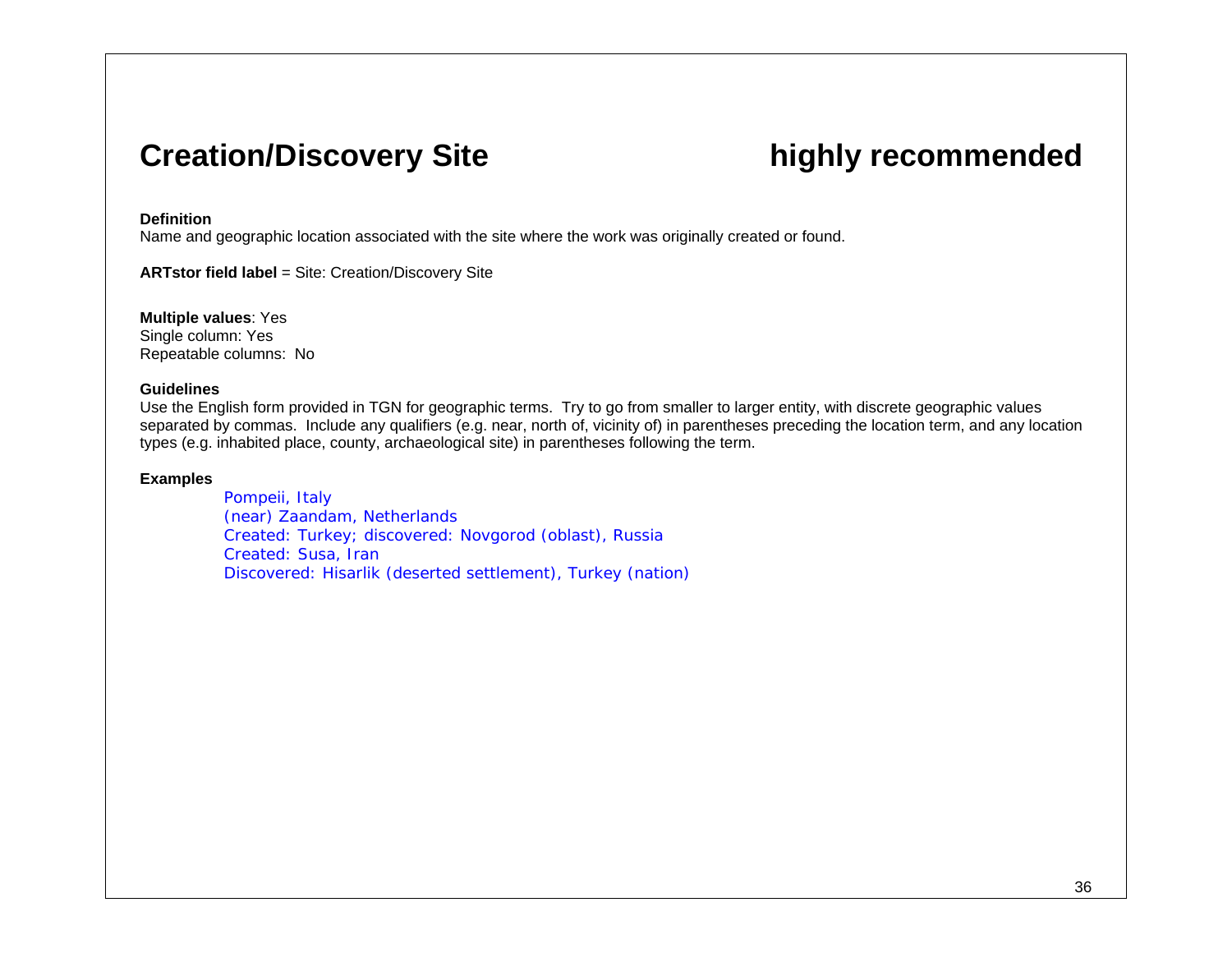# **Repository highly recommended**

### **Definition**

The name and geographic location of the repository that is currently responsible for the work.

**ARTstor field label = Repository** 

**Multiple values**: Yes Single column: Yes Repeatable columns: No

### **Guidelines**

Use the authorized form (not the headings labeled "references") found in the LCNAF. LC does not use a standard formulation for every authorized term. When the authorized form is "unfriendly" and, typically in a language unfamiliar to most native English speakers (in LC NAF the preferred term, for example, is "Gosudarstvennyi Ermitazh (Russia)") look for the Used For/See From terms and select an alternative ("Hermitage Museum (Russia)"). Other authorities might include the Official Museum Directory (AAM) or International Directory of Arts (Saur). If the English name appears in an authoritative source, use the English name, if not use the vernacular. Typically, the building, city, and country identifying the location of site-specific works such as frescoes are entered in the Location field. If those categories of information are used to further identify a repository, it is recommended that the city, state, and country follow in parentheses.

If a former repository is also known, include it as a secondary value after the current repository. Precede the value with the term "former" and include the former repository number in parentheses at the end.

Example with a former repository

Musee d'Orsay (Paris); former: Galerie Nationale du Jeu de Paume (Paris) (inv. 12345)

### **Examples**

[minimum] Metropolitan Museum of Art (New York, N.Y.) *[LCNAF]*  [maximum] Metropolitan Museum of Art (New York, New York, United States) *[CCO]* National Gallery of Art (U.S.) *[LCNAF]* National Gallery (Great Britain) *[LCNAF]* 

*Note: local practice may vary from the strict LCNAF form*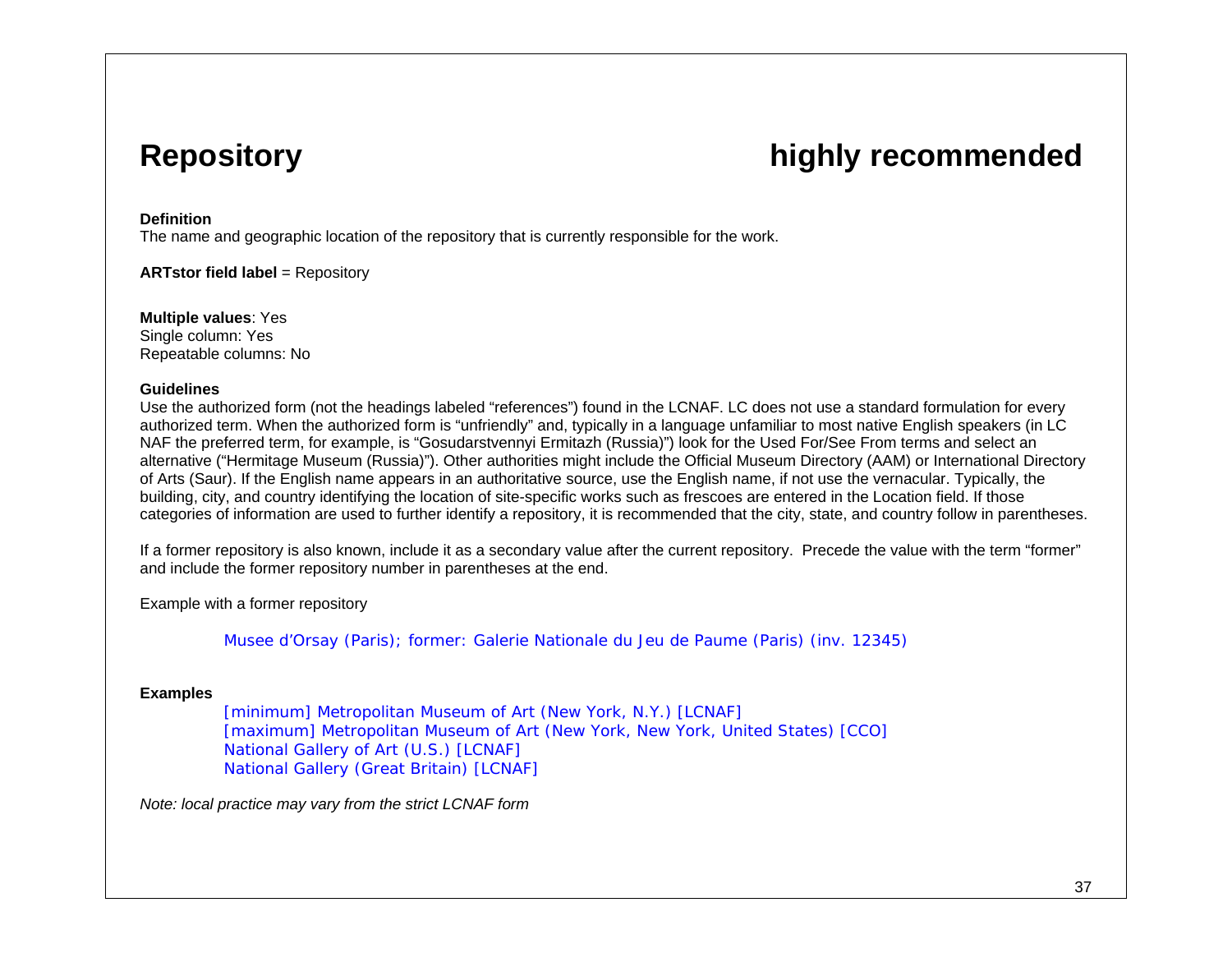## **Repository Accession Number highly recommended**

### **Definition**

Any unique identifier assigned to a work by the current or last known repository.

**ARTstor field label** = Accession Number

**Multiple values**: Yes, if there are multiple works in one view. Single column: Yes Repeatable columns: No

#### **Guidelines**

This number is most often, but not always, a combination of a year (or the last two digits of a year) and a number. Only one current repository number should be recorded. If a former repository number is known, it should be recorded in Repository (see example in Repository).

### **Examples**

Inv. no. F.1972.06 1986.365.3 56.85.1 Inv. RF 806 (left); 1891.435 (right)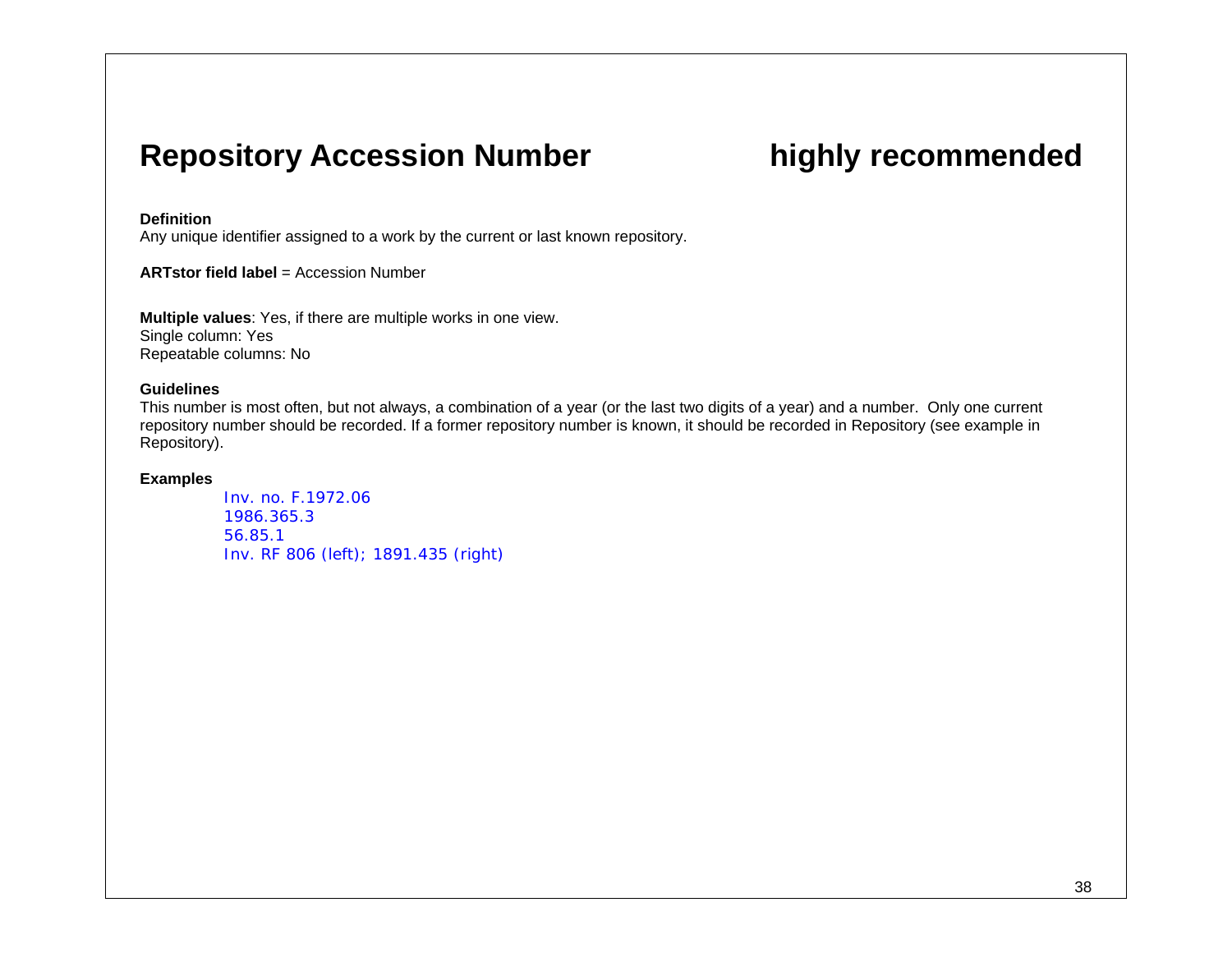# **Subject Subject and Subject and Subject and Subject and Subject and Subject and Subject and Subject and Subject and Subject and Subject and Subject and Subject and Subject and Subject and Subject and Subject and Subject a**

### **Definition**

Terms that identify, describe, and/or interpret what is depicted in and by a work.

Subject: Geographic (optional) Subject: Personal Name (optional)

**ARTstor field label = Subject** 

**Multiple values**: Yes Single column: Yes Repeatable columns: Yes

### **Guidelines**

Include one or more terms that characterize the persons, groups of persons, things, places, activities, abstract shapes, decorations, stories, events from literature, mythology, religion, or history, and philosophical, theoretical, symbolic, or allegorical themes depicted in the work. These terms may be taken from AAT, Library of Congress Authority Files, TGN, ICONCLASS or other standard source for subject terms. Multiple values should be separated with semicolons.

### **Examples**

Heracles (Greek mythology); Athena (Greek deity); Animals, mythical; Sea monsters Jefferson, Thomas, 1743-1826 Slavery; Underground railroad; Quaker abolitionists; African Americans Indians of North America; Stereotypes (Social psychology) in mass media; Costume

Example of subject terms with qualifiers "geographic" and "personal name"

| <b>Record ID</b> | Subject                                           | Subject:    | Subject: Personal     |
|------------------|---------------------------------------------------|-------------|-----------------------|
|                  |                                                   | Geographic  | <b>Name</b>           |
| 1099             | Voyages and travels; Discoveries in geography;    | West Indies | Columbus, Christopher |
|                  | Battles; Ships; Cannibalism; Indians of Central   |             |                       |
|                  | America; New World in art (European images)       |             |                       |
| 556676           | Allegories in art; Continents (personifications); |             | Vespucci, Amerigo,    |
|                  | Indians of South America; New World in art        |             | 1451-1512             |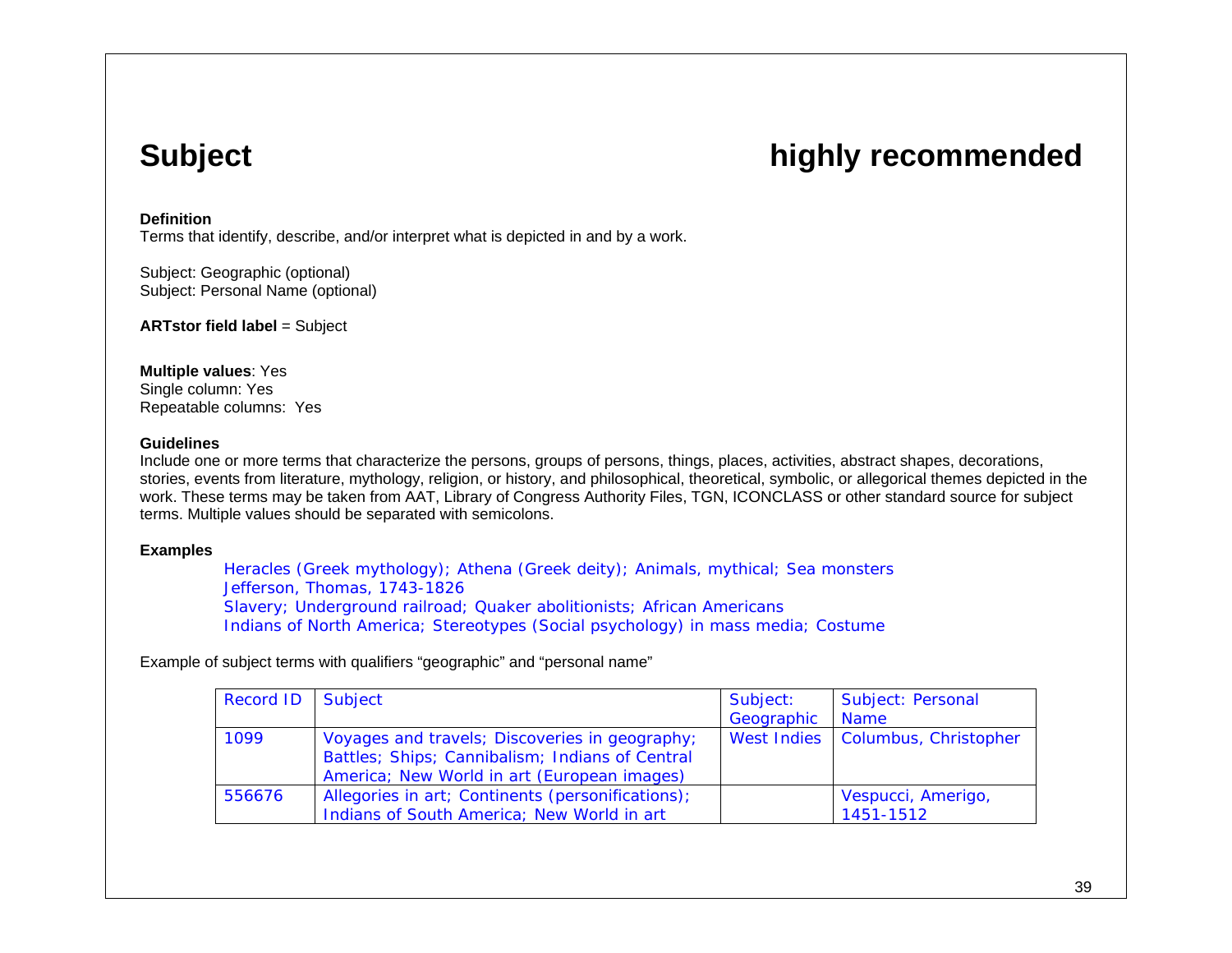| (European images); Cannibalism; Amazons;    |  |
|---------------------------------------------|--|
| Female nude in art; Animals in art: Tapirs; |  |
| <b>Anteaters</b> ; Ships                    |  |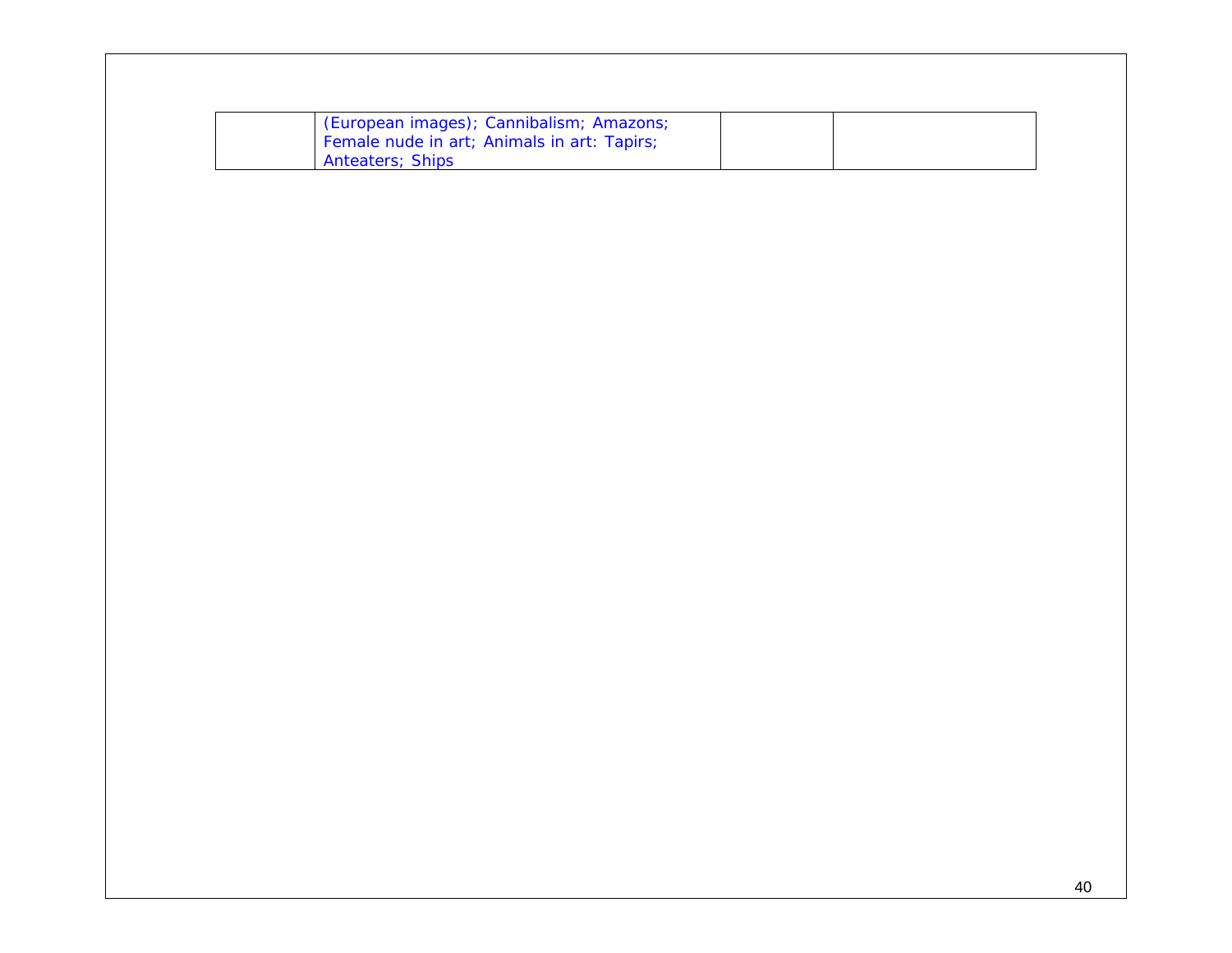# **Image Source highly recommended**

### **Definition**

Identification of the agency, individual, repository, or publication from which the image was obtained, including a bibliographic citation in the case of copy photography, and any identifying number or code associated with the image by the image provider.

**ARTstor field label** = Source: Image

### **Multiple values**: No

### **Guidelines**

For print sources, follow the Chicago Manual of Style note citation style for the humanities and social sciences (quick reference is available at http://www.chicagomanualofstyle.org/tools citationguide.html) or, if local practice dictates, apply alternative rules as found in the MLA Handbook and Anglo-American Cataloguing Rules. No matter which rules are used, be consistent. Record the citations in English, excepting proper names and the title in the language of the title page. Use title case (not sentence case) and avoid abbreviations. Do not use underscored or italicized text. Use diacritics as necessary.

For images where the source has been lost or is unknown, include the text:

### Image source unknown.

For books include the following: 1) author in first-last name order followed by a comma and space; 2) title followed by a space; 3) left parentheses, place of publication followed by a colon, space, and publisher name, followed by a comma, year of publication and right parentheses followed by a comma and space; 4) page, plate, figure or catalog number.

Sara A. Immerwahr, Aegean Painting in the Bronze Age (University Park: Pennsylvania State University Press, 1990), page 55, figure 17

For serial publications or articles in journals, periodicals, and newspapers, include the following: 1) author in first-last name order followed by a comma and space; 2) article title, enclosed in quotes and followed by a comma; 3) journal title followed by a space and any volume, number, or issue number followed by a space; 4) journal date, in parentheses, followed by a colon and space; 5) page, plate, or figure number. If the image is from an online journal, add the image URL following the journal date in lieu of the page, plate, or figure number.

Edward Lilley, "Consular Portraits of Napoleon Bonaparte," Gazette des Beaux-Arts, 1402 (1985): page 143, figure 1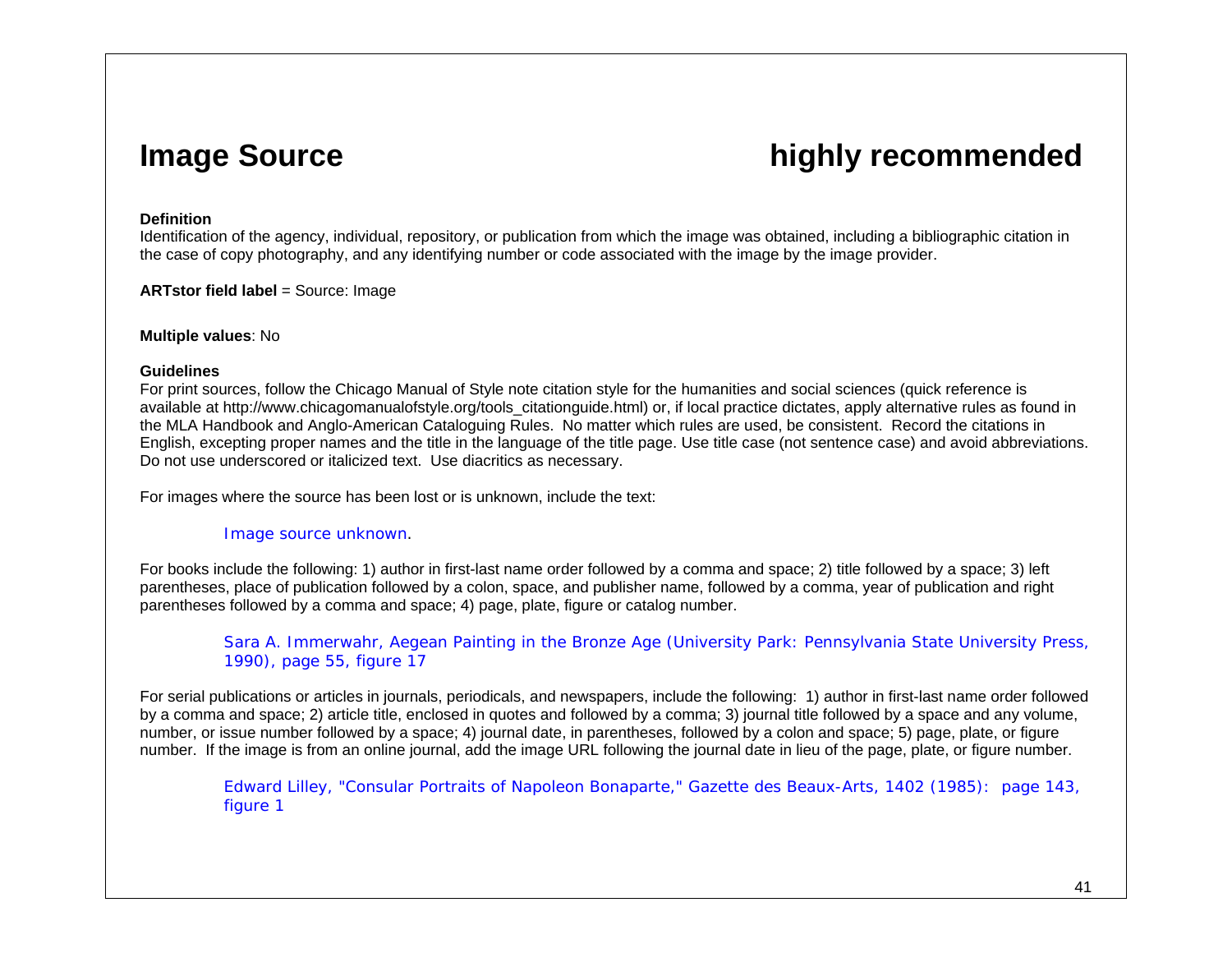Lionel Cust, "Notes on Pictures in the Royal Collections-XXXVI: On a Supposed Portrait of Raphael by Himself," The Burlington Magazine for Connoisseurs, August, 1916, http://www.jstor.org/jstor/gifcvtdir/ap002032/09510788/ap020161/02a00040\_l.4.jpg?jstor

"Major Find at Sagalassos," Archaeology, August 2, 2007, http://www.archaeology.org/online/features/hadrian/4.html

For images purchased or licensed from a commercial vendor, include 1) the vendor name followed by a comma and space; 2) any number or code the vendor uses to uniquely identify the image. If the image was part of a set, include the set name or set number, if possible.

Scala, Parma: Chiesa di San Giovanni Evangelista (TAC/094), 6

Saskia Ltd. Cultural Documentation, Nff-0179

For images captured from a website, include 1) the author of the site (if known) followed by a comma and space; 2) title of the website followed by a comma and space; 3) image URL followed by a space; 4) date accessed, in parentheses.

Allan T. Kohl, Art Images for College Teaching, http://arthist.cla.umn.edu/aict/images/renbrq/IRA/512/102.jpg (accessed October 8, 2007)

For images donated to the collection by an individual, include 1) the name of the individual (first-last) followed by a space and the format of the donated original followed by a space; 2) the image date in parentheses, if known, followed by a space; and 3) any identifying number associated with the image that has been assigned by the individual who donated the image.

Loren Partridge 35mm slide (2006) 538978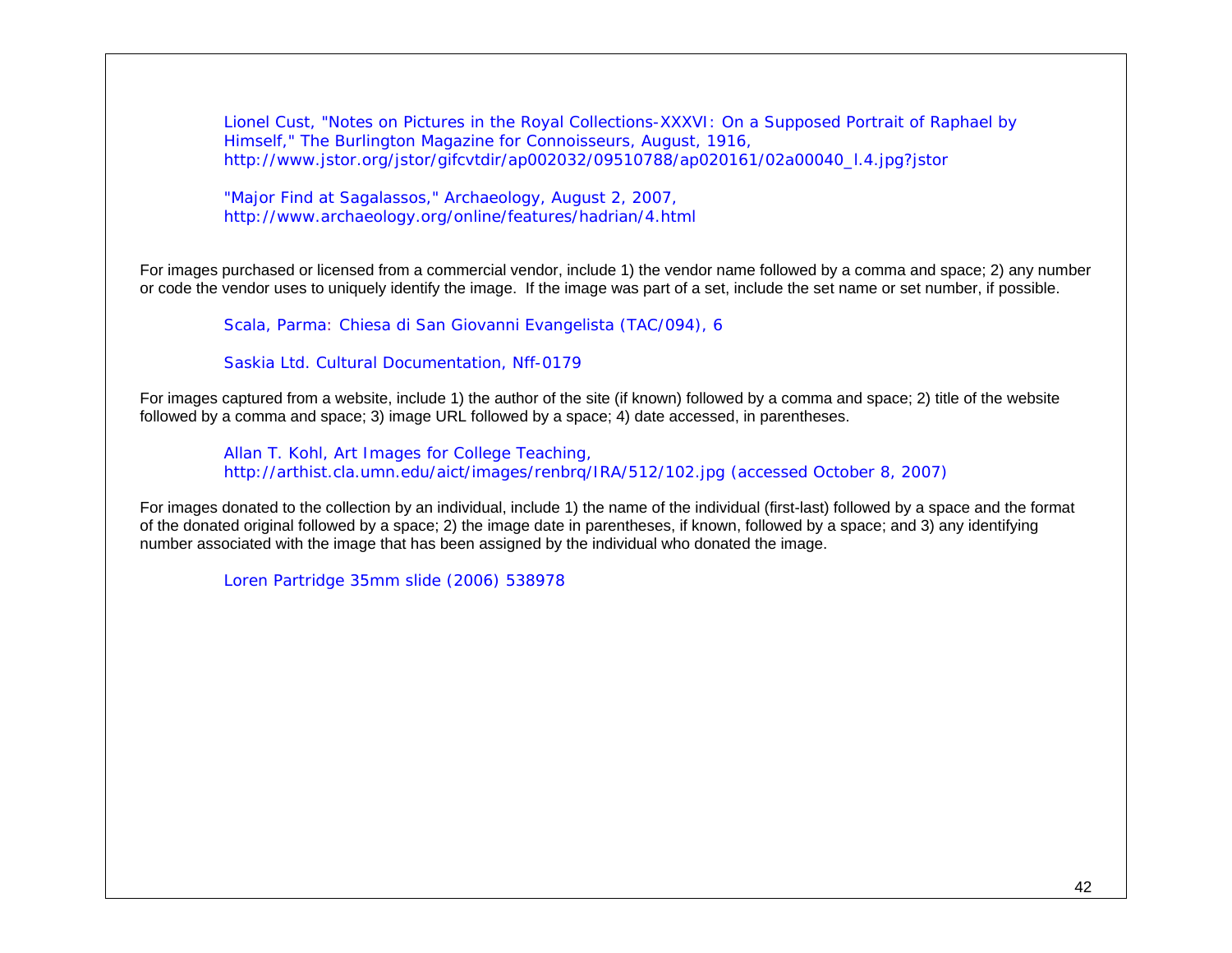## **4. Additional ARTstor Core Elements**

The following ARTstor Core elements may be provided if the contributor believes they will be useful for a greater understanding of the image. Refer to the CCO guidelines for formatting and the ARTstor Core guidelines for information on submitting these elements.

### **Optional**

Image View Date (**ARTstor field label** = Date: Image) Materials/Techniques (**ARTstor field label** = Material) Measurements (**ARTstor field label** = Measurements) Image View Description (**ARTstor field label** = Title: Image) Description (**ARTstor field label** = Description) State/Edition (**ARTstor field label** = Description: State/Edition) Inscriptions (**ARTstor field label** = Description: Inscription) Condition (**ARTstor field label** = Description: Condition) Conservation Treatment (**ARTstor field label** = Description: Treatment) Photographer (**ARTstor field label** = Description: Photographer) Provenance (**ARTstor field label** = Repository) Bibliography (**ARTstor field label** = Related Item: Bibliography) Record Source (**ARTstor field label** = Source: Record)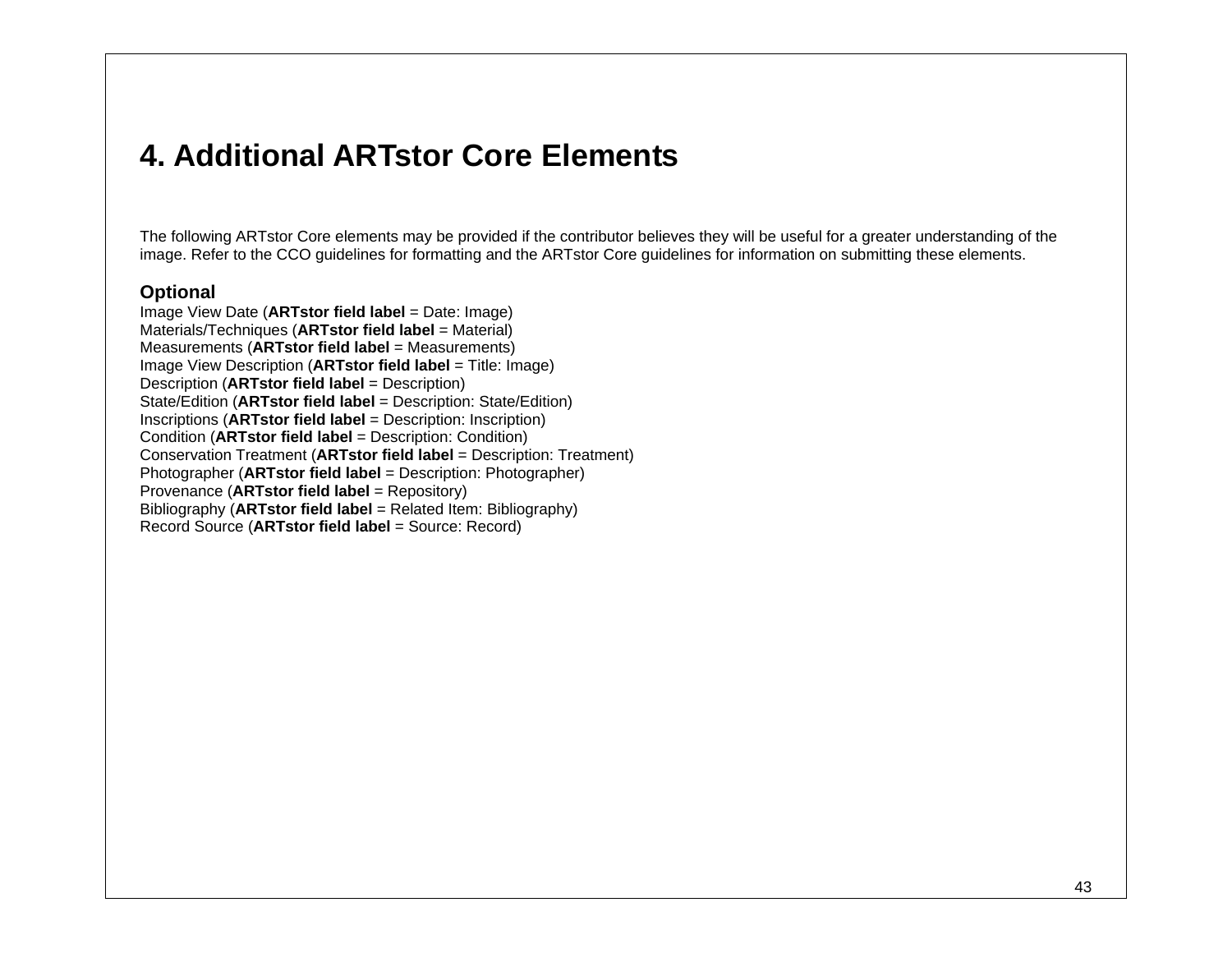# **5. Standardized Naming Conventions for UC Institutional Collections**

It is recommended that a standardized naming convention be used for UC institutional collections in ARTstor, for a number of reasons:

- Promote UC Shared Images
- Identify UC campus image contributors
- Acknowledge image donors
- State the origins of licensed resources
- Apprise the user of copyright and access restrictions
- Lead potential image contributors to the facilities on campus building image collections.

The collection names are displayed under the *Institutional Collections* header on the ARTstor welcome page at http://library.artstor.org/library/welcome.html, in a drop down menu below the keyword search (in order to restrict searches to a given institutional collection), and on the collection browse page. Because of these various functions, collection names are limited to 41 characters in the ARTstor interface. UC institutional collections are presently listed in the order the hosted collections were created, but future enhancements to ARTstor will allow the sorting of collections alphabetically. Therefore, the following standardized naming conventions are recommended:

- 1) Use campus acronyms to save on space
- 2) Use a colon to separate the campus name from the collection name
- 3) Use concise but clear collection names
- 4) Use the word *restricted* in parenthesis behind any collection with copyright issues or access restrictions to alert the campus users.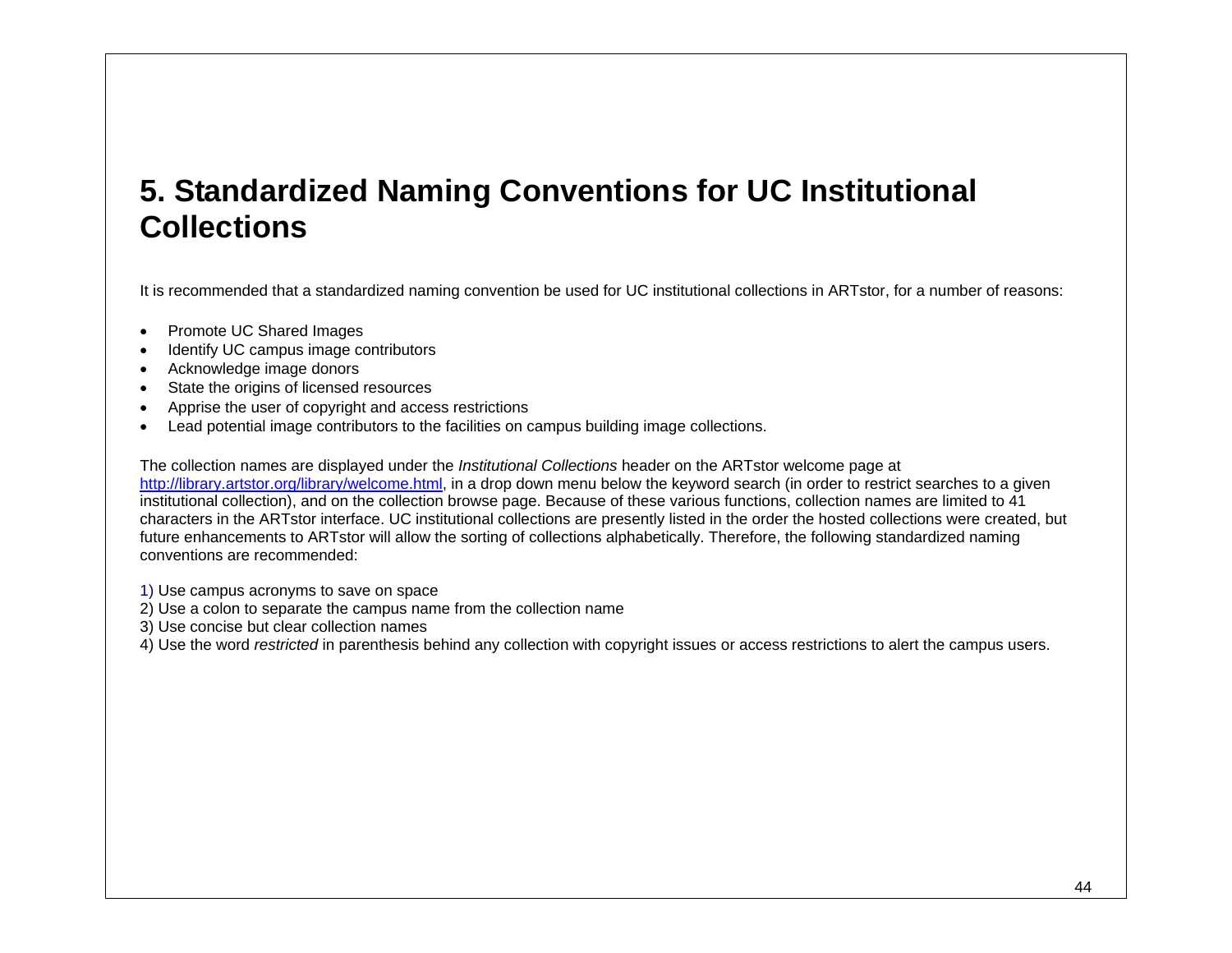#### **Examples**

UC: Saskia Art & Architecture UCB: Visual Resources Collection UCB: Instructional Coll. (restricted) UCI: Visual Resources Collection UCR: Visual Resources Collection UCSB: Visual Resources Collection UCSC: Branson DeCou Collection UCSC: Library's Instructional Coll. UCSC: History of Costume (restricted)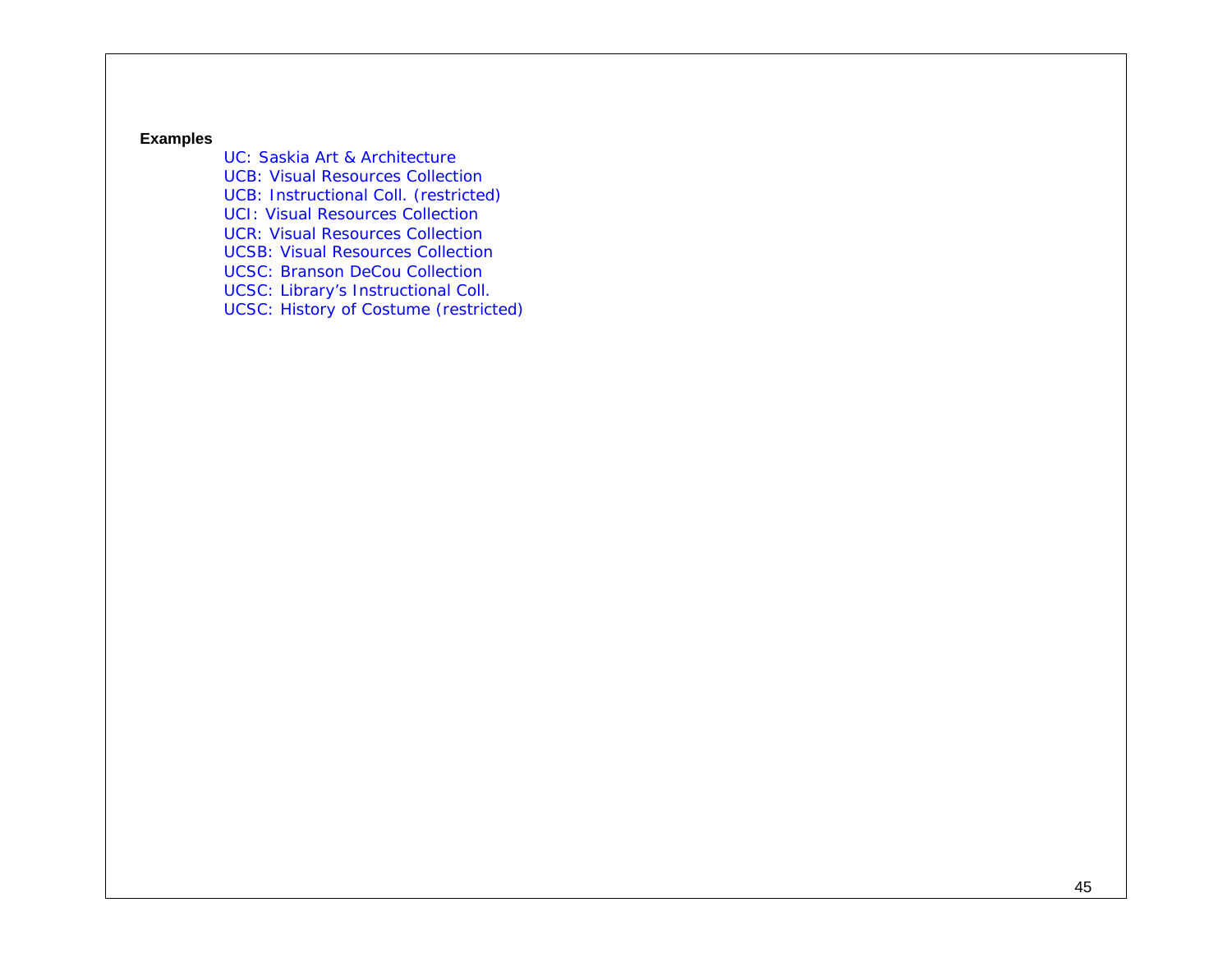## **6. General Guide for Assigning Earliest and Latest Date Values**

The following guide offers useful recommendations for assigning earliest and latest date values, and is courtesy of the UC Berkeley, History of Art Department, Visual Resources Collection. Always defer to earliest and latest dates specified in authoritative sources. If earliest and latest dates are not available, use the following guide to enter values in those fields.

### *Single Year Dates*

| <b>Single Year Date</b> | Add | Earliest | Latest |
|-------------------------|-----|----------|--------|
|                         |     | Date     | Date   |
| 1492                    |     | 1492     | 1492   |
| <b>10 BCE</b>           |     | -10      | -10    |

*Specific Date Ranges* 

| <b>Specific Date Range</b> | Add | Earliest | Latest |
|----------------------------|-----|----------|--------|
|                            |     | Date     | Date   |
| 1492-1520                  |     | 1492     | 1520   |
| 27 BCE - 14 CE             |     | -27      |        |

*Decades* 

| <b>Decade</b> | Add | <b>Earliest</b> | Latest |
|---------------|-----|-----------------|--------|
|               |     | Date            | Date   |
| 1810s         |     | 1810            | 1819   |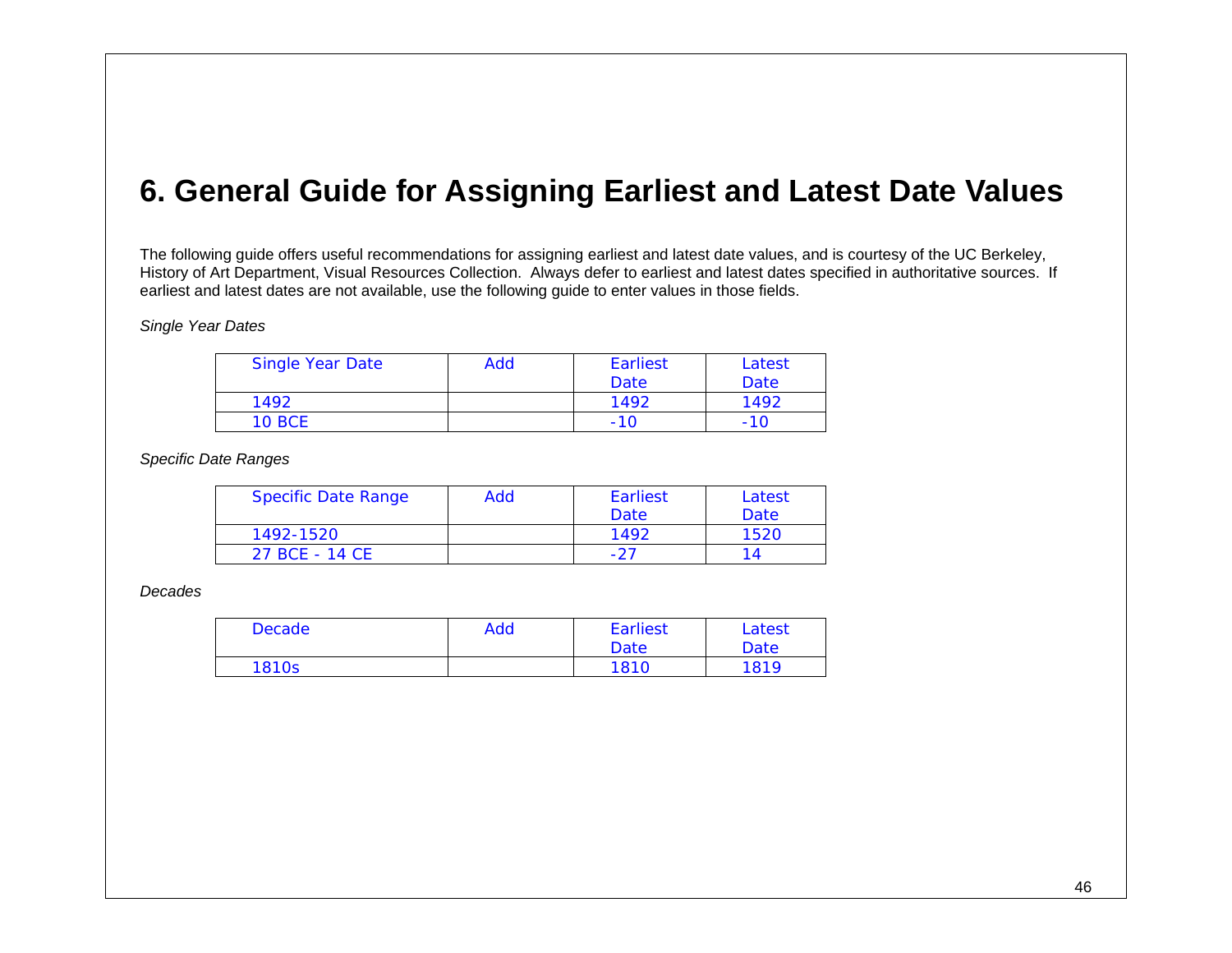#### *Centuries*

| Century                         | Add | <b>Earliest</b> | Latest  |
|---------------------------------|-----|-----------------|---------|
|                                 |     | Date            | Date    |
| $12^{th}$ century<br><b>BCE</b> |     | $-1199$         | $-1100$ |
| 15 <sup>th</sup> century        |     | 1400            | 1499    |

### *Circa Dates*

In the absence of a more specific date range, use the following table as a guide when recording earliest and latest date values

| Date range                      | Add                  | <b>Display</b><br><b>Date</b> | <b>Earliest</b><br>Date | Latest<br>Date |
|---------------------------------|----------------------|-------------------------------|-------------------------|----------------|
| earlier than<br><b>1000 BCE</b> | $±$ 100 years        | circa 1800<br><b>BCE</b>      | $-1900$                 | $-1700$        |
| 999 BCE -<br>1399 CE            | $± 10 \text{ years}$ | circa 325<br><b>BCE</b>       | $-335$                  | $-315$         |
|                                 |                      | circa 640                     | 630                     | 650            |
|                                 |                      | circa 1280                    | 1270                    | 1290           |
| 1400 - 1900                     | $± 5 \text{ years}$  | circa 1640                    | 1635                    | 1645           |
| $1901 -$<br>present             | ± 2 years            | circa 1960                    | 1958                    | 1962           |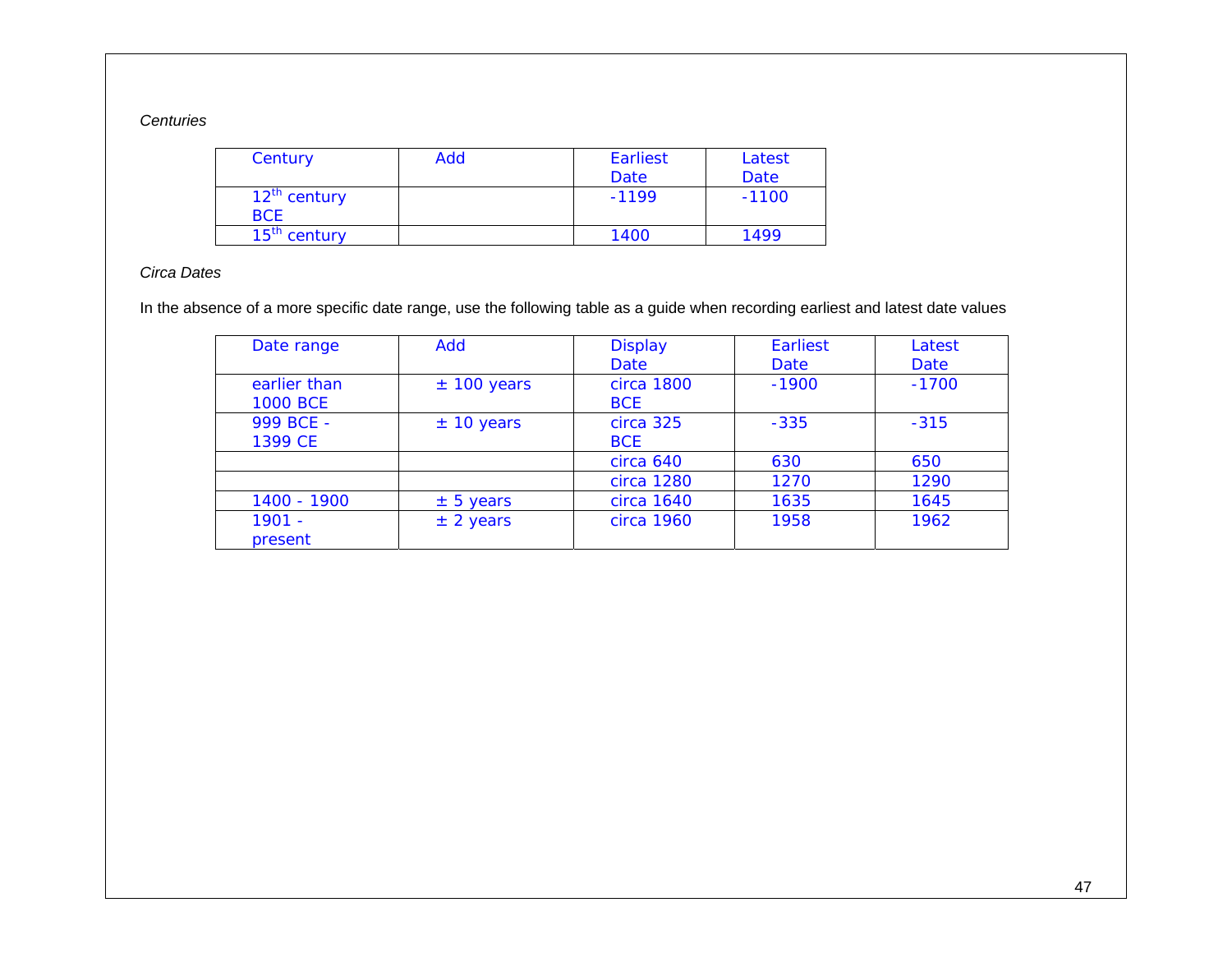### *Circa Date Ranges*

| Date range      | Add                 | <b>Display</b>     | Earliest | Latest  |
|-----------------|---------------------|--------------------|----------|---------|
|                 |                     | Date               | Date     | Date    |
| earlier than    | $±$ 100 years       | circa 1800         | $-1900$  | $-1100$ |
| <b>1000 BCE</b> |                     | <b>BCE</b> - circa |          |         |
|                 |                     | <b>1200 BCE</b>    |          |         |
| 999 BCE -       | ± 10 years          | circa 325          | $-335$   | $-280$  |
| 1399 CE         |                     | <b>BCE</b> - circa |          |         |
|                 |                     | <b>290 BCE</b>     |          |         |
|                 |                     | circa 640 -        | 630      | 650     |
|                 |                     | 650                |          |         |
| 1400 - 1900     | $± 5 \text{ years}$ | circa 1640 -       | 1635     | 1660    |
|                 |                     | circa 1655         |          |         |
| $1901 -$        | ± 2 years           | circa 1960-        | 1958     | 1965    |
| present         |                     | 1965               |          |         |
|                 |                     | after 1900         | 1900     | 9999    |
|                 |                     | before 1938        | 1936     | 1938    |

*Note: based on the CCO guidelines and UC Berkeley's cataloging practices.*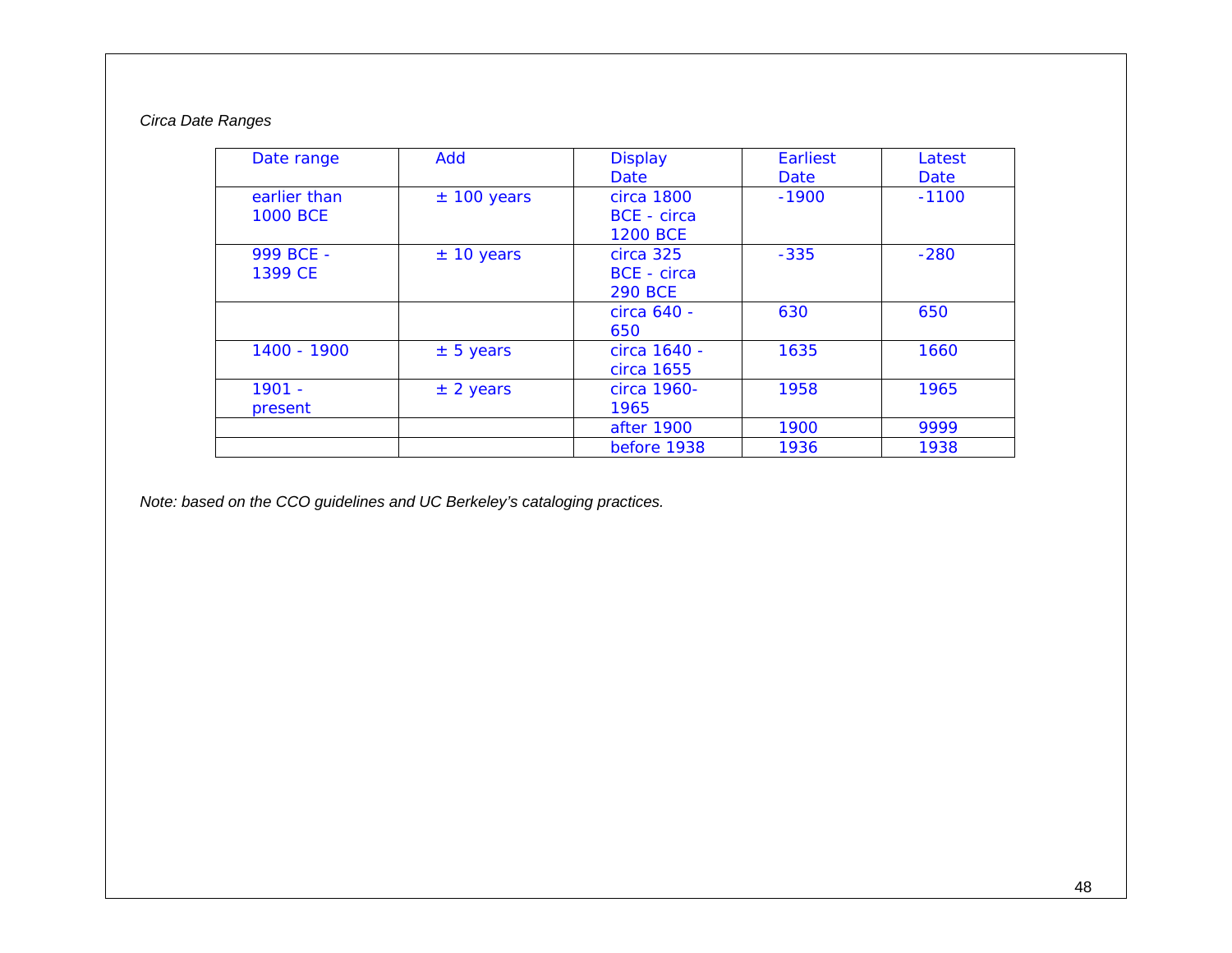## **7. References**

Art and Architecture Thesaurus (AAT) http://www.getty.edu/research/conducting\_research/vocabularies/aat/

ARTstor Core Data Dictionary and Cataloging Guidelines http://www.artstor.org/what-is-artstor/w-html/services-hosting-core.shtml

Cataloging Cultural Objects (CCO): A guide to describing cultural works and their images http://www.vraweb.org/ccoweb/cco/index.html Murtha Baca et al., American Library Association (on behalf of the Visual Resources Association), 2006

Categories for the Description of Works of Art (CDWA) http://www.getty.edu/research/conducting\_research/standards/cdwa/

CDWA-lite http://www.getty.edu/research/conducting\_research/standards/cdwa/cdwalite.html

Chicago Manual of Style (see Note Citation Style) http://www.chicagomanualofstyle.org/tools\_citationguide.html

Iconclass http://www.iconclass.nl/index.html

International Directory of Arts (Saur) http://www.saur.de

Library of Congress Name Authority File (LCNAF) Library of Congress Subject Authority File (LCSAF) http://authorities.loc.gov/cgi-bin/Pwebrecon.cgi?DB=local&PAGE=First

Official Museum Directory (AAM) http://www.officialmuseumdir.com

Thesaurus of Geographic Names (TGN) http://www.getty.edu/research/conducting\_research/vocabularies/tgn/

Union List of Artist Names (ULAN) http://www.getty.edu/research/conducting\_research/vocabularies/ulan/

VRA Core 4.0 http://www.vraweb.org/projects/vracore4/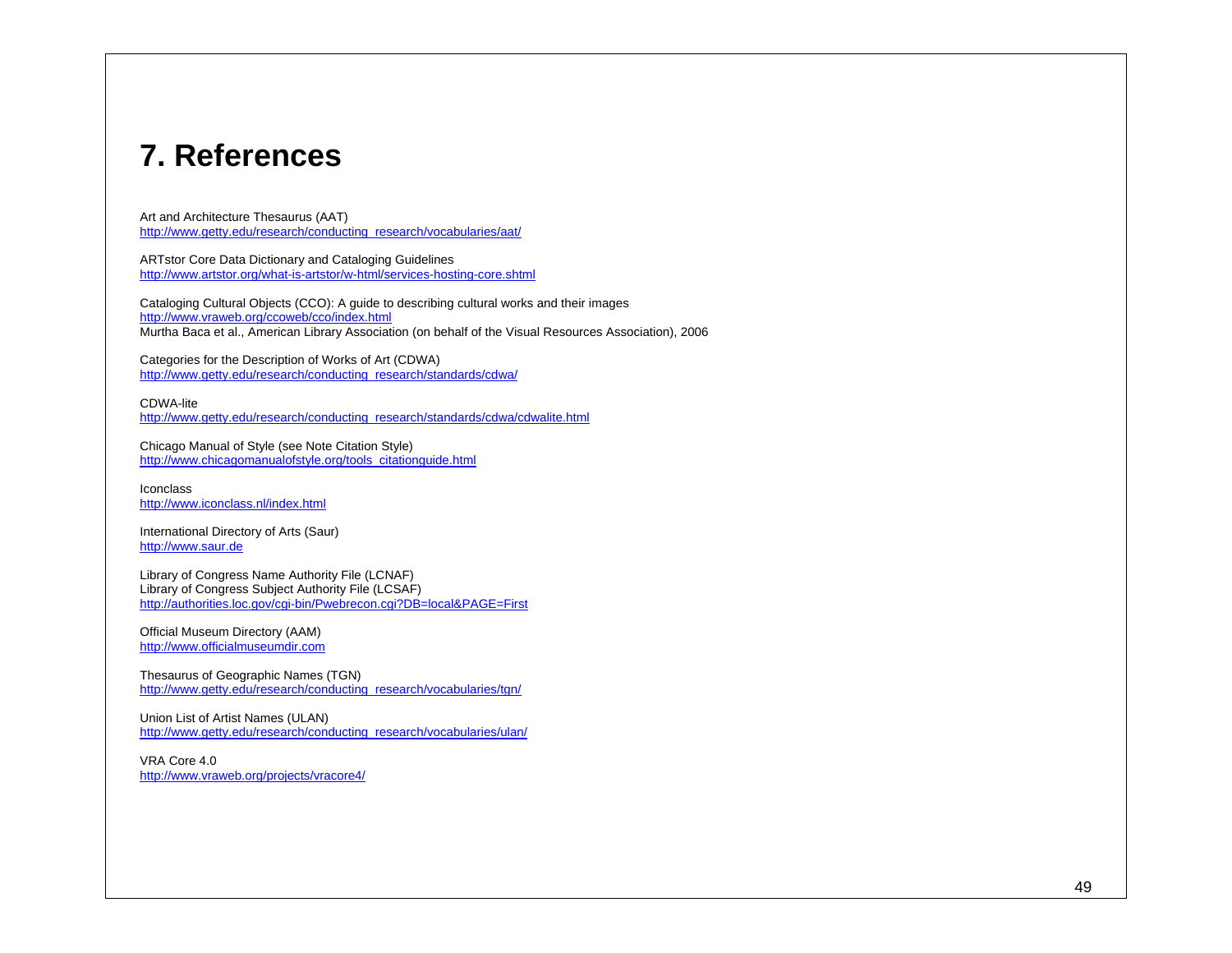# **Credits**

This document was produced by UC Shared Images' **Shared Metadata Working Group**, a CDL advisory group.

- Maureen Burns, Humanities, Visual Resources Curator (UCI)
- Jan Eklund, History of Art, Visual Resources Curator (UCB)
- Kathleen Hardin, Library, Visual Resources Curator (UCSC)
- Trish Rose-Sandler, Library, Metadata Analyst (UCSD)
- Susan Stone, Information Services and Technology, Data Services, Museum Informatics Specialist (UCB)
- Adrian Turner, Data Consultant (CDL) *[Version 2.0]*
- Lena Zentall, Image Service Manager (CDL) *[Version 1.0]*

Email questions about this document to the Shared Metadata Working Group at smwg-l@ucop.edu.

Last revised: 3/26/09

Document URL: http://www.cdlib.org/inside/projects/image/msg\_ucsi.pdf